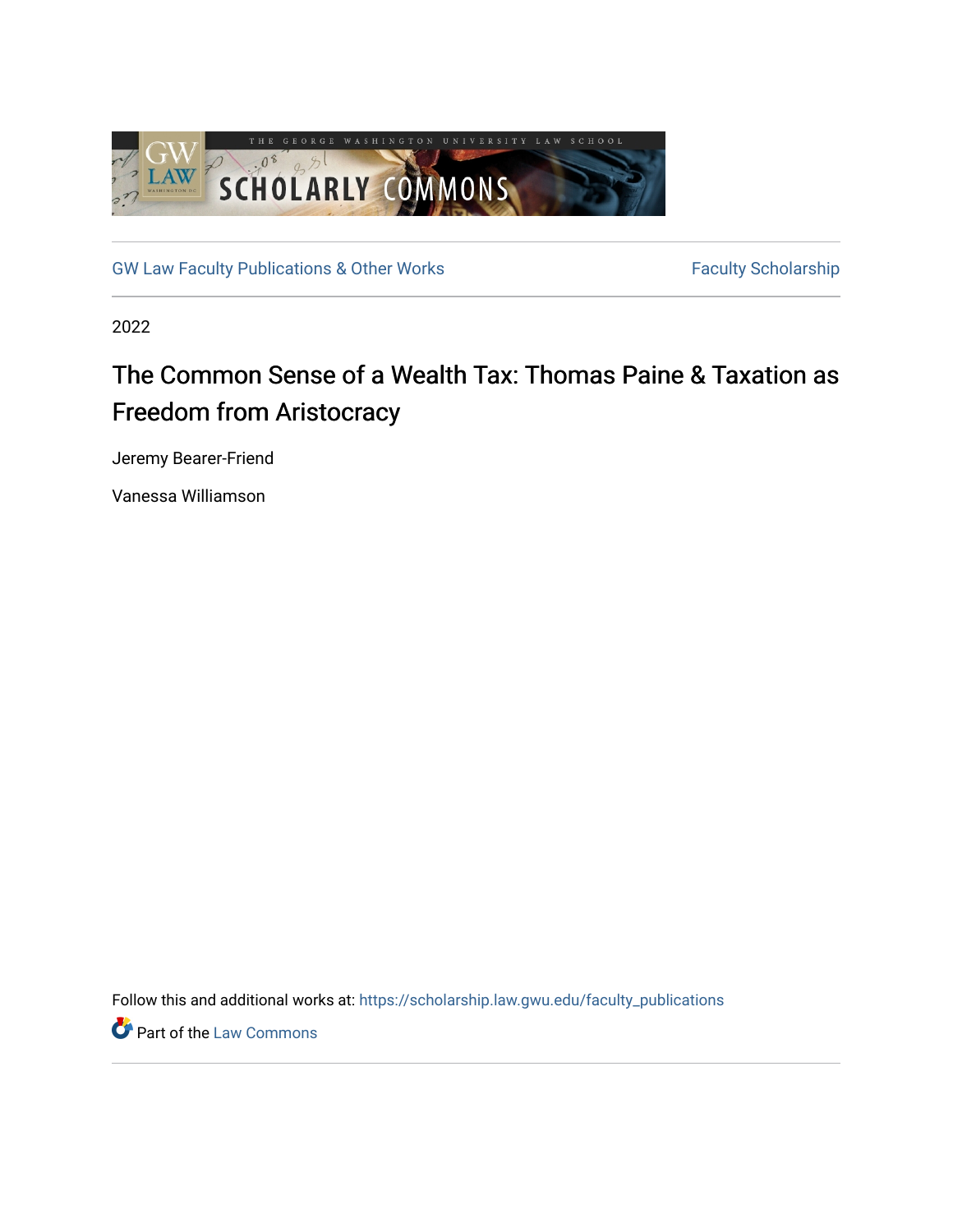# **THE COMMON SENSE OF A WEALTH TAX: Thomas Paine and Taxation as Freedom from Aristocracy**

26 FLORIDA TAX REVIEW \_\_ (*Forthcoming 2022)*

Jeremy Bearer-Friend & Vanessa Williamson\*

#### Abstract

*Thomas Paine's writing helped spur the American colonies to independence and ensure that the new nation would be a republic, not a monarchy. In light of the renewed interest in wealth taxes, this article provides a close examination of Thomas Paine's wealth tax proposal in the second volume of* The Rights of Man*. Unlike Paine's proposal to tax inheritances, his 1792 proposal to tax wealth on an annual basis is often overlooked. The article identifies Paine's various design specifications, provides original estimates of the impact of Paine's wealth tax proposal within his own time period and as applied to billionaires today, and discusses ambiguities in the proposal. The article then places Paine in conversation with the contemporary wealth tax policy debate and demonstrates how Paine informs both the design and evaluation of tax policy. Lastly, the article clarifies the relationship between democratic ideals and taxation, portraying tax policy as a normative expression of republican ideals.*

<sup>\*</sup> Respectively, Associate Professor of Law, George Washington University Law School; Senior Fellow, Governance Studies, The Brookings Institution. We are grateful to William Gale, Ari Glogower, Viva Hammer, Dmitry Karshtedt, Chas Tyler, Kate Weisburd, Arthur Wilmarth, Jr., Gabriel Zucman, and the GW Law Junior Faculty Workshop for thoughtful comments and suggestions. This work was made possible in part by the extraordinary efforts of Scott Pagel and Lori Fossum at the GW Law Library & Kevin Delinger at the Georgetown University Library, who tracked down seven 18<sup>th</sup> century editions of the second volume of *Rights of Man* in order for us to verify whether a math error appeared in the original text. Our research also relied on publicly available data collected by T.V. Jackson and hosted by the UK Data Archive at the University of Essex and also by Peter Lindert hosted by UC Davis, for which we give our thanks. Lastly, we are grateful to Daniella Cho, Jackson Gode, and Naomi Maehr for excellent research assistance. Any errors are our own.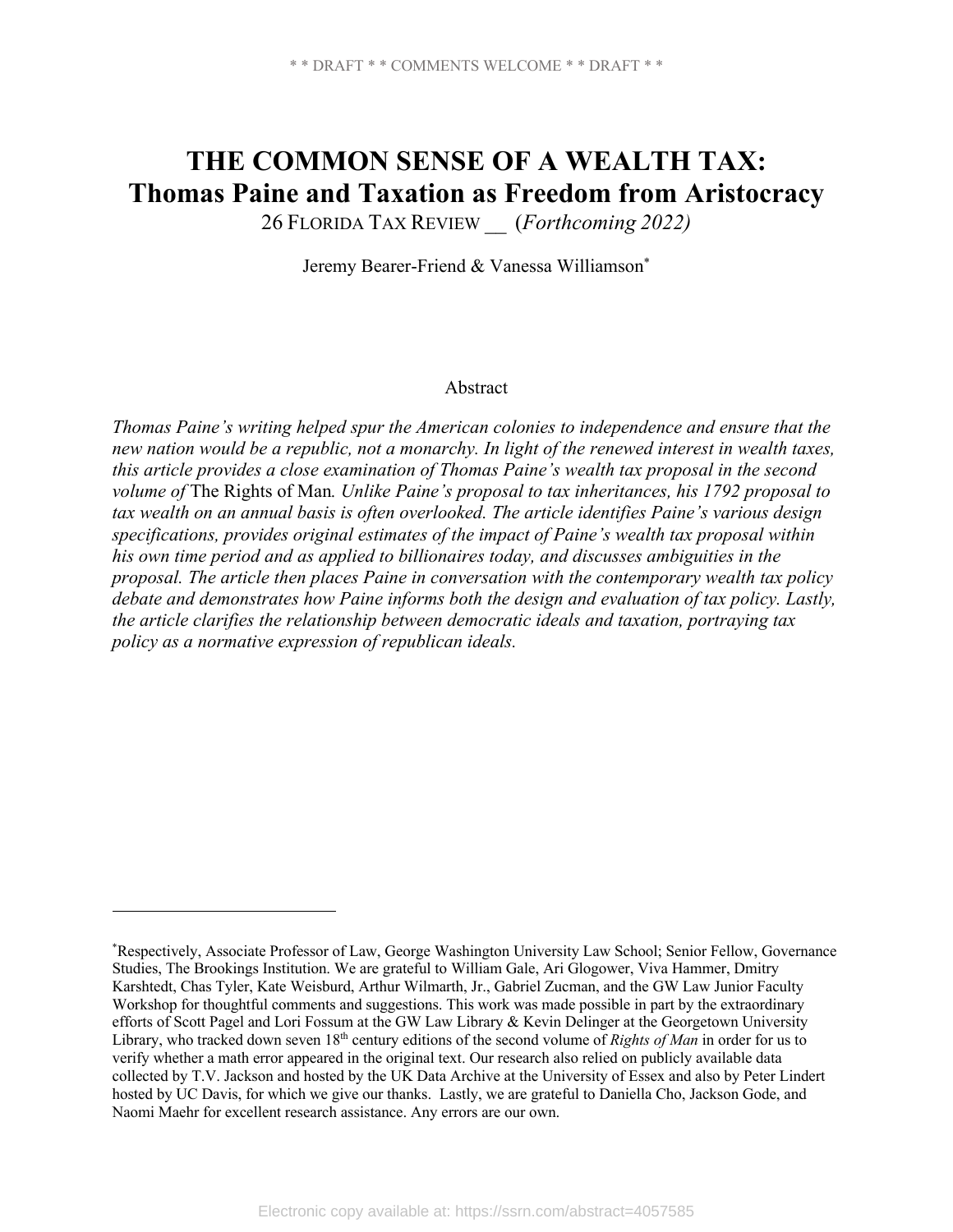# **Table of Contents**

|                | $\frac{INTRODUCTION}{1000}$                                         |  |
|----------------|---------------------------------------------------------------------|--|
|                | PART I: PAINE'S PROPOSAL TO TAX THE YEARLY VALUE OF ESTATES  4      |  |
| $\mathbf{A}$ . |                                                                     |  |
| <b>B.</b>      |                                                                     |  |
|                |                                                                     |  |
| D.             |                                                                     |  |
|                |                                                                     |  |
| $A_{\cdot}$    |                                                                     |  |
| <b>B.</b>      |                                                                     |  |
|                |                                                                     |  |
|                |                                                                     |  |
| $A_{\cdot}$    |                                                                     |  |
| <b>B.</b>      | <b>ACHIEVING PAINE'S AMBITIONS THROUGH A TRANSFER TAX REGIME 25</b> |  |
| $\mathbf{C}$ . |                                                                     |  |
|                |                                                                     |  |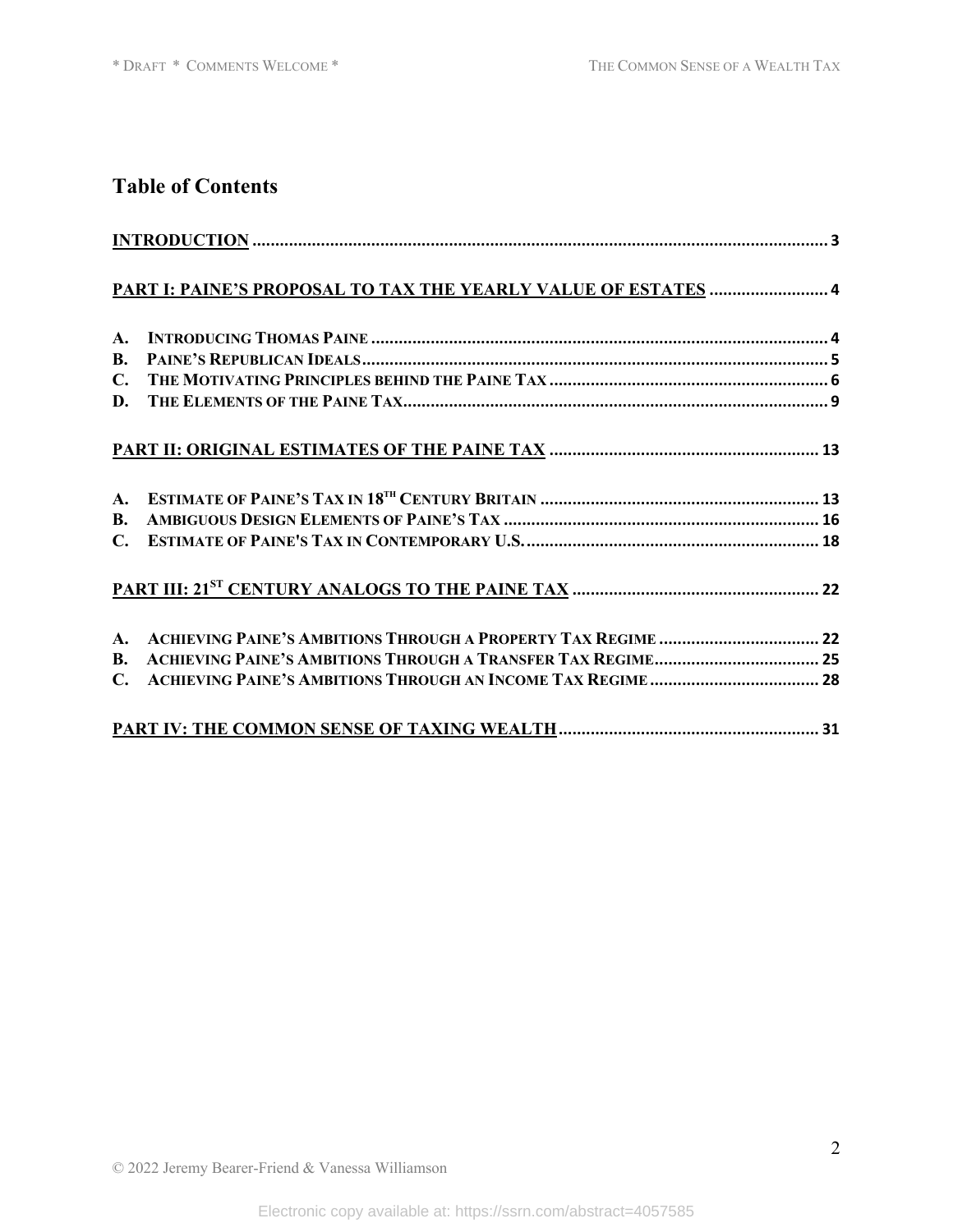## Introduction

We live in a time of democratic decline and extreme wealth inequality.<sup>1</sup> Yet policies to address the interconnections between these issues are usually quite narrow: campaign finance reform or restrictions on lobbying.<sup>2</sup> Democracy requires a much more robust intervention. Returning to the work of Thomas Paine, whose writing was instrumental in the founding of the American republic and has inspired democratic reformers ever since, this article provides a close examination of Thomas Paine's often overlooked tax proposal in the second volume of *Rights of Man*. 3

Paine's tax proposal has several striking features. First, it proposes a top marginal rate of 100%—in essence imposing a ceiling on the return on wealth. Second, the annual tax is assessed based on the "yearly value," as Paine calls it, of a taxpayer's estate, equivalent to taxing the entire rate of return to wealth. Paine understood that one of the luxuries of wealth is that it produces income without labor on the part of the taxpayer. Paine is also explicit about the corrupting influence of extreme wealth on democracy, and ties his tax proposal directly to the goal of republican government. Each of these features is elaborated in Part I of our article.

In Part II, we provide original estimates of the impact of Paine's tax proposal. We first estimate the impact of his tax on 18<sup>th</sup> Century Britain by drawing from archival sources on estate sizes at the time of his writing. We then apply his proposed tax to our contemporary age of wealth inequality. We update his tax rate tables to current US dollars and apply his proposal to the annual value of estates among the top ten billionaires in the United States. This Part also identifies ambiguities with the design of Paine's tax were it to be adopted today. Using Paine's policy goals as our guide, we also seek to resolve these uncertain design elements.

In Part III, we place Paine in conversation with the contemporary wealth tax policy debate and demonstrate how Paine both informs design choices for current tax policy and provides a framework to evaluate tax policy in terms of its implications for the health of democracy. Remarkably, Paine's 18<sup>th</sup> century tax brackets, when adjusted to 2020 dollars,

<sup>1</sup> *See, e.g.,* EMMANUEL SAEZ & GABRIEL ZUCMAN, TRIUMPH OF INJUSTICE (2019*). See also*, Miriam Berger, *U.S. Listed as a 'Backsliding' Democracy for First Time in Report by European Think Tank*, WASHINGTON POST (Nov. 22, 2021), https://www.washingtonpost.com/world/2021/11/22/united-states-backsliding-democracies-list-firsttime/.

<sup>2</sup> *See* Tabatha A. El-Haj, *Beyond Campaign Finance Reform*, 57 B.C.L. REV. 1127 (2016).

<sup>3</sup> For commentary on Paine's inheritance tax proposal in *Agrarian Justice* and its direct relevance to contemporary tax policy debates, *see* BRUCE ACKERMAN & ANNE ALSTOTT, THE STAKEHOLDER SOCIETY (1999); BRUCE ACKERMAN, ANNE ALSTOTT & PHILIPPE VAN PARIJ, REDESIGNING DISTRIBUTION (Erik Olin Wright ed., 2006); Eric Rakowski, *Can Wealth Taxes Be Justified*, 53 TAX L. REV. 263, 275 fn. 24 (2000). For Paine's opinions on inheritance taxes generally, s*ee also*, James Repetti, *Democracy, Taxes & Wealth*, 76 NYU L. REV. 825, 830-31 (2001). By contrast, our article is about Paine's wealth tax proposal in the second volume of *Rights of Man*—a proposal yet to be discussed in contemporary tax scholarship.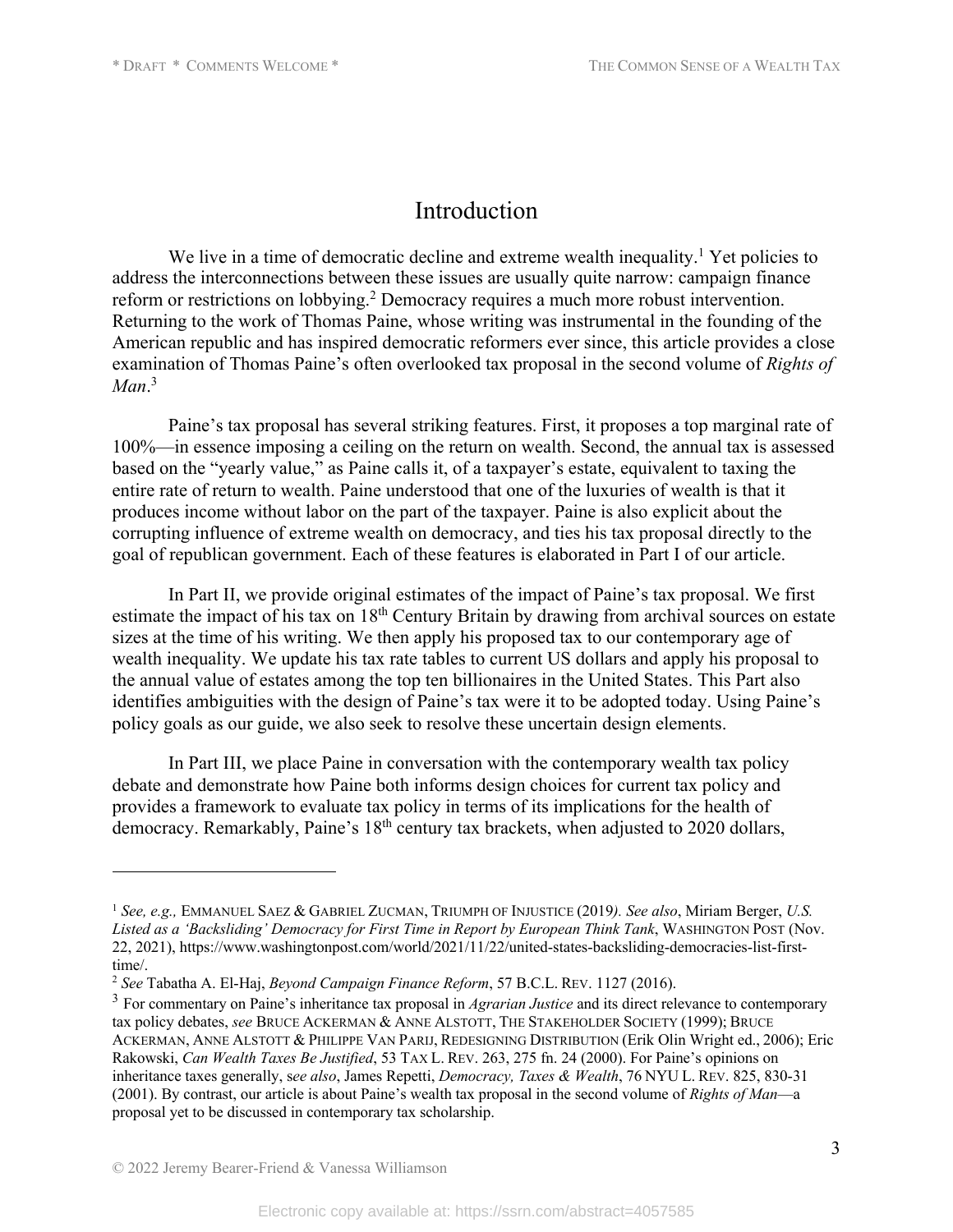closely align with the tax brackets proposed by Senators Elizabeth Warren and Bernie Sanders. Paine's top bracket applies to estates of approximately \$1 billion. Assuming a rate of return of around 5 percent, Paine's 100 percent rate on wealth's annual value is also similar to the rates commonly proposed in recent wealth tax plans, revealing a previously unacknowledged symmetry across time between contemporary tax proposals and one propounded by a leader of America's founding generation.<sup>4</sup> These similarities also help illustrate the ways that a wealth tax can be designed as an income tax, and vice versa.<sup>5</sup>

Our article concludes by clarifying the relationship between democratic ideals and tax policy, articulating tax policy as a normative expression of republican ideals. Paine encourages us to imagine how economic policy, including taxation, can and must be a bulwark for democracy.

# Part I: Paine's Proposal to Tax the Yearly Value of Estates

### A. Introducing Thomas Paine

Before turning to Paine's tax proposal, a brief introduction to his life is in order. Born into a middling artisan family in England, Thomas Paine emigrated to America in 1774 after a string of failed careers and a lucky introduction to Benjamin Franklin. Within two years, he became the best-read political author of his generation. His first pamphlet, *Common Sense*, calling for American independence and republican government, sold hundreds of thousands of copies in a country of 2.5 million people; his *American Crisis* series rallied support to the patriot cause during the American Revolution. Paine's writing is widely recognized as essential to independence; as John Adams wrote, "Without the pen of the author of 'Common Sense,' the sword of Washington would have been raised in vain."6

Paine's radicalism did not end with American independence. Traveling in Europe in the early days of the French Revolution, Paine wrote a defense of the French republic, *The Rights of Man*, that sold more than a million copies and "made Paine a figurehead for the new revolutionary movements… sweeping the Atlantic world."7 Threatened with a seditious libel

<sup>4</sup> For a detailed account of three 21st century attempts to tax wealth, *see infra* Part III: 21st Century .

<sup>5</sup> An income tax is generally understood as a tax on the accretion to new wealth, rather than to all wealth. *See generally* William D. Andrews, *A Consumption-Type or Cash Flow Personal Income Tax*, 87 HARV. L. REV. 1113 (1974)(providing a clear account of the meaning of an income tax by distinguishing it from a consumption tax). What our article endeavors to illustrate, through our analysis of Paine's proposal and its similarities to contemporary proposals, is the ease by which an annual tax on the returns to wealth can yield similar results to an annual tax on wealth.

*See also* Glogower *infra* note 39 and accompanying text.

<sup>6</sup> Jill Lepore, *The Sharpened Quill*, NEW YORKER (Oct. 16, 2006),

https://www.newyorker.com/magazine/2006/10/16/the-sharpened-quill. Adams's assessment of Paine's role in the revolution is all the more notable given that he was often a sharp critic of Paine. *See, e.g.*, THOMAS PAINE, COMMON SENSE: AND OTHER WRITINGS (Gordon S. Wood ed., 2003); Paul Desjardins, *Thomas Paine: Father of Republics*, *in* LIFE AND WRITINGS OF THOMAS PAINE (Daniel Edwin Wheeler ed., 1908).

<sup>7</sup> SETH COTLAR, TOM PAINE'S AMERICA: THE RISE AND FALL OF TRANSATLANTIC RADICALISM IN THE EARLY AMERICAN REPUBLIC, 39 (2011).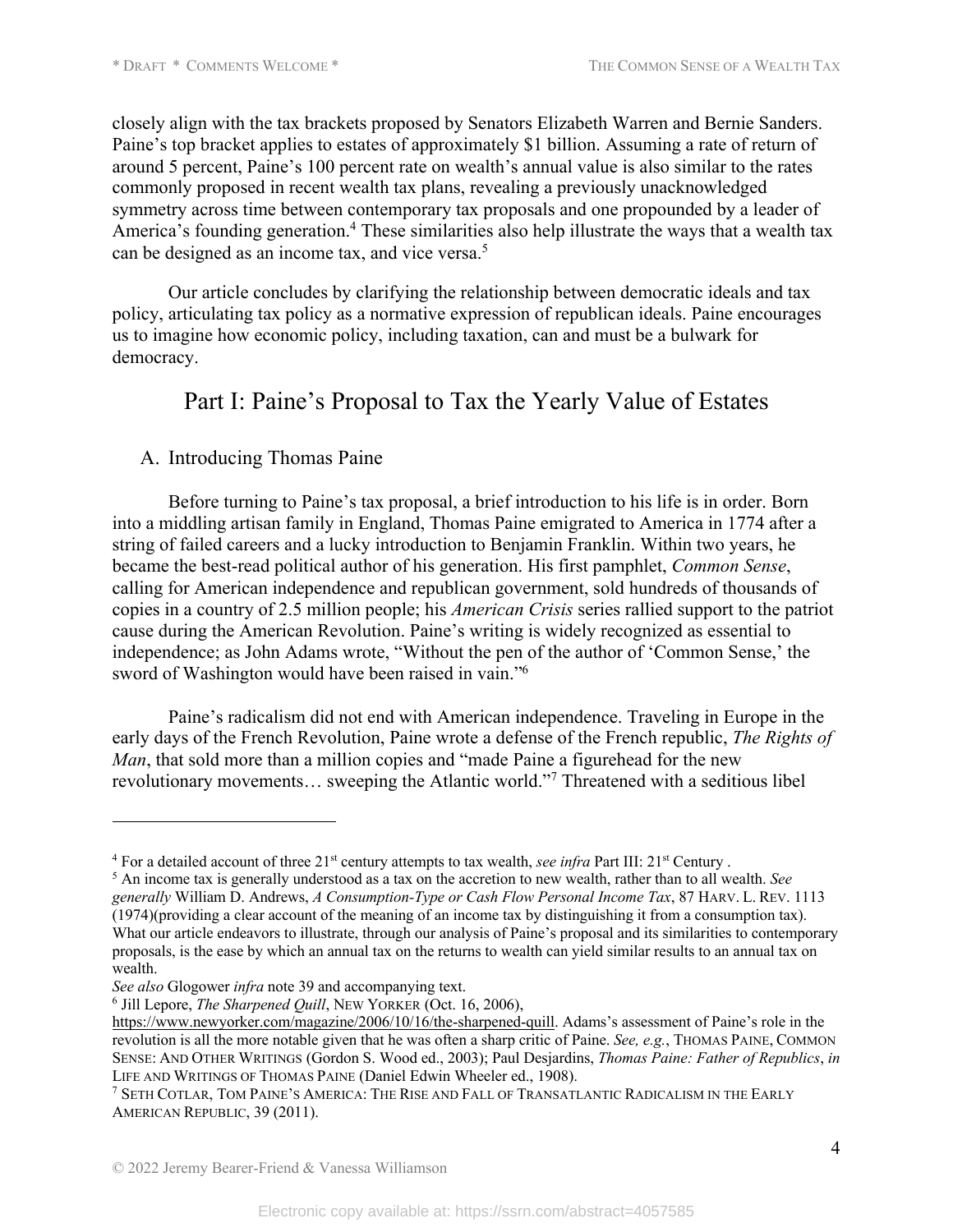charge in Britain and elected to the national assembly in France, Paine moved to Paris and became an active participant in revolutionary politics, but soon became a victim of the Revolution's increasingly irrational violence. From a French prison, Paine wrote the deist tract, *The Age of Reason*, and once released, a social welfare proposal he called *Agrarian Justice*. Returning to America in 1802, Paine was ostracized for his outspoken deism and for his public criticism of George Washington. He died in 1809.

### B. Paine's Republican Ideals

Because Paine's tax proposal in the *Rights of Man* extends from his political values, this section briefly introduces Paine's republicanism as a foundation for his tax proposals. While a complete account of Paine's political philosophy is beyond our scope here, any interpretation of his tax policy proposal would be incomplete without considering how Paine saw the relationship between the economy and the polity.

Paine was, above all, a republican: an opponent of monarchy, certainly, but more fundamentally an advocate of human freedom through self-governance. In describing his most popular American pamphlet, *Common Sense*, Paine writes that

the mere independence of America, were it to have been followed by a system of government modelled after the corrupt system of English Government, would not have interested me… It was to bring forward and establish the representative system of government… that was the leading principle with me in writing.8

The rejection of hereditary rule is rooted in a broader commitment to self-determination. Paine provides a succinct account of this core principle: "My motive and object in all my political works, beginning with Common Sense… have been to rescue man from tyranny and false systems and false principles of government, and enable him to be free."<sup>9</sup>

In seeking to rescue mankind from oppression, Paine's principal target was monarchy. The corrupt and irrational rule of kings, Paine believed, was the primary cause of poverty and inequality. Monarchs enriched themselves and their families at the expense of the common people through unjust property and inheritance laws, regressive taxes, sinecures for aristocrats, and constant war-making. <sup>10</sup> Paine's early work focused on dismantling the tyrannical governmental structures that he believed were the fundamental source of injustice both political and economic.

<sup>8</sup> Thomas Paine, *quoted in* ERIC FONER, TOM PAINE AND REVOLUTIONARY AMERICA 75 (2005).

<sup>9</sup> Thomas Paine, *quoted in* ERIC FONER, TOM PAINE AND REVOLUTIONARY AMERICA 75 (2005).

<sup>10</sup> ERIC FONER, TOM PAINE AND REVOLUTIONARY AMERICA 93 (2005). In *Common Sense*, Paine writes: "In England a king hath little more to do than to make war and give away places; which, in plain terms, is to impoverish the nation." THE LIFE AND MAJOR WRITINGS OF THOMAS PAINE 16 (Philip S. Foner ed., 1961). In *Rights of Man*, Paine writes that the consequence of consumption taxes imposed under the Hanoverian kings was "a constant increase in the number and wretchedness of the poor." THE LIFE AND MAJOR WRITINGS OF THOMAS PAINE 411 (Philip S. Foner ed., 1961).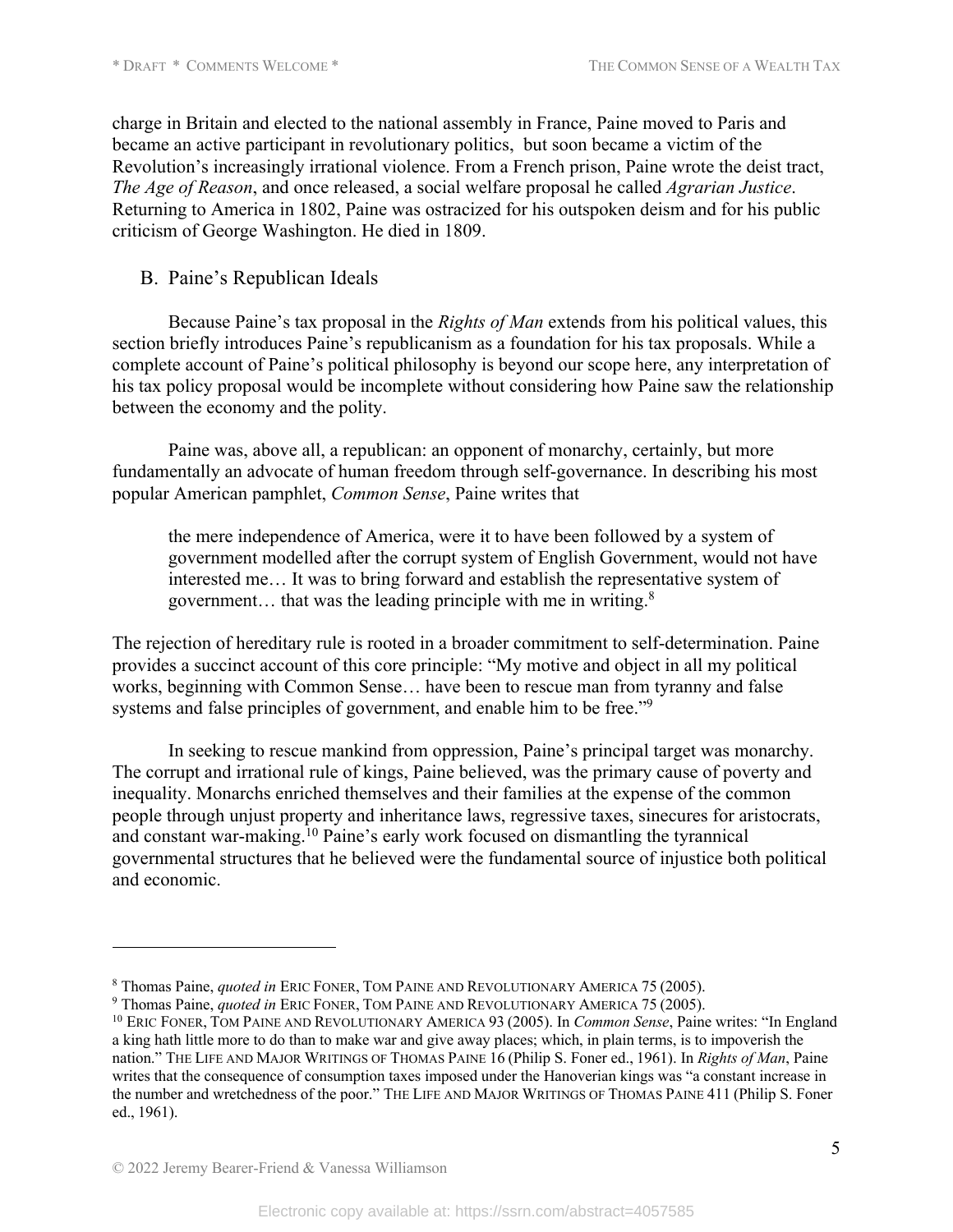Paine's suspicion of government did not extend to commerce. Unlike many radicals of later generations, Paine did not imagine that markets necessarily pitted economic classes against one another. <sup>11</sup> Having found a political home among the small artisans of revolutionary Philadelphia, Paine saw commerce as integral to society, because trade (along with science) encouraged inter-reliance and sympathy between people. Commerce "is a pacific system," Paine believed, "operating to unite mankind by rendering nations, as well as individuals, useful to each other."<sup>12</sup>

Paine's advocacy for commerce did not blind him to the dangers of extreme wealth, however. His vision of peaceful and beneficial trade was focused on the small farmer or artisan, rather than the great merchants. Extreme wealth, in Paine's eyes, "diminishes the spirit" of "patriotism," because rich men were willing to protect their fortunes by submitting to tyranny.<sup>13</sup> What is more, he believed that oppression is "often the consequence" of wealth, even if it were "seldom or never the means of riches."14

Thus Paine wanted to free people from domination both political and economic, and he recognized that these two systems of oppression were interconnected. Republican government was always Paine's primary tonic for economic ills. Starting with the *Rights of Man*, Paine began to consider how government could reverse systems of economic domination that not only oppressed the poor but corrupted politics. "The freedom of elections," Paine thought, was "violated by the overbearing influence" of inherited wealth.<sup>15</sup> To defend against the injustices that stem from economic inequality, Paine outlined the wealth tax we describe in detail in the following pages. He also devised "an economic program as close to a welfare state as could be imagined in the eighteenth century," including public education, stipends for the support of children and the elderly, and a jobs guarantee.<sup>16</sup> Freedom, for Paine, meant both lifting the poor from penury and dependence, so that they could participate as citizens, and eliminating the "vicious influence of the aristocratical system" of wealth consolidation.<sup>17</sup>

Paine wished to overturn the systems of domination and oppression that he saw as the inevitable consequence of monarchy and aristocracy. Taxation, he believed, could reduce the concentration of wealth, and thereby help eliminate the corruption of concentrated power. With that foundation, let us examine Paine's proposed tax on the annual value of wealth.

C. The Motivating Principles behind the Paine Tax

Paine bases his proposal on two principles: one, that wealth should be taxed because wealth is the only real luxury, and two, that there is a level of wealth that is so high that it should be prohibited.

<sup>&</sup>lt;sup>11</sup> ERIC FONER, TOM PAINE AND REVOLUTIONARY AMERICA 89 (2005).

<sup>&</sup>lt;sup>12</sup> THE LIFE AND MAJOR WRITINGS OF THOMAS PAINE 400 (Philip S. Foner ed., 1961).

<sup>&</sup>lt;sup>13</sup> THE LIFE AND MAJOR WRITINGS OF THOMAS PAINE 36 (Philip S. Foner ed., 1961).

<sup>&</sup>lt;sup>14</sup> THE LIFE AND MAJOR WRITINGS OF THOMAS PAINE 9 (Philip S. Foner ed., 1961).

<sup>&</sup>lt;sup>15</sup> THE LIFE AND MAJOR WRITINGS OF THOMAS PAINE 439 (Philip S. Foner ed., 1961).

<sup>&</sup>lt;sup>16</sup> THE LIFE AND MAJOR WRITINGS OF THOMAS PAINE 430-31 (Philip S. Foner ed., 1961).

<sup>&</sup>lt;sup>17</sup> THE LIFE AND MAJOR WRITINGS OF THOMAS PAINE 441 (Philip S. Foner ed., 1961).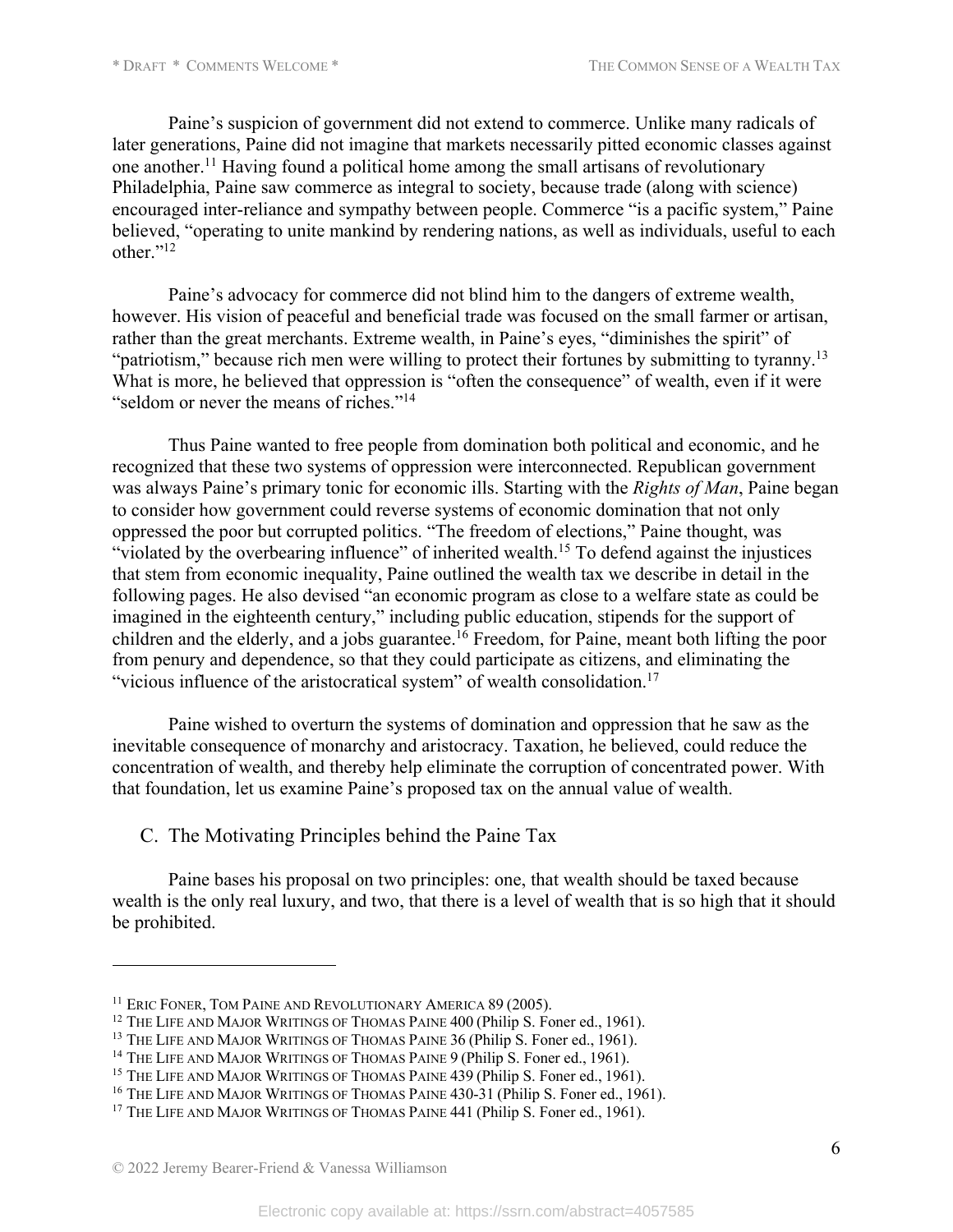In his first claim, Paine quite consciously subverts the arguments of his opponents. Whenever taxes are proposed, Paine notes, the "tax-making gentlemen" in Parliament adopt the "plausible language of taxing luxuries."18 Paine takes particular aim at the "commutation tax," an  $\frac{1}{2}$  immensely unpopular increase in the window duty.<sup>19</sup> Window duties applied annually on building occupants based on the number of windows on their dwellings. The window tax was intended to be progressive, under the assumption that rich people had large houses with lots of windows. In practice, however, windows were not an especially good proxy for wealth. As Paine notes, the tax fell "heavy on the middle class of people."20

For Paine, the limitations of the tax on windows is part and parcel of a general issue with luxury taxation. It is a fool's errand, he argues, to attempt to tax the particular items that currently satisfy the whims of wealthy people, rather than the resources that allow people to fulfill their every desire. Luxuries vary by time and place, leading to irrational differences in treatment of identical products. "I know not why any plant or herb of the field should be a greater luxury in one country than in another," Paine comments. "The real luxury does not consist in the article, but in the means of procuring it." If taxes should be laid on unnecessary excess, then they should be laid on wealth, Paine argues. "The proper object of taxation," Paine concludes is the "overgrown estate," which is a "luxury at all times."21

How big must an estate be to qualify as "overgrown"? Paine first defines luxury-level wealth as a multiple of the annual amount required to support a family:

Admitting that any annual sum, say for instance, one thousand pounds, is necessary or sufficient for the support of a family, consequently the second thousand is in the nature of a luxury, the third thousand still more so, and by proceeding on, we shall at last arrive at a sum that may not improperly be called *a prohibitable luxury.22*

<sup>&</sup>lt;sup>18</sup> THE LIFE AND MAJOR WRITINGS OF THOMAS PAINE 434 (Philip S. Foner ed., 1961).

<sup>&</sup>lt;sup>19</sup> The 1784 increase in the window tax under Prime Minister William Pitt the Younger was known as the commutation tax because it was a replacement (or "commutation") for duties on tea, a policy intended to prop up the struggling East India Company. Hoh-Cheung & Lorna H. Mui, *William Pitt and the Enforcement of the Commutation Act, 1784-1788*, 76 ENGLISH HIST. REV. 300, 447, 465 (1961), http://www.jstor.org/stable/558296. In treating his proposal as a replacement for the commutation tax, Paine was playing to popular sentiment. A cartoon from 1785, for instance, shows, Pitt being accosted by working class women enraged by his tax policies. "Behind Pitt is a house showing three first-floor windows, two of which are blocked up, the word 'Commutation' written across them," the British Museum notes. "From the third a woman empties a chamberpot on Pitt's head." BM Satires / Catalogue of Political and Personal Satires in the Department of Prints and Drawings in the British Museum (6794), https://www.britishmuseum.org/collection/object/P\_1868-0808-5435. Commutation was not the first unpopular effort to rescue the East India Company via corporate tax breaks; a previous effort provoked the Boston Tea Party. Joseph F. Thorndike, *Four Things You Should Know about the Boston Tea Party*, TAX HIST. PROJECT (Apr. 8, 2010),

http://www.taxhistory.org/thp/readings.nsf/ArtWeb/1BB0C8F894BB490B852577020083A6F6?OpenDocument. <sup>20</sup> THE LIFE AND MAJOR WRITINGS OF THOMAS PAINE 433 (Philip S. Foner ed., 1961). *See also* Wallace E. Oates & Robert M. Schwab, *The Window Tax: A Transparent Case of Excess Burden*, LINCOLN INST. OF LAND POL'Y (Apr. 2014), https://www.lincolninst.edu/publications/articles/window-tax.

<sup>&</sup>lt;sup>21</sup> THE LIFE AND MAJOR WRITINGS OF THOMAS PAINE 434 (Philip S. Foner ed., 1961).

<sup>&</sup>lt;sup>22</sup> THE LIFE AND MAJOR WRITINGS OF THOMAS PAINE 434 (Philip S. Foner ed., 1961).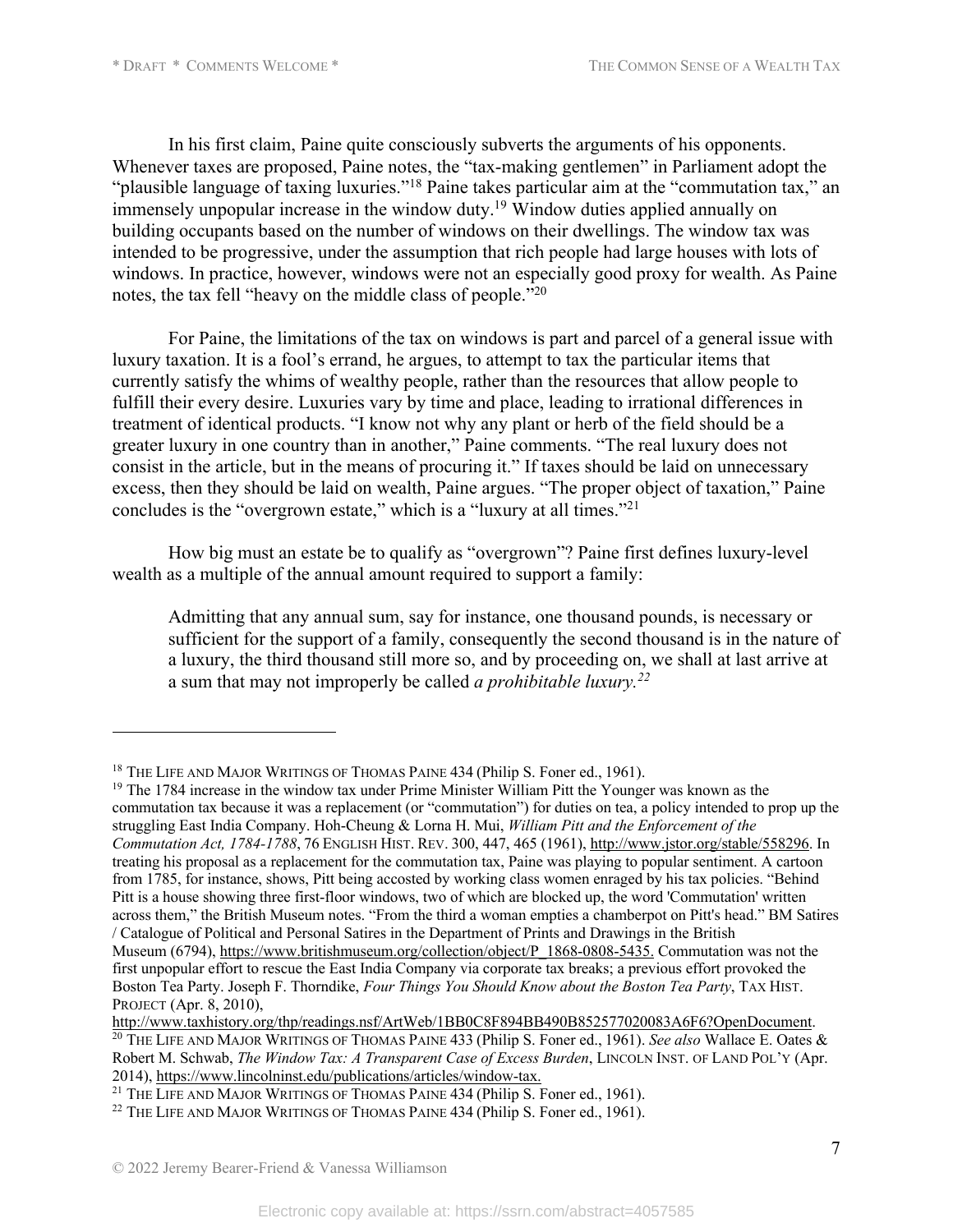Proceeding along these lines, an estate of twenty thousand pounds seems obviously excessive, Paine believes. Indeed, he views his conclusion as all but unassailable. If the finance experts in Parliament "can prove that an estate of twenty, thirty, or forty thousand pounds is not a luxury," Paine insists, "I will give up the argument."

Paine's definition of luxury is not exclusively about need, however. It is also defined by effort. Paine wished to shield "property acquired by industry" from high tax rates, but believed that there is a level of acquisition beyond where "industry can extend."23 Even if one's initial acquisition is the result of hard work, the annual return on a very large estate is no longer earned by work, Paine argues.

Having defined luxury in terms of need and effort, Paine turns to the appropriate level of taxation for these estates. Ever the revolutionary, Paine proposes to eliminate entirely the luxury of extreme wealth. Where wealth has extended far beyond what is needed to support a household, and far beyond what can plausibly be ascribed to individual effort, Paine believes "there ought to be a limit to property."

His first justification for a wealth maximum is economic. Rebalancing taxes onto the wealthy would, Paine believes, "remove the burden" of taxation to "where it can best be borne."<sup>24</sup> In this, Paine is adopting a common principle of progressive taxation, the taxpayer's ability to pay.

But Paine also defends his proposed property limit in political terms. He believed that extreme wealth, and especially inherited extreme wealth, undermined the ability of citizens to choose their leaders. Via his tax proposal, Paine means to eliminate the appeal of primogeniture, which he describes as "one of the principal sources of corruption at elections."<sup>25</sup>

Primogeniture, the feudal rule of passing an entire estate to one's eldest son, ensured that large estates would not be divided at death, and thereby preserved the consolidation of wealth that undergirded the landed aristocracy.<sup>26</sup> For this reason, primogeniture (and the related policy of entailing estates over multiple generations) was understood in Paine's era to be incompatible with republican principles.<sup>27</sup> Paine himself describes primogeniture as "aristocratical."<sup>28</sup>

<sup>&</sup>lt;sup>23</sup> THE LIFE AND MAJOR WRITINGS OF THOMAS PAINE 434 (Philip S. Foner ed., 1961).

<sup>&</sup>lt;sup>24</sup> THE LIFE AND MAJOR WRITINGS OF THOMAS PAINE 433 (Philip S. Foner ed., 1961).

<sup>&</sup>lt;sup>25</sup> THE LIFE AND MAJOR WRITINGS OF THOMAS PAINE 433 (Philip S. Foner ed., 1961).

<sup>&</sup>lt;sup>26</sup> Contemporary research confirms that primogeniture made autocracies more stable. Andrej Kokkonen & Anders Sundell, *Delivering Stability—Primogeniture and Autocratic Survival in European Monarchies 1000–1800*, 108 AM. POL. SCI. REV. 2, 438, 453 (2014).

<sup>27</sup> Jefferson successfully eliminated the entail in Virginia. Holly Brewer, *Entailing Aristocracy in Colonial Virginia: 'Ancient Feudal Restraints' and Revolutionary Reform*, 54 WM. & MARY Q. 2, 307, 346, (1997). Historians generally see the end of entail as one of the tangible economic achievements of the American revolution. Claire Priest, *The End of Entail: Information, Institutions, and Slavery in the American Revolutionary Period*, 33 LAW & HIST. REV. 277–319 (2015).

<sup>&</sup>lt;sup>28</sup> THE LIFE AND MAJOR WRITINGS OF THOMAS PAINE 434 (Philip S. Foner ed., 1961).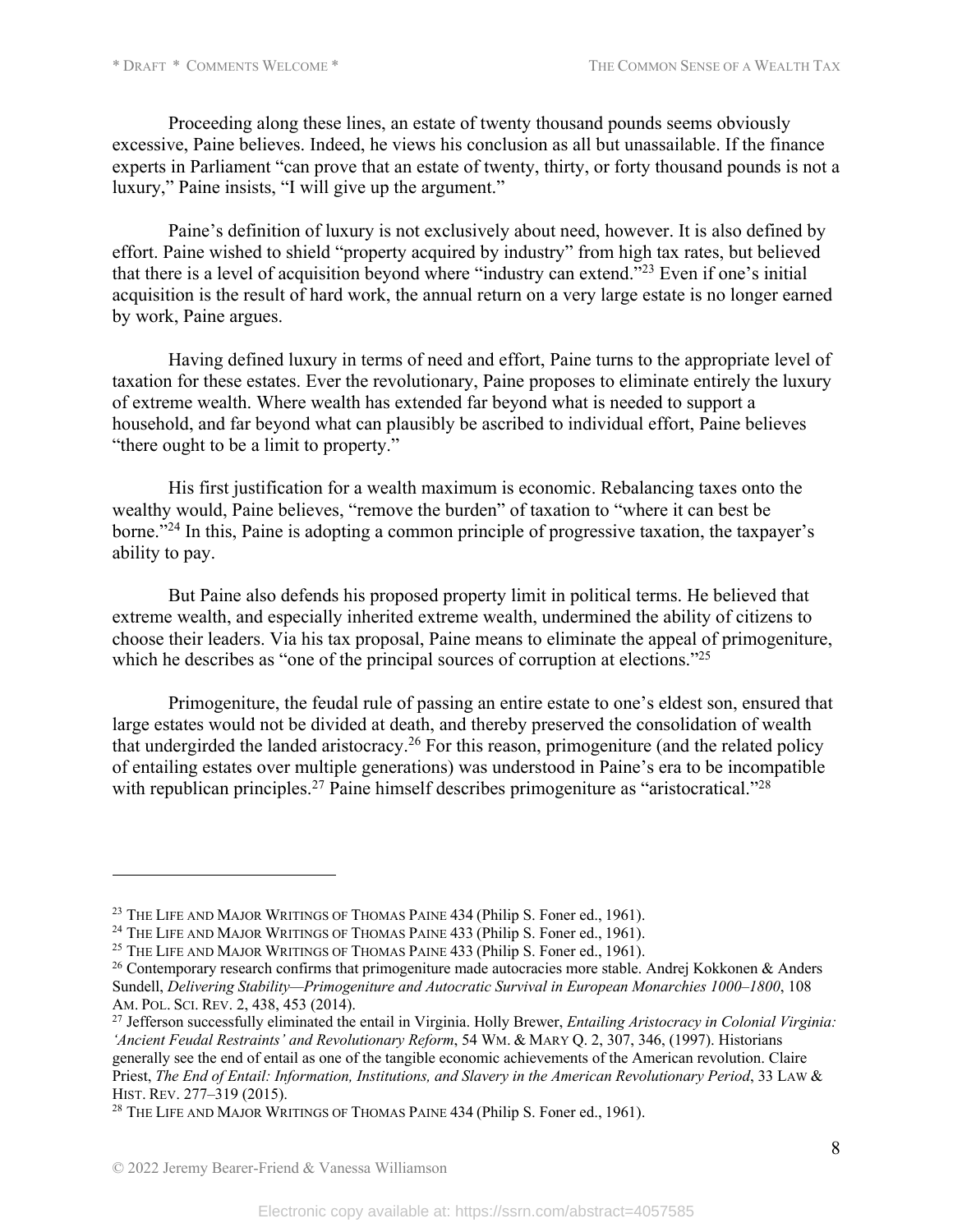Paine wishes to "supercede"<sup>29</sup> primogeniture by making it economically irrational to give your whole estate, if very large, to a single person – or, for that matter, to have a very large estate at all.

### D. The Elements of the Paine Tax

Paine's tax proposal is intended to ensure that there is an amount of wealth beyond which no one can continue to accrue. He envisions a regular application of marginal rates that, at the very top, entirely taxes away the return to extreme wealth.<sup>30</sup>

He applies his tax to "all estates of the clear yearly value of fifty pounds, after deducting the land tax, and up."31 His graduated tax starts at 1.25% on an estate's produce over 50 pounds and rises to 100% of the produce over 23,000 pounds. As he notes, "At the twenty-third thousand the tax becomes twenty shillings in the pound [100%], and, consequently, every thousand beyond that sum, can produce no profit." Large property owners will respond, Paine believes, by "dividing the estate."<sup>32</sup> Given that "the richest in every nation have poor relations," he expects the result to be greater economic equality.

Paine includes detailed tables that explain the effect of his tax on revenue in each bracket. He provides his tax table in the terms that would have made sense to his audience at the time: pounds (£), shillings (s) and pence (d). Until 1971, there were 20 shillings to the British pound and 12 pence to the shilling, for a total of 240 pence to the pound. For a modern reader, this can be less than intuitive; the following table translates his calculations into percentages.<sup>33</sup>

<sup>&</sup>lt;sup>29</sup> THE LIFE AND MAJOR WRITINGS OF THOMAS PAINE 434 (Philip S. Foner ed., 1961).

<sup>30</sup> Paine is not explicit on the timing of his tax but given his revenue estimates, that he uses a *per annum* measure of the return on the estates, and that he wishes the tax to reach the point of "prohibition," it is clear that the "regular" application of the tax that he envisions is annual.

<sup>&</sup>lt;sup>31</sup> THE LIFE AND MAJOR WRITINGS OF THOMAS PAINE 434 (Philip S. Foner ed., 1961).

<sup>&</sup>lt;sup>32</sup> THE LIFE AND MAJOR WRITINGS OF THOMAS PAINE 436 (Philip S. Foner ed., 1961).

<sup>&</sup>lt;sup>33</sup> In most editions of the *Rights of Man*, there are several minor errors of calculation in the tax tables. For example, a tax of 3d per pound on an estate of 500 pounds per annum is often listed as seven pounds and five shillings; it should be six pounds and five shillings. The errors are present in editions as far back as 1792, including the early Jordan editions that are typically seen as authoritative and the Symonds "cheap" edition that was edited by Paine himself. For clarity, the errors are corrected in Table 1.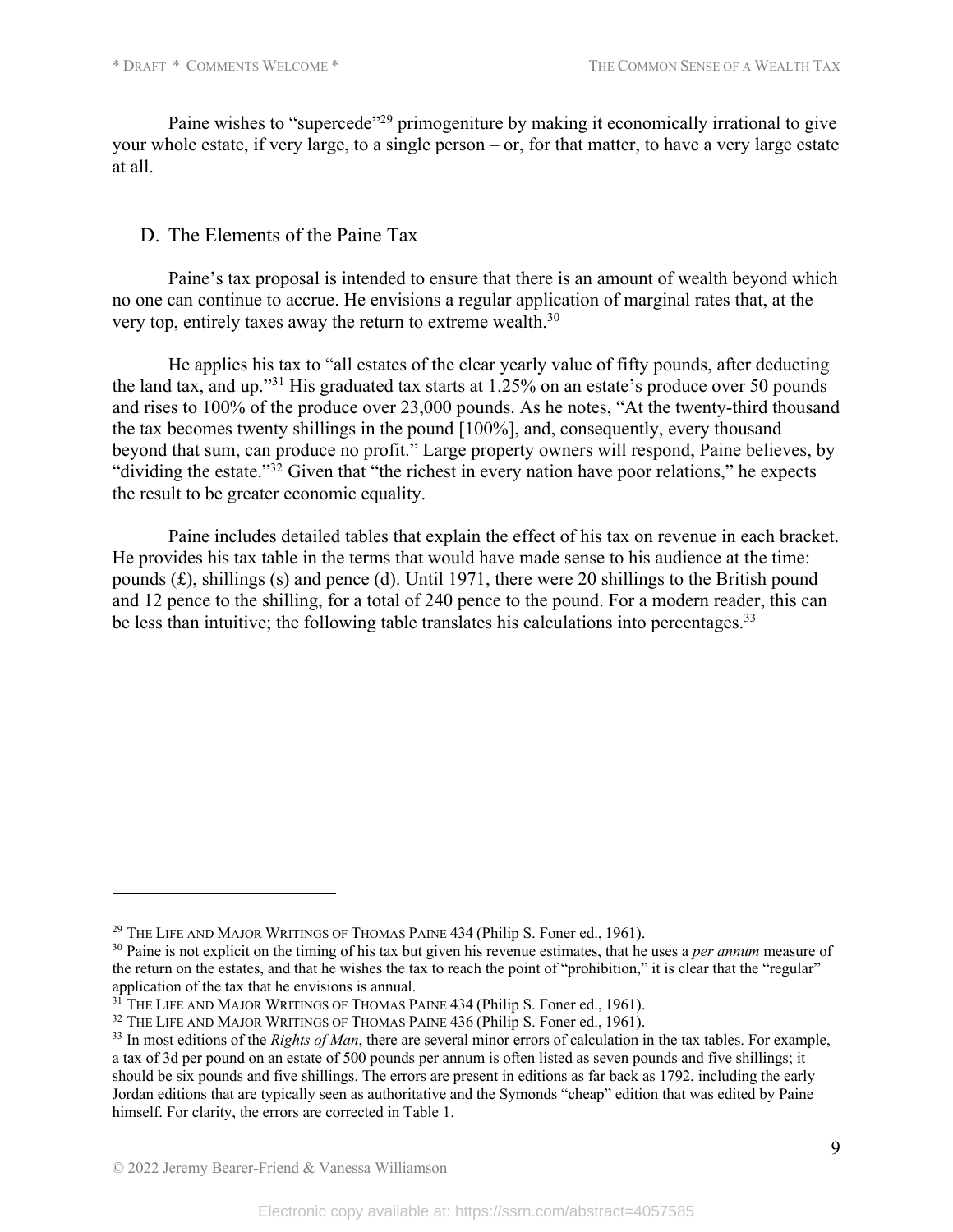|                                      |           |              | At top of bracket |               |                     |
|--------------------------------------|-----------|--------------|-------------------|---------------|---------------------|
| Estates<br>producing<br>revenue over | Tax per   | Marginal tax | "Total tax        |               | Average<br>tax rate |
| 50£ per annum                        | pound     | rate $(\%)$  | subtracted"       | "Net produce" | (%)                 |
| 50 to 500                            | $0s$ 3d   | 1.25         | £ 65s             | £493 15s      | 1.25                |
| 1000                                 | 0s6d      | 2.5          | £18 15s           | £9815s        | 1.88                |
| 2000                                 | 0s 9d     | 3.75         | £ 56 5s           | £194315s      | 2.81                |
| 3000                                 | $1s$ $0d$ | 5            | £ 106 5s          | £ 2893 15s    | 3.54                |
| 4000                                 | 1s0d      | $7.5\,$      | £ 181 5s          | £381815s      | 4.53                |
| 5000                                 | $2s$ 0d   | 10           | £ 281 5s          | £471815s      | 5.63                |
| 6000                                 | 3s0d      | 15           | £4315s            | £556815s      | 7.19                |
| 7000                                 | 4s 0d     | 20           | £ 631 5s          | £636815s      | 9.02                |
| 8000                                 | 5s 0d     | 25           | £8815s            | £711815s      | 11.02               |
| 9000                                 | 6s 0d     | 30           | £ 1181 5s         | £781815s      | 13.13               |
| 10000                                | $7s$ 0d   | 35           | £ 1531 5s         | £846815s      | 15.31               |
| 11000                                | 8s 0d     | 40           | £ 1931 5s         | £906815s      | 17.56               |
| 12000                                | 9s 0d     | 45           | £ 2381 5s         | £961815s      | 19.84               |
| 13000                                | 10s0d     | 50           | £ 2881 5s         | £1011815s     | 22.16               |
| 14000                                | 11s 0d    | 55           | £34315s           | £1056815s     | 24.51               |
| 15000                                | 12s 0d    | 60           | £40315s           | £1096815s     | 26.88               |
| 16000                                | 13s 0d    | 65           | £46815s           | £1131815s     | 29.26               |
| 17000                                | 14s 0d    | 70           | £53815s           | £1161815s     | 31.65               |
| 18000                                | 15s 0d    | 75           | £ 6131 5s         | £1186815s     | 34.06               |
| 19000                                | 16s 0d    | 80           | £ 6931 5s         | £1206815s     | 36.48               |
| 20000                                | 17s 0d    | 85           | £77815s           | £1221815s     | 38.91               |
| 21000                                | 18s 0d    | 90           | £86815s           | £1231815s     | 41.34               |
| 22000                                | 19s 0d    | 95           | £96315s           | £1236815s     | 43.78               |
| 23000                                | $20s$ 0d  | 100          | £ 10631 5s        | £1236815s     | 46.22               |

### Table 1: Thomas Paine's Tax Proposal

There are several features of Paine's proposal that are worthy of note, including the system of brackets, the tax base, and the estimated revenue garnered from the tax.

Paine's use of brackets and marginal rates was quite cutting edge in the 1790s.<sup>34</sup> E.R.A. Seligman identifies only a few minor instances of bracketed income taxes that predate the *Rights* 

<sup>&</sup>lt;sup>34</sup> Paine neglects to apply the bracket principle at the first step of his tax. An estate producing less than 50 pounds in revenue is excluded from the tax, but for an estate worth 50 pounds or more, the first 50 pounds of revenue is not excluded from the tax: "An estate of £50 per an. At 3d per pound pays £0 12 6", which is 144+6=150 pence, i.e., the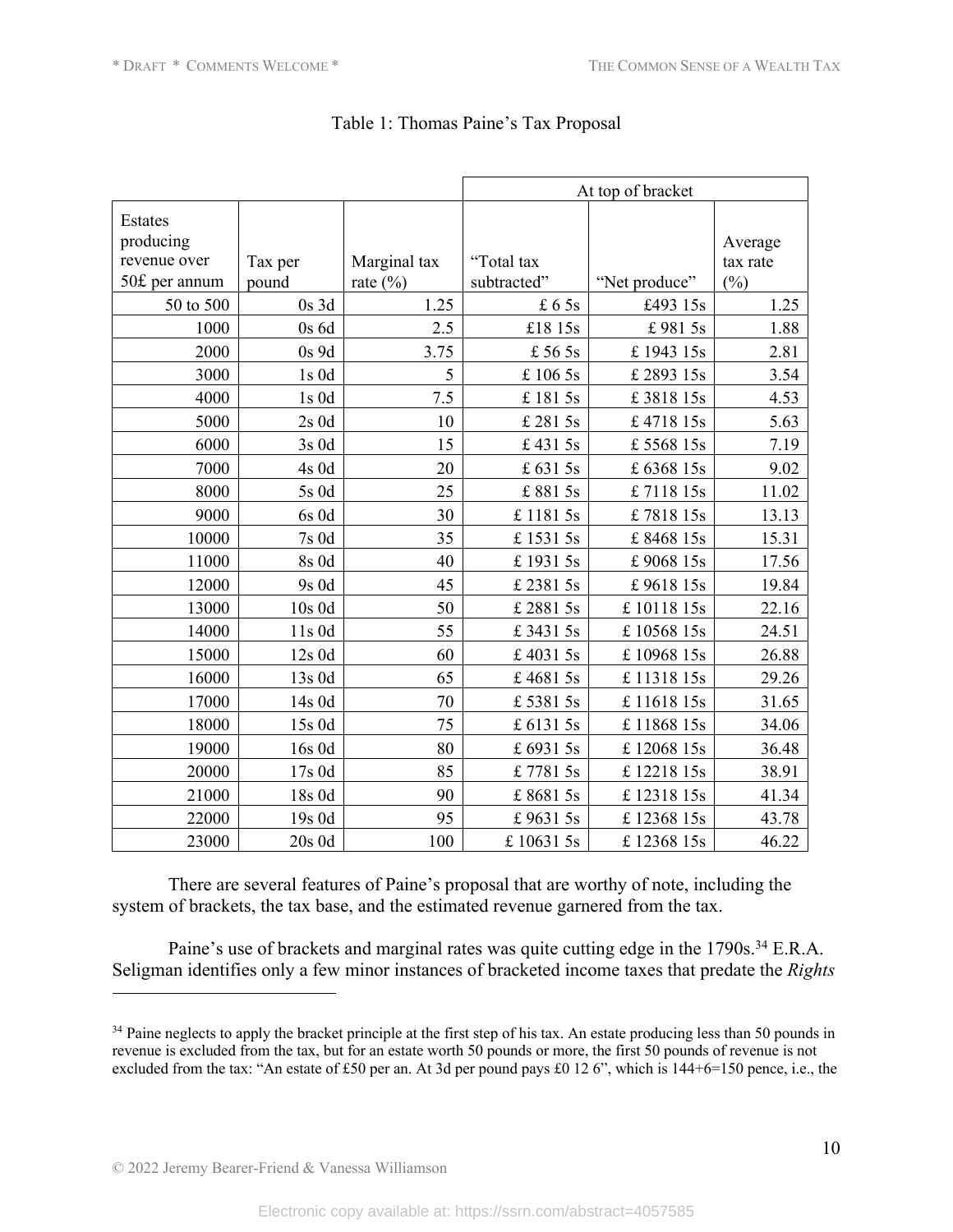*of Man*. <sup>35</sup> Most tax systems of the time were full of "notches," where small changes in the taxed item resulted in immense changes in one's tax liability. Indeed, one of the reasons the window tax was so disliked is that it failed to take account of marginal effects. For a time, its rates applied to each window, but only for houses with ten or more windows – resulting, unsurprisingly, in a strong incentive to board up the  $10<sup>th</sup>$  window.<sup>36</sup> Marginal taxation was so novel in 1792 that the mathematician Nicolas de Condorcet took pains to describe its operation in his essay of that year, *Sur l'impôt progressif*. <sup>37</sup> It is plausible, even likely, that Paine was influenced in his thinking by Condorcet, his friend and collaborator in revolutionary France.

In applying his tax to "estates," Paine appears to wish his tax to touch all forms of wealth that are not wage labor. Given that "these gentlemen law-makers and tax-makers" have limited the "poor pittance which personal labor can produce," it is only right that the ruling elite should have a limitation of their own, on "property they never acquired (nor probably any of their ancestors), and of which they have made so ill use."38

Nonetheless, though he intends to limit property, Paine's brackets are based on the rate of return to wealth, not a calculation of total wealth. Paine intends his tax to come into effect on estates worth over 50 pounds in annual "produce," as he refers to it. This raises an important question as to whether Paine's tax proposal is more appropriately described as an income tax or a wealth tax. To 21<sup>st</sup> Century audiences, his plan appears as an income tax in that it applies to returns to wealth, rather than the underlying corpus of the estate. However, Paine is quite explicit that wealth is his primary object of concern; those with only wage income are not subject to the tax. We are content to refer to his proposal as a tax on wealth, though we recognize that the distinction between the two tax bases can be somewhat porous. Indeed, our analysis of Paine's proposal in contrast to the Warren and Wyden proposals also further illustrates the ease by which a wealth tax can be an income tax and vice versa. $^{39}$ 

<sup>3</sup>d per pound rate applied to the whole £50. Thus, while an estate of £49 pays nothing, an estate of £50 pays 12s 6d, leaving a value of  $\hat{E}49$  7s 6d. The 50<sup>th</sup> pound is taxed at 62.5%. This rate structure is similar to the commutation tax at the time, where the first nine windows did not create a tax liability, but the tax on the tenth window triggered a per window tax on all preceding nine windows.

 $35$  "[I]n 1742 the Elector Frederick Augustus, of Saxony, established a progressive general income tax, in six classes, with rates varying from one to eight per cent. The tax was so arranged that each increment of the income paid a separate rate according to the class to which that increment belonged." Edwin Robert Anderson Seligman, *Progressive Taxation in Theory and Practice*, 9 AM. ECON. ASS'N Q. 1, 26 (1908). Seligman also notes a few rare instances of progressive taxes in the  $17<sup>th</sup>$  Century, including a property tax regime in Switzerland and a proposed progressive tax bracket structure in Spain.

<sup>36</sup> Wallace E. Oates & Robert M. Schwab, *The Window Tax: A Transparent Case of Excess Burden*, LINCOLN INST. OF LAND Pol'y (Apr. 2014), https://www.lincolninst.edu/publications/articles/window-tax.

<sup>&</sup>lt;sup>37</sup> Paine and Condorcet's contemporary, Thomas Jefferson, struggled to describe the concept of marginal rates in a letter to James Madison, proposing to "tax the higher portions of property in geometrical progression as they rise." THE PAPERS OF THOMAS JEFFERSON (Julian P. Boyd et al. eds., 1950), https://presspubs.uchicago.edu/founders/documents/v1ch15s32.html.

<sup>&</sup>lt;sup>38</sup> THE LIFE AND MAJOR WRITINGS OF THOMAS PAINE 440 (Philip S. Foner ed., 1961). <sup>39</sup> This observation is best described by Ari Glogower, who coined the term "wealth integration techniques" for

income tax features that produce wealth tax effects. He offers a typology of methods for adding wealth tax features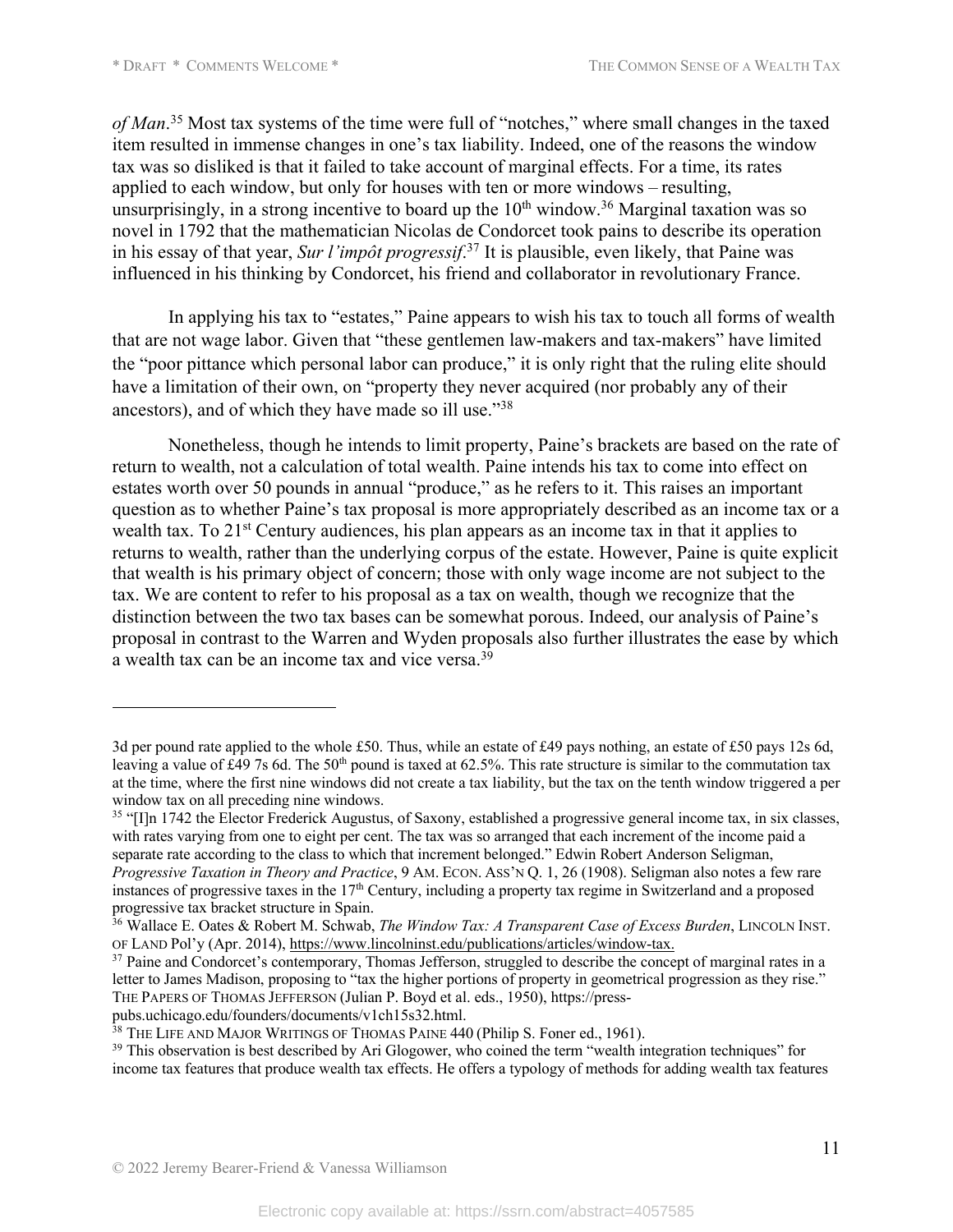In using the return to wealth as a proxy for the total value of an estate, Paine is in keeping with his contemporaries. Wealth in that era, and especially real estate wealth, $40$  was commonly described in terms of "thousands a year," rather than its lump sum value.<sup>41</sup> Calculating total wealth would have been a nearly impossible task in a society where much of real estate wealth never came onto the market; the vast wealth of the aristocracy was often entailed and therefore literally unsaleable.42 As economist and historian Gabriel Ardant notes, "tax collection and assessment are indissolubly linked to an exchange economy."43 The relevant measure of wealth for tax purposes was at the time its rate of return to the owner. Where British property taxes were graduated, the base was sometimes determined based on an annual rent value. The 1778 tax on inhabited houses, for example, had two rates:  $6d/f$  (2.5%) for houses with an annual value of below £50, and 1s/ $\angle$  (5%) for houses valued over £50 per annum.<sup>44</sup> Describing property in terms of its annual return was not a new feature of the Paine plan.

Finally, Paine makes some estimation of the revenue from his tax. He intends the tax to replace the commutation tax, with a revenue of about £770,000 annually. Should his tax outproduce the commutation tax, he suggests his taxes be lowered "upon estates under two or three thousand a year."45 As this amendment suggests, revenues are not the main purpose of the tax, from Paine's perspective; the "object is not so much the produce of the tax as the justice of the measure."46 That justice comes in the form both of a fairer tax liability across economic strata, and the change in ownership and inheritance patterns Paine believes will result from his tax system.

In prioritizing behavioral change over revenues, Paine is in essence treating his tax as a Pigouvian tax. Were his tax to successfully reduce wealth concentration, it would necessarily raise less revenue – but this would, for Paine, be a sign of success, rather than failure. As such, his work prefigures not only that of later proponents of progressive taxation, but modern

to an income tax. Ari Glogower, *A Constitutional Wealth Tax*, 118 MICH. L. REV. 717 (2020). *See also,* John Brooks, *The Definitions of Income*, 71 TAX. L. REV. 253 (2018) ("any operative definition of income is essentially a political choice, even when we claim to be using a pure definition, and any definition thus inherently incorporates normative views about, for example, justice, social policy, and economics. Ultimately, 'income' is whatever society wants it to be in order to achieve a result that the democracy believes to be appropriate and just."). The scholarly debate over what constitutes "income" is not limited to the 21st Century. *See e.g.* Boris I. Bittker, *A Comprehensive Tax Base as a Goal of Income Tax Reform*, 80 Harv. L. Rev. 925 (1967).

<sup>&</sup>lt;sup>40</sup> As an example of the difference in how real and other property were described, see this dialogue from the 1763 comedy, *The Discovery* by Frances Sheridan: "Suppose the widow Knightly, with a real estate of three thousand a year, and a personal one of fifty thousand pounds, should have taken a fancy to you…" *in* John Bell, BRITISH THEATRE, VOLUME 29, 26 (1792).

<sup>&</sup>lt;sup>41</sup> Early property requirements for voting also used income per year for measuring a land's value, with ownership of property producing forty shillings per year serving as the threshold for the franchise. *See* WILLIAM CHILTON,

AMERICAN SUFFRAGE: FROM PROPERTY TO DEMOCRACY 7 (1960).<br><sup>42</sup>See WILLIAM CORNISH ET AL., LAW AND SOCIETY IN ENGLAND: 1750-1950 130 (2019).<br><sup>43</sup> THE FORMATION OF NATIONAL STATES IN WESTERN EUROPE 166 (Charles Tilly ed., 1975

<sup>44</sup> Edwin Robert Anderson Seligman, *Progressive Taxation in Theory and Practice*, 9 AM. ECON. ASS'N Q. 1, 27 (1908).

<sup>&</sup>lt;sup>45</sup> THE LIFE AND MAJOR WRITINGS OF THOMAS PAINE 436 (Philip S. Foner ed., 1961).

<sup>&</sup>lt;sup>46</sup> THE LIFE AND MAJOR WRITINGS OF THOMAS PAINE 436 (Philip S. Foner ed., 1961).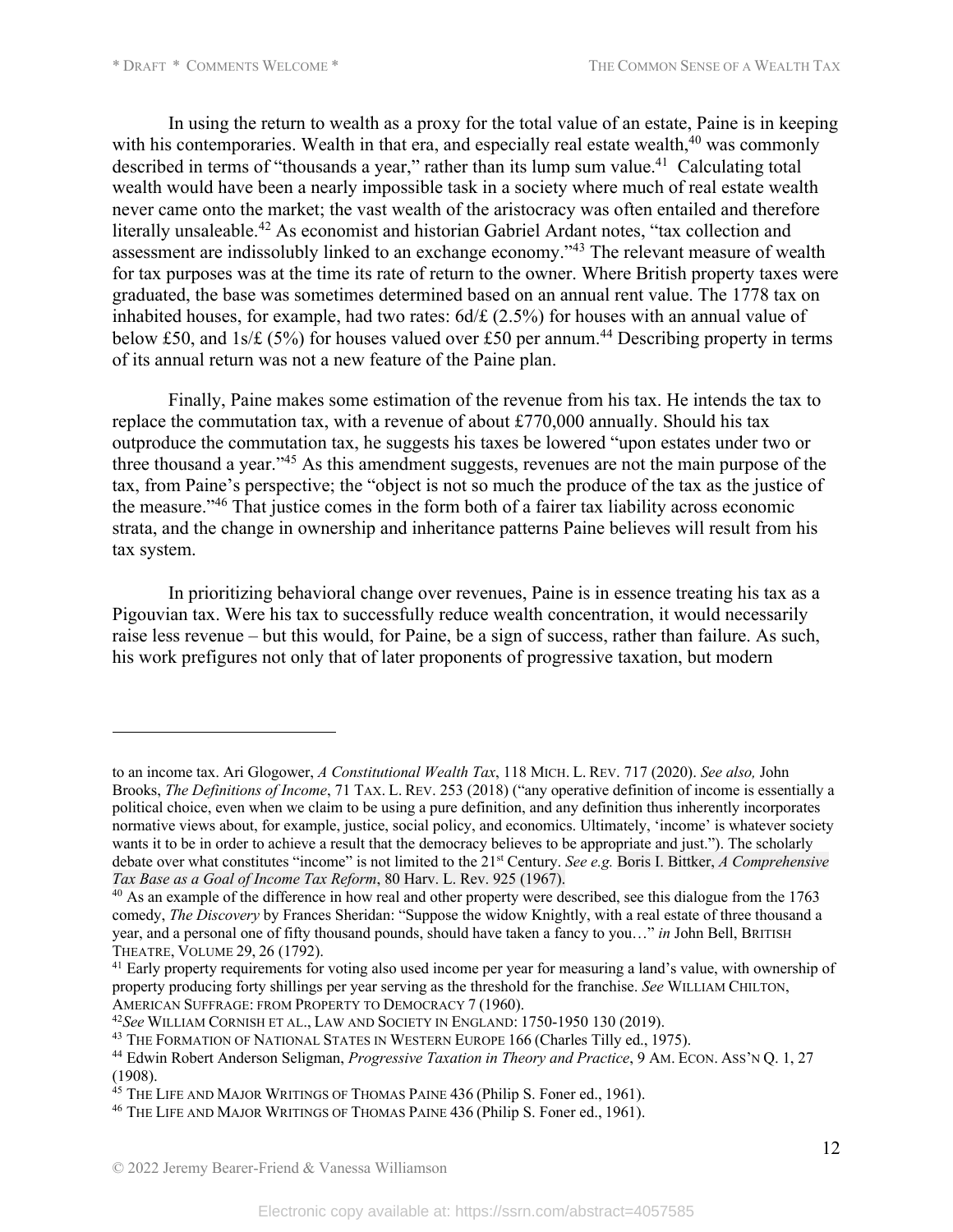economic analyses suggesting that high rates of progressive taxation affect the pre-tax distribution of income.<sup>47</sup>

# Part II: Original Estimates of the Paine Tax

## A. Estimate of Paine's Tax in 18th Century Britain

A plan calculated in shillings and pence that describes wealth in terms of "thousands per year" and is motivated in part by the arcane inheritance law of primogeniture — on first read, Paine's tax plan might seem quite distant from contemporary tax issues in the United States. But a closer consideration of who Paine was intending to tax in 1792 reveals how closely connected the economic and political concerns of Paine's day are to those of our own time.

Paine's first non-zero bracket starts at £50, with a tax of 1.25%. What percentage of British households would have been liable for some amount of tax, under Paine's proposal? Data about the income and wealth distribution of 18<sup>th</sup> Century Britain are limited. Conveniently, however, Britain did implement an income tax less than a decade after Paine was writing. Prime Minister William Pitt introduced the income tax to fund Britain's war against Napoleon.<sup>48</sup> In 1800, 320,759<sup>49</sup> taxpayers, about 12% of households,<sup>50</sup> paid Pitt's income tax.

The incidence of the Pitt income tax provides a relatively good ballpark estimate of the breadth of the Paine wealth tax proposal. Though Pitt's lowest taxed bracket started at £60, rather than £50, this apparent difference disappears after taking account of inflation.<sup>51</sup> Pitt's plan also included a variety of deductions and family allowances,<sup>52</sup> while Paine only explicitly deducts the land tax.<sup>53</sup> However, if Pitt's deductions would shrink the breadth of his tax relative to Paine's, the overall base of Paine's tax is narrower; Pitt's tax applied to all kinds of income,<sup>54</sup> while Paine is concerned only with the revenue from "estates." That said, the vast majority of people who worked for wages or a salary did not make enough money to owe money under Pitt's

<sup>47</sup> Thomas Piketty, Emmanuel Saez & Stefanie Stantcheva, *Optimal Taxation of Top Labor Incomes: A Tale of Three Elasticities*, 6 AM. ECON. J.: ECON. POL'Y 1, 230, 271, (2014).

<sup>48</sup> *A Tax to Beat Napoleon*, HER MAJESTY'S REVENUE & CUSTOMS,

https://webarchive.nationalarchives.gov.uk/ukgwa/20130127153155/http://www.hmrc.gov.uk/history/taxhis1.htm#t op.

<sup>&</sup>lt;sup>49</sup> This is substantially smaller than the number of taxpayers expected to pay the tax; contemporary expectations put number of liable households between 472,117 and 662,250. Whether the estimates were overly optimistic or the tax was widely evaded is a subject of debate. T.V. Jackson, *British Incomes Circa 1800*, ECON. HIST. REV., 257, 283 (1999).<br><sup>50</sup> T.V. Jackson, *British Incomes Circa 1800*, ECON. HIST. REV., 257, 265-66 (1999).

<sup>&</sup>lt;sup>51</sup> All inflation data based on the "relative income" inflation measure available at: *Five Ways to Compute the Relative Value of a U.K. Pound Amount, 1270 to Present*, https://www.measuringworth.com/calculators/ukcompare/ (last visited Feb. 7, 2022).

<sup>52</sup> T.V. Jackson, *British Incomes Circa 1800*, ECON. HIST. REV., 257, 259 (1999).

<sup>&</sup>lt;sup>53</sup> There are indications in Paine's brief proposal that the author would have been amenable to various deductions. See, for instance, Paine's use of the phrase "clear yearly value" and concern about "support of a family." Paine does not discuss the deductibility of losses.

<sup>54</sup> T.V. Jackson, *British Incomes Circa 1800*, ECON. HIST. REV., 257, 258 (1999).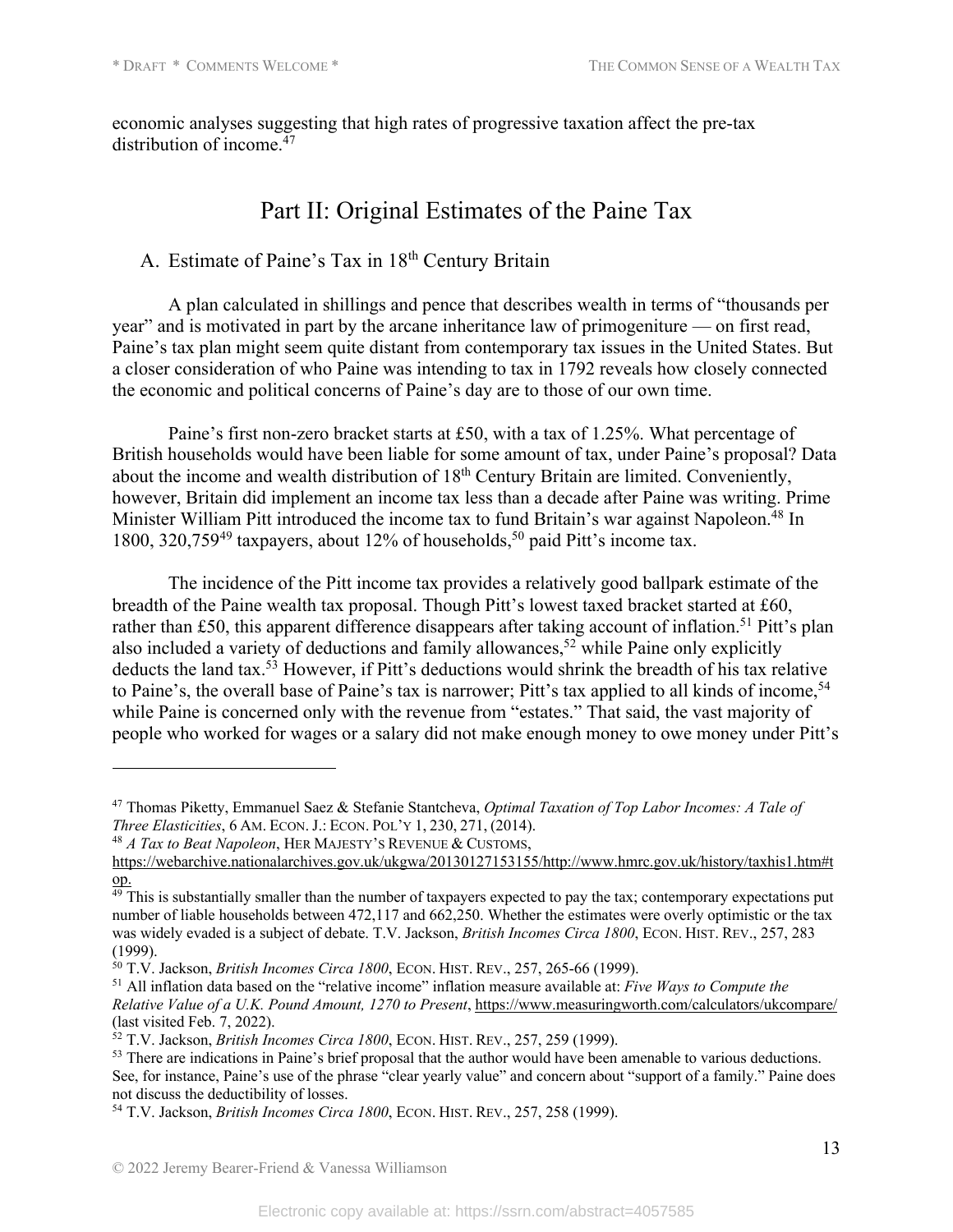income tax.55 Leaving a margin for these policy differences, we might reasonably assume that Paine's proposal would have touched 10-15% of the population.

Despite their similar bases, however, Paine proposal and Pitt's tax have extremely different revenue implications. Paine expected his tax's annual revenue to about £700,000.<sup>56</sup> In its first year, Pitt's tax raised nearly £6 million.<sup>57</sup> The difference in revenue is readily explained; Paine's tax is far lower over the vast majority of the economic spectrum. Figure 1 illustrates the difference in the targeting of the Paine and Pitt proposals.



**Figure 1:** Tax rates under Pitt tax and Paine proposal*. 58*

The Pitt tax rates rose rapidly to 10% and then applied a flat rate on all incomes over £200. Paine's proposed rates rose slowly over a much longer range; the marginal rate of Paine's

<sup>&</sup>lt;sup>55</sup> Pitt did not even consider regular laborers in his revenue estimates, though he did estimate income from "professions" at £2 million, and trade "in which artisans are engaged" at £10 million, out of a total of £125 million. S.J. Thompson, *The First Income Tax, Political Arithmetic, and the Measurement of Economic Growth*, 66 ECON. HIST. REV. 873, 880-81 (2013).

<sup>&</sup>lt;sup>56</sup> Paine expects his tax to raise an amount similar to or less than the commutation tax, which he pegs at £771,657 a year. Indeed, the window tax had an average annual yield of L769,000 in the period 1788-1792. See Table 5 *in* Patrick K. O'Brien, *The Political Economy of British Taxation, 1660-1815*, ECONOMIC HIST. REV. 1, 32 (1988). <sup>57</sup> *A Tax to Beat Napoleon*, HER MAJESTY'S REVENUE & CUSTOMS,

https://webarchive.nationalarchives.gov.uk/ukgwa/20130127153155/http://www.hmrc.gov.uk/history/taxhis1.htm#t op.

<sup>&</sup>lt;sup>58</sup> Bracket thresholds for Pitt are slightly deflated to account for differences in relative income between 1792 and 1799. Estimates of the top 1% and top 0.25% of incomes from Shaviro 2021 and Delong 2003, respectively.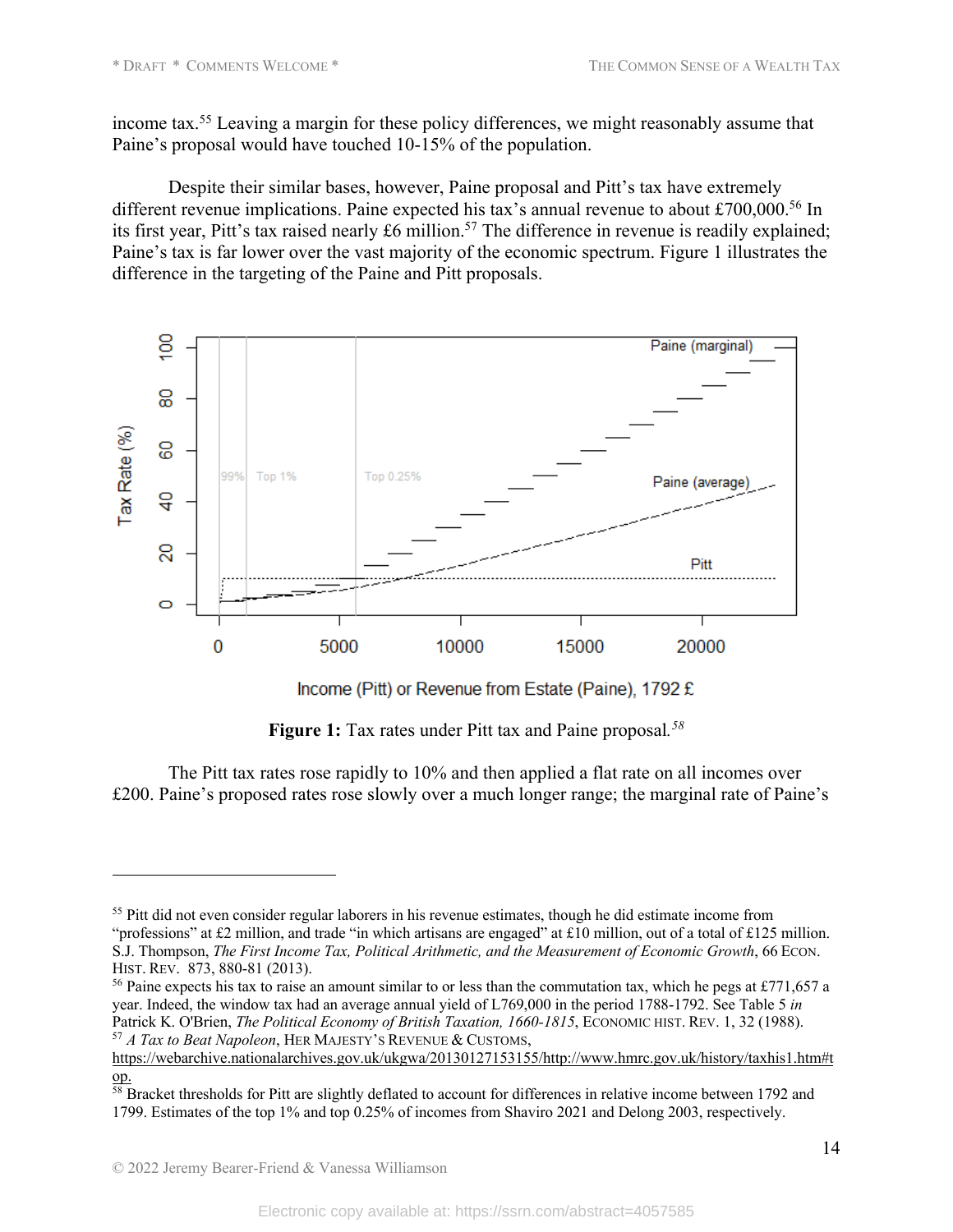plan only reaches 10% at £5000, an amount one hundred times the income of the average farm laborer or artisan.59

Thus Paine's tax is tightly focused on the most extreme fortunes of his era. Paine's marginal rate rises over 50% only at £13,000; approximately 200 households in the entire country were this wealthy.<sup>60</sup> Only a few dozen estates, at most, would be subject to Paine's highest rates. Patrick Colquhoun, a Scottish statistician in the early 19<sup>th</sup> Century, attempted to calculate the average income for a wide array of social groups, from "royalty" to "vagrants." Colquhoun put the royal family's annual income at £146,000 in 1812 and that of the Prince Regent at £172,000, but the average income of the other ten "remaining princes and princesses of the blood, both lineal and collateral" at a mere £18,300 per household.<sup>61</sup> His wealthiest non-royal group, the 316 households headed by "temporal peers" (e.g. dukes and earls), was estimated to have an average income of only £10,000 a year. Applying Paine's unadjusted rates to these incomes would put the minor royals in the 75% marginal tax bracket, while the average duke or earl would be paying 35% on his last pound.

Applying Paine's tax rates to Colquhoun's averages is somewhat misleading, however, because of the large range of incomes within Colquhoun's social groups. A  $20<sup>th</sup>$  Century analysis found that the four hundred "great landlords," who owned a fifth of all the land in England,<sup>62</sup> had an average income of  $£10,000$  in 1790, with a range between  $£5,000$  and  $£50,000;^{63}$  the Earl of Derby's estate was worth  $\text{\pounds}40,000$  a year.<sup>64</sup> The other great class of wealth was mercantile; the "major merchants" in England had estates worth "between £200,000 and £800,000," which, at 5% annual return, would provide incomes between £10,000 and £40,000.65 Records from Pitt's income tax provide some specific examples of those with wealth of this magnitude. Among 2,508 surviving records of the Pitt income tax,  $66$  seven taxpayers reported incomes over £18,000, Paine's 75% tax threshold, and two, the Duke of Devonshire and the Duke of Northumberland, had incomes over £23,000.<sup>67</sup> There clearly were families to whom Paine's top tax rates would have applied.

<sup>59</sup> See Table 4 *in* PATRICK COLQUHOUN, A TREATISE ON THE WEALTH, POWER, AND RESOURCES, OF THE BRITISH EMPIRE (1814).<br><sup>60</sup> Gregory Claeys, Thomas Paine: Social and Political Thought 81 (1989).

<sup>61</sup> British royalty are to this day exempt from a variety of British laws, including tax laws. *Taxation*, ROYAL.UK: ROYAL FINANCES, https://www.royal.uk/royal-finances-0 (last visited Feb. 7, 2022). Paine makes no specific indication that he intends to include the royal family in his proposal. In deference to Paine's anti-monarchical and republican commitments, however, one might reasonably assume that Paine's ideal tax plan included taxes upon the royal family.

<sup>&</sup>lt;sup>62</sup> GORDON S. WOOD, THE RADICALISM OF THE AMERICAN REVOLUTION 123 (2011).

<sup>&</sup>lt;sup>63</sup> GORDON EDMUND MINGAY, ENGLISH LANDED SOCIETY IN THE EIGHTEENTH CENTURY 26 (2013).

<sup>&</sup>lt;sup>64</sup> GORDON S. WOOD, THE RADICALISM OF THE AMERICAN REVOLUTION 112 (2011).

<sup>65</sup> GORDON S. WOOD, THE RADICALISM OF THE AMERICAN REVOLUTION 112 (2011).

<sup>66</sup> Jackson, *supra* note 49 (describing this set of records of named taxpayers and their tax payments).

 $67$  Contemporary accounts suggest that the Northumberland estate was almost unequalled outside of the royal family. David Cannadine, *The Landowner as a Millionaire: The Finances of the Dukes of Devonshire, c.1800-c.1926*, 25 AGRIC. HIST. REV. 77, 77-97 (1977) ("In 1819, the American Ambassador recorded that the 'four greatest incomes in the kingdom' belonged to the Duke of Northumberland, Earl Grosvenor, the Marquess of Stafford, and the Earl of Bridgewater, each of whom was reputed to possess 'one hundred thousand pounds, clear of everything.'").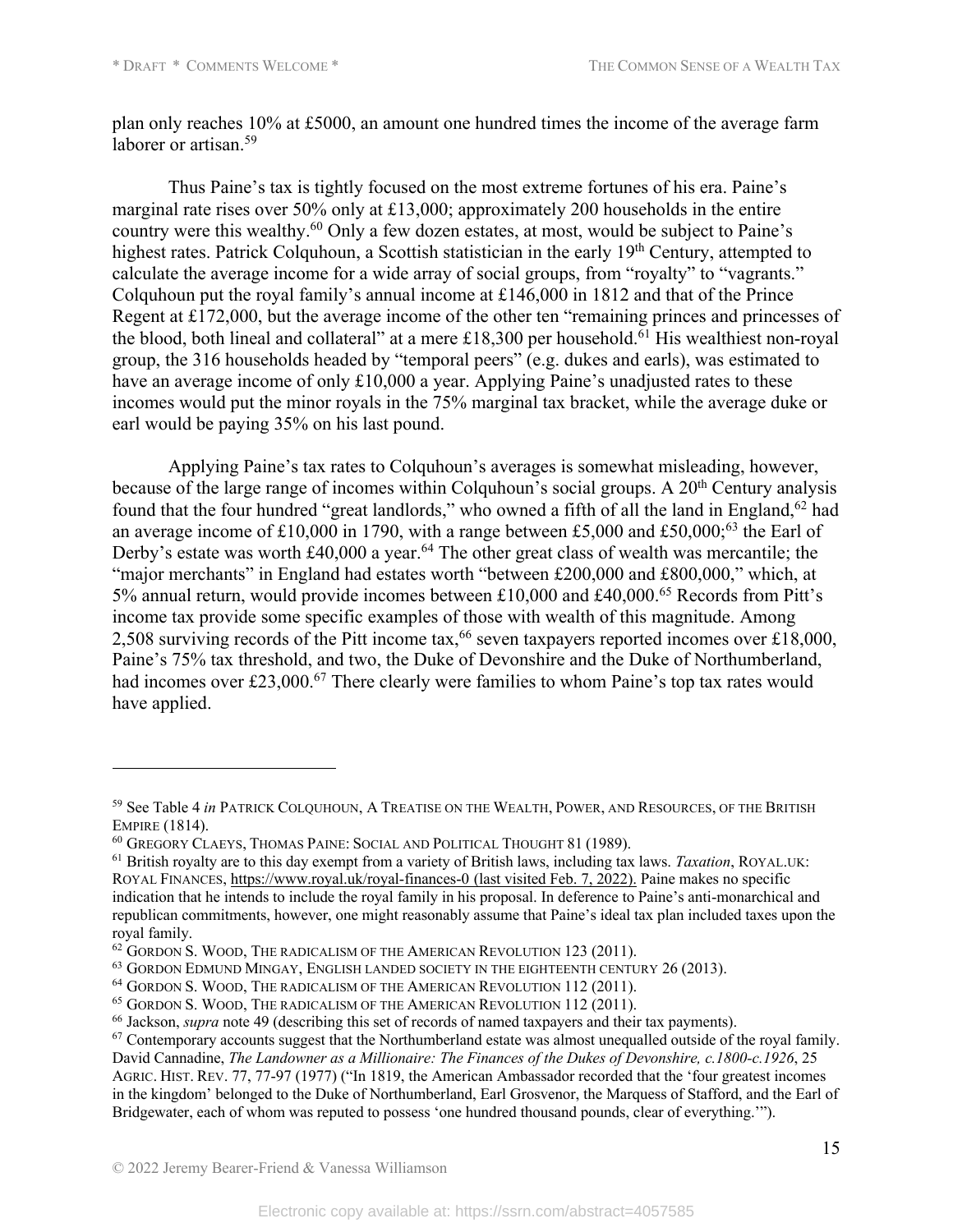For these estates, Paine's tax would have been heavy indeed. Supposing they paid the tax rather than (as Paine expected) dividing their estates, Devonshire, with an income of £50,000, and Northumberland, with an income of £60,200, would have each been left with £12,369 after tax. In other words, Devonshire's *average tax rate* would have been 75%; Northumberland's would have been 79%.

It would be difficult to overstate the cumulative effect of such a tax on the British wealth distribution over succeeding years. By way of illustration, however, we note that the titled descendants of the wealthiest aristocrats of the late 18<sup>th</sup> Century remain on Britain's "Rich List" today; the current Duke of Devonshire has a net worth of £870 million, and the Duke of Northumberland's estate was recently valued at £365 million.<sup>68</sup> If the distribution of wealth itself has striking staying power, surely Paine's tax proposal has contemporary relevance as well. In the following section, we consider how an updated Paine wealth tax would apply to the wealth distribution of the United States.

### B. Ambiguous Design Elements of Paine's Tax

Paine did not provide statutory language for his tax proposal, nor do we have the accumulated guidance that comes with the actual enforcement of a tax over time. As such, certain aspects of Paine's proposal are inevitably unclear relative to 21<sup>st</sup> century tax policies. In this section, we discuss three of the primary ambiguities in Paine's tax design that are most consequential for tax assessment were his plan to be adopted.

First, the liability for Paine's tax proposal is entirely based on the yearly value of an estate, but it is unclear whether these values are imputed by the tax collector based on market conditions at the time, such as a five percent rate of return per year, or if there would need to be some sort of cash flow that was tracked by the taxpayer, a third party withholding agent, or the tax authority.

To illustrate the significance of this question, compare two billionaires, each with one billion dollars' worth of commercial real estate as determined by its current exchange value. Although both are owners of the same amount of land, Owner A has a 100% occupancy rate while Owner B has a 0% occupancy rate. Under Paine's proposal, would the yearly value be the same for the two landowners, as both are equivalent billionaires from a net worth standpoint, or would only the owner of the occupied land pay tax? This question also has implications for the tax treatment of property that appreciates in value. Would the new appreciation appear as part of the yearly value of the property and thus potentially be subject to a 100% marginal rate, or would the appreciation simply appear in the following tax year's yearly value, so that the yield of which would be subject to the tax?

If we assume some type of cash flow requirement, then the tax liability for the unoccupied land yielding no annual flow of "produce" would be zero. The appreciation in value would also escape tax in the year of appreciation, though the future produce would still be taxed.

<sup>68</sup> Lianna Brinded, *The 14 Aristocrats Who Are Richer Than the Queen*, INSIDER (Jan. 6, 2017, 2:00 AM), https://www.insider.com/sunday-times-rich-list-2016-the-aristocrats-that-are-richer-than-the-queen-2017-1#14-theduke-of-northumberland-1.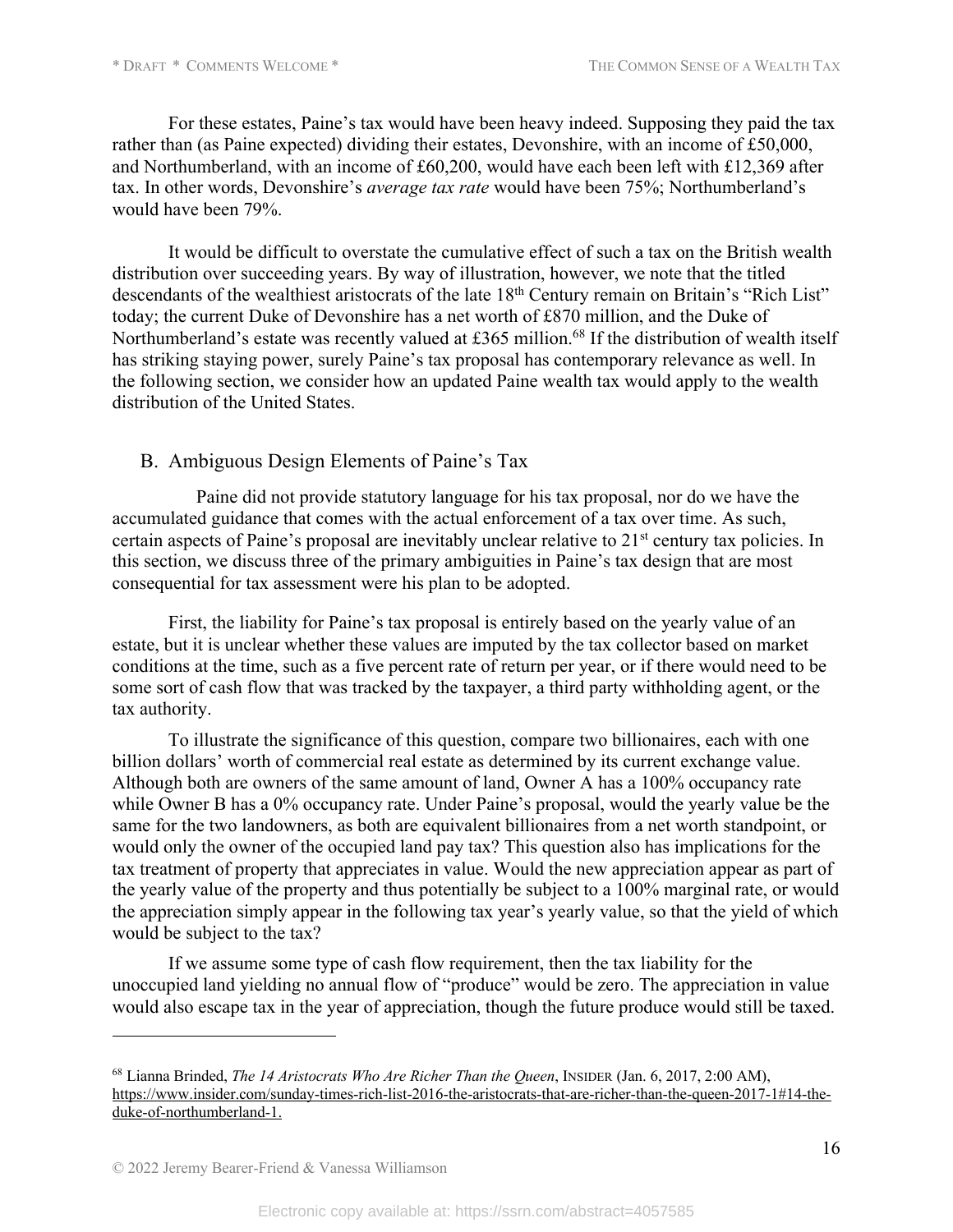If we interpret Paine's proposal based on his explicitly stated goal of ending aristocracy and creating a certain tier of wealth to be a prohibitable luxury, then the two billionaires would be subject to the same amount of tax and appreciation would also count as a form of produce. In the estimates provided in Part II.C, we impute the yearly value of estates regardless of realization. This is most consistent with the stated goals of Paine's tax proposal. One aspect of Paine's objection to the large estates of his era is that they were not used productively, so it is unlikely that his proposal would give preferential tax treatment to aristocrats who choose to keep land fallow or vacant.<sup>69</sup>

The question of imputed annual value also has implications for determining under what conditions would the corpus of a billionaire's estate be taxed, beyond the one hundred percent tax on produce from the estate. Should annual yearly value be based on imputed rate of return regardless of cash flow, and should the actual rate of return be below the value imputed by tax authorities, then the cost of owning certain property would *exceed* its yearly value. For example, the billionaire whose entire holding of commercial real estate had no tenants and who also had no appreciation in value, would see a tax liability that reduced their net worth if returns were imputed. This would create an even stronger incentive for estates to be broken up by their own owners and is consistent with Paine's stated goals for the tax.

A second fundamental question pertains to the treatment of debt under Paine's proposal. To return to our two hypothetical billionaires, imagine that they continue to own equal plots of land, but one has borrowed against their land at its entire value so that his net worth would be zero although he still holds title to the land, while the other has no debt at all. Would this debt be factored into the "yearly value" for determining liability of the tax? One possibility is that debt would only be considered to the extent interest payments were made on the debt in a given year such that they would reduce the "yearly value" of the estate by the amount of interest paid. Paine is explicit, however, that deductions for land tax be allowed yet makes no mention of deductions for interest payments. This choice implies interest would not be deductible. The option to borrow against one's estate is also emblematic of the very luxuries provided by wealth that those without large estates do not enjoy, further implying that debt is to be disregarded for purposes of determining yearly value. If Paine's primary ambition is to tax the luxuries attendant to wealth, then allowing borrowing to reduce tax liabilities of the aristocracy would directly undermine his goals.70 We must concede, however, that Paine simply does not address this issue explicitly and so it remains up for interpretation.<sup>71</sup>

The final ambiguity we discuss in this section applies to international tax planning opportunities under Paine's tax. No tax is without avoidance opportunities and Paine's proposal

<sup>69</sup> *See* FONER, *supra* note 10, at 439 ([The wealth consolidation that results from primogeniture] "occasions a waste of national property. A considerable part of the land of the country is rendered unproductive, by the great extent of parks and chases which this law serves to keep up, and this at a time when the annual production of grain is not equal to the national consumption."). Adam Smith also observed this pattern as a reason to critique the economic incentives created by the entail. *See* CORNISH, *supra* note 42, at 168.

<sup>70</sup> This tax outcome would also reflect the commonly held belief in this era that debt was a serious moral failing. *See* BRUCE MANN, REPUBLIC OF DEBTORS: BANKRUPTCY IN THE AGE OF AMERICAN INDEPENDENCE (2009).

<sup>&</sup>lt;sup>71</sup> It is also interesting to contrast the high level of detail in Paine's proposal for a social safety net to the relative simplicity of his tax proposal on wealth. This distinction may reflect his own personal experience, as Paine was not himself a wealthy man, and so knew far less about the capital structure of landed estates than he did about the realities of poverty.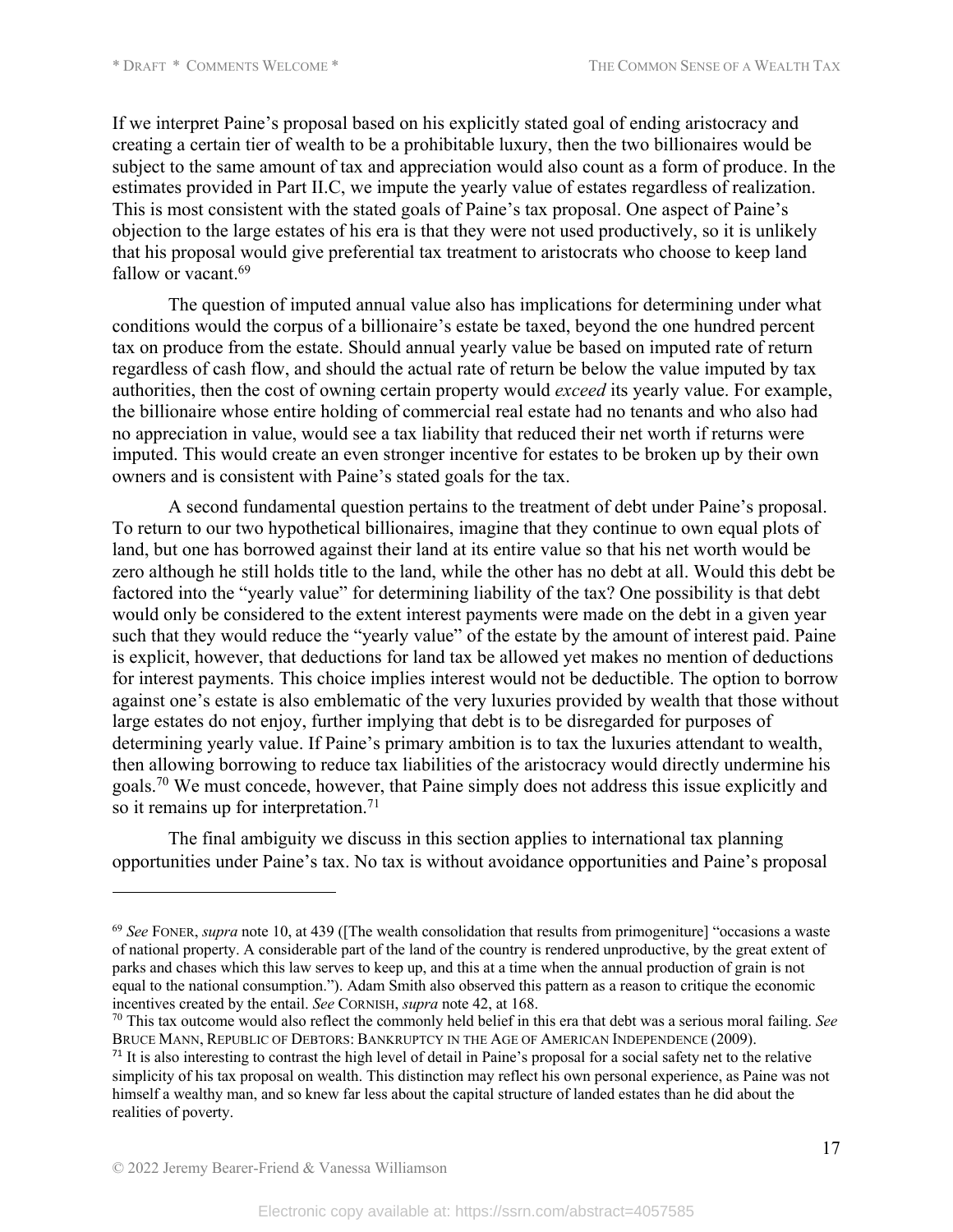is no exception. We note this ambiguity since cross-border tax issues are one of the most common compliance challenges raised in debates over taxing wealth.72 Under Paine's proposal, it is unclear whether taxpayers' decision to expatriate themselves or their assets would be effective in avoiding Paine's tax. Again, looking to Paine's stated priorities in designing his tax can provide greater clarity. To the extent the produce of one's wealth is under the dominion of the taxpayer, then the taxpayer is surely enjoying the luxury of their wealth. Hence, Paine's tax should apply regardless of whether the wealth is held overseas.

### C. Estimate of Paine's Tax in Contemporary U.S.

Table 2 summarizes the Paine tax brackets translated into 2020 U.S. dollars.73 Column 1 reiterates the marginal tax rates associated with the Paine plan, from 1.25 to 100%. Column 2 updates Paine's tax brackets by converting them from 1792 pounds to 2020 dollars. Column 3 notes the amount of taxes a taxpayer would owe at the top of the bracket, and column 4 reports their remaining revenue. Column 5 provides a rough estimate of the size of estate likely to produce the relevant level of revenue, assuming a 5% rate of return.<sup>74</sup>

<sup>72</sup> *See, e.g.,* OECD, THE ROLE AND DESIGN OF NET WEALTH TAXES IN THE OECD, CHAPTER 4: NET WEALTH TAX DESIGN ISSUES (2018).

<sup>&</sup>lt;sup>73</sup> We account for inflation between 1792 and 2020 using income relative to per capita GDP; this measure allows for a comparison of relative economic status or position within the income distribution. Using this measure,  $\pounds 1$  in 1792 is equal to £1577 in 2020. *Five Ways to Compute the Relative Value of a U.K. Pound Amount, 1270 to Present*, https://www.measuringworth.com/calculators/ukcompare/ (last visited Feb. 7, 2022). We then converted to dollars at a rate of  $£1 = $1.37$ ; thus £1 in 1792 is equal to \$2,160.49 in 2020. An alternative approach uses personal income per capita rather than GDP per capita and produces similar results. According to Lindert *infra* note 155, income per capita in Britain in 1801 was £22.33; the Federal Reserve estimates U.S. personal income per capita in 2020 at \$59,450. FED. RES. https://fred.stlouisfed.org/series/A792RC0A052NBEA. By this measure, £1 in 1792 is equal to \$2662.34 in 2020, and the top bracket of the Paine plan comes into effect for revenue from wealth over \$61.2 million, rather than \$49.7 million. A full comparison of alternative measures of inflation available from the authors on request.

<sup>74</sup> Estimates by Saez and Zucman show that, from 1980 to 2016, real wealth of the top 0.1% has grown at 5.3% per year. Emmanuel Saez & Gabriel Zucman, Letter to Senator Warren (Feb. 24, 2021),

https://www.warren.senate.gov/imo/media/doc/Wealth%20Tax%20Revenue%20Estimates%20by%20Saez%20and %20Zucman%20-%20Feb%2024%2020211.pdf. Batchelder also assumes a 5% rate of return for her hypothetical taxpayer. *Batchelder infra* note 103 at 82, fn.12. This is more conservative than Forbes, which estimates a 7% rate per year. Saez & Zucman, *supra* note 73. Once a rate of return is agreed upon, any amount of wealth can be re-stated in terms of its annual value.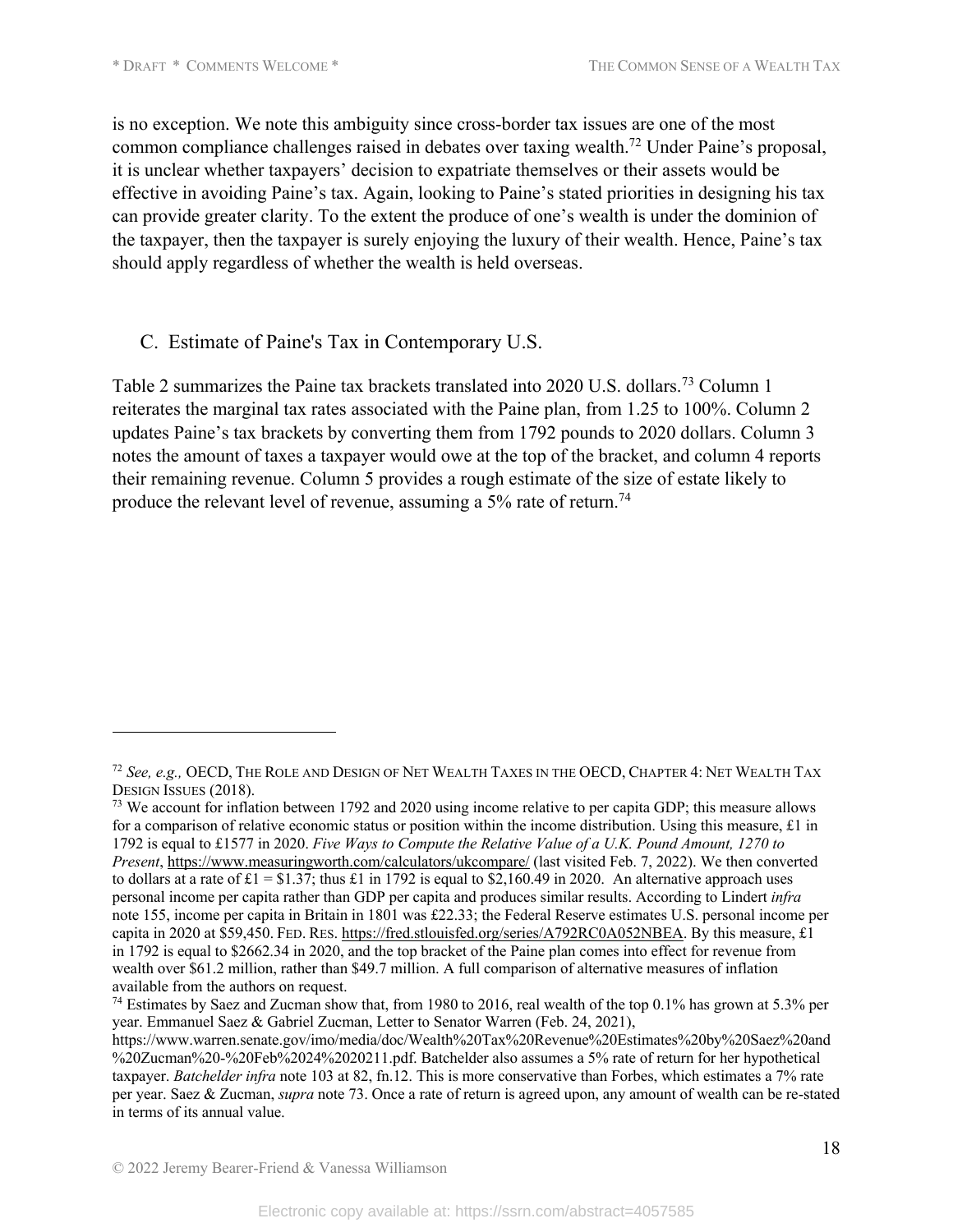|                | <b>Bracket</b>      |                     | Post Tax            |                                        |
|----------------|---------------------|---------------------|---------------------|----------------------------------------|
| Marginal       | (Revenue from       |                     | Revenue from        | Approximate Estate                     |
| Rate           | Wealth)             | Tax Paid            | Wealth              | Size                                   |
| $\binom{0}{0}$ | $(2020 \text{ } $)$ | $(2020 \text{ } $)$ | $(2020 \text{ } $)$ | $(2020 \text{ $}, \text{in millions})$ |
| $\theta$       | Up to \$108,025     | \$0                 | \$108,025           | \$2                                    |
| 1.25           | Up to \$1,080,245   | \$13,503            | \$1,066,742         | \$22                                   |
| 2.5            | \$2,160,490         | \$40,617            | \$2,119,873         | \$43                                   |
| 3.75           | \$4,320,980         | \$121,420           | \$4,199,560         | \$86                                   |
| 5              | \$6,481,470         | \$229,444           | \$6,252,026         | \$130                                  |
| 7.5            | \$8,641,960         | \$391,481           | \$8,250,479         | \$173                                  |
| 10             | \$10,802,450        | \$608,178           | \$10,194,272        | \$216                                  |
| 15             | \$12,962,940        | \$932,035           | \$12,030,905        | \$259                                  |
| 20             | \$15,123,430        | \$1,364,133         | \$13,759,297        | \$302                                  |
| 25             | \$17,283,920        | \$1,904,688         | \$15,379,232        | \$346                                  |
| 30             | \$19,444,410        | \$2,553,051         | \$16,891,359        | \$389                                  |
| 35             | \$21,604,900        | \$3,307,710         | \$18,297,190        | \$432                                  |
| 40             | \$23,765,390        | \$4,173,202         | \$19,592,188        | \$475                                  |
| 45             | \$25,925,880        | \$5,143,695         | \$20,782,185        | \$519                                  |
| 50             | \$28,086,370        | \$6,223,940         | \$21,862,430        | \$562                                  |
| 55             | \$30,246,860        | \$7,413,505         | \$22,833,355        | \$605                                  |
| 60             | \$32,407,350        | \$8,711,096         | \$23,696,254        | \$648                                  |
| 65             | \$34,567,840        | \$10,114,550        | \$24,453,290        | \$691                                  |
| 70             | \$36,728,330        | \$11,624,516        | \$25,103,814        | \$735                                  |
| 75             | \$38,888,820        | \$13,245,532        | \$25,643,288        | \$778                                  |
| 80             | \$41,049,310        | \$14,974,788        | \$26,074,522        | \$821                                  |
| 85             | \$43,209,800        | \$16,812,933        | \$26,396,867        | \$864                                  |
| 90             | \$45,370,290        | \$18,756,078        | \$26,614,212        | \$907                                  |
| 95             | \$47,530,780        | \$20,808,975        | \$26,721,805        | \$951                                  |
| 100            | \$49,691,270        | \$22,967,305        | \$26,723,965        | \$994                                  |

**Table 2:** Paine's Wealth Tax in the 21<sup>st</sup> Century

In contemporary dollars, the lowest taxes of the Paine plan are applied to estates producing an income above \$108,025. If wealth produces a 5% annual rate of return, that estate would be worth about \$2.2 million. The owner of this estate would pay a 1.25% tax on income above \$108,025, for a maximum of \$13,503 in tax liability in that bracket. At the other end of the spectrum, the 100% bracket applies to revenue from wealth totaling about \$49.7 million, a level of income one would expect from an estate worth \$994 million. Roughly speaking, then, Paine's 100% tax applies to billionaires.

The after-tax return to wealth declines substantially before the 100% bracket, of course. The last approximately \$100 million in *wealth* before reaching a billion would result in an increase to after-tax *income* of only about \$100,000. The last \$40 million of a billionaire's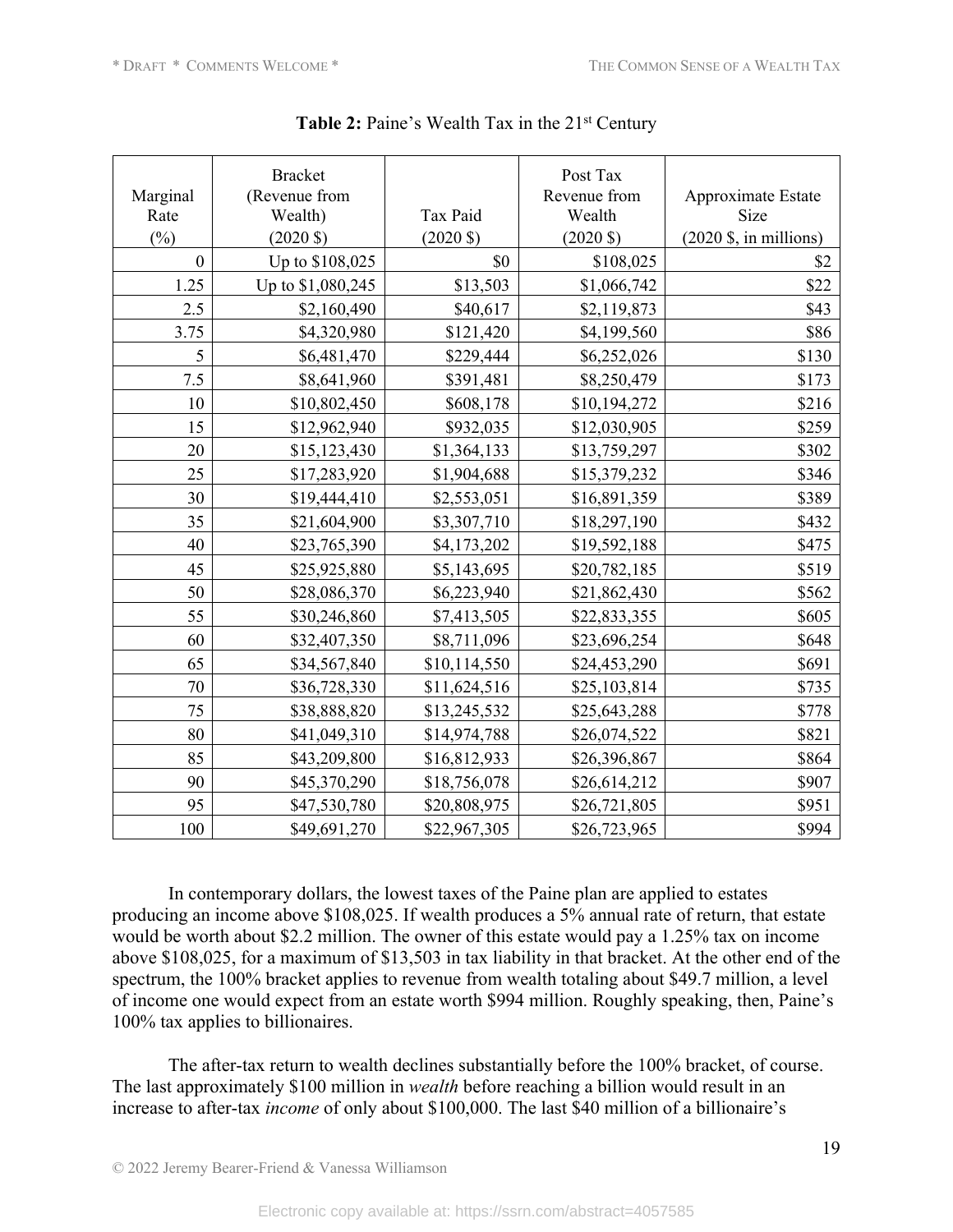*wealth* would increase their after-tax *income* by about \$2,000. The maximum after-tax revenue anyone could earn from wealth under the Paine 2021 plan would be \$26.7 million (Figure 2).



Estate Size (\$ in millions)

**Figure 2:** The Declining Returns to Wealth Under Updated Paine Tax Plan

Because the Paine tax proposal puts a cap on the returns to wealth, the average tax rate, calculated by dividing the amount paid in tax by the total size of the estate, depends upon the taxpayer's annual rate of return. From 1980 to 2016, real wealth of the top 0.1% has grown at 5.3% per year.<sup>75</sup> Under Paine's tax proposal, a hypothetical billionaire who experienced a 5% annual return on their estate of 2 billion dollars would have a revenue of \$100 million, \$73.3 million over the revenue maximum; this billionaire would therefore owe \$73.3 million in taxes, an average tax rate of 3.5%, a tax rate similar to contemporary wealth tax proposals.

However, though real wealth at the top has grown *on average* at about five percent,<sup>76</sup> individual households experience higher or lower rates of return from year to year. For example, the ten richest billionaires in the world doubled their wealth over the first 21 months of the

<sup>75</sup> Emmanuel Saez & Gabriel Zucman, Letter to Senator Warren (Feb. 24, 2021),

https://www.warren.senate.gov/imo/media/doc/Wealth%20Tax%20Revenue%20Estimates%20by%20Saez%20and %20Zucman%20-%20Feb%2024%2020211.pdf. Batchelder also assumes a 5% rate of return for her hypothetical taxpayer. Batchelder, *infra* note 103 at 82 fn.12. This is more conservative than Forbes, which estimates a 7% rate per year. Saez & Zucman, *supra* note 73. Once a rate of return is agreed upon, any amount of wealth can be re-stated in terms of its annual value.

<sup>76</sup> Saez & Zucman, *supra* note 73.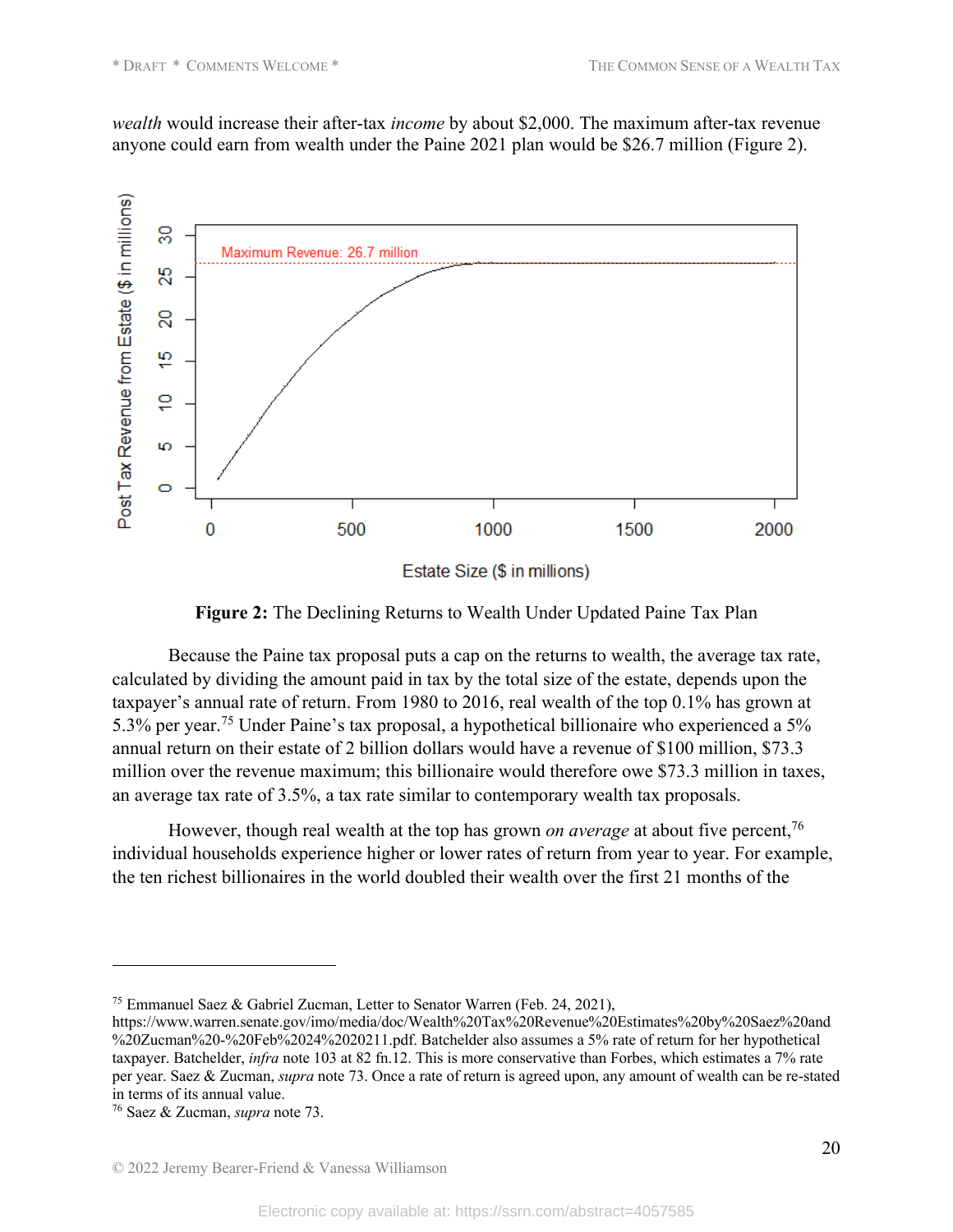COVID-19 pandemic. <sup>77</sup> Under the Paine proposal, the maximum revenue cap would continue to apply; each U.S. billionaire would be able to receive up to \$26,723,965 in after-tax returns. Any estate growth beyond this would be paid to the federal government in taxes, essentially setting a ceiling on current billionaires' levels of wealth.

Table 3 estimates the tax liability that would have been imposed on contemporary billionaires using our 2020 tax rate schedule.<sup>78</sup> U.S. billionaire estate sizes are drawn from the 2020 and 2021 Forbes World's Billionaires Lists.<sup>79</sup> Because we are estimating the tax liability of U.S. taxpayers, we only estimate for U.S. billionaires.<sup>80</sup> Our table estimates the impact on the top ten U.S. billionaires on the Forbes list in 2021.

| Name               | Wealth in<br>$2020^{81}$<br>(billions) | Wealth in 2021<br>(billions) | $\text{Tax}^{82}$<br>(billions) | Wealth in 2021<br>(post-Paine)<br>wealth tax,<br>billions) | Average tax<br>rate on<br>Wealth $(\%)$ |
|--------------------|----------------------------------------|------------------------------|---------------------------------|------------------------------------------------------------|-----------------------------------------|
| Jeff Bezos         | $120.91^{83}$                          | 177                          | 56                              | 120.94                                                     | 32%                                     |
| Elon Musk          | 26.32                                  | 151                          | 125                             | 26.35                                                      | 83%                                     |
| <b>Bill Gates</b>  | 104.86                                 | 124                          | 19                              | 104.89                                                     | 15%                                     |
| Mark<br>Zuckerberg | 58.53                                  | 97                           | 38                              | 58.56                                                      | 40%                                     |

**Table 3: Paine's Tax Applied to US Billionaires in Tax Year 2021**

<sup>77</sup> This increase is driven to a substantial degree by Elon Musk's fortune, which was ten times larger in November 2021 than it was in March of 2020, but all of these billionaires saw double-digit annualized growth. One of the billionaires included in this statistic is not an American and therefore is excluded from the analysis that follows. Max Lawson & Didier Jacobs, *Inequality Kills: Methodology Note*, OXFAM (Jan. 2022),

https://oxfamilibrary.openrepository.com/bitstream/handle/10546/621341/tb-inequality-kills-methodology-note-170122-en.pdf?sequence=24.

<sup>&</sup>lt;sup>78</sup> The annual revenue procedure issued by the IRS to adjust brackets for inflation is generally issued at the end of the year preceding the year in which tax liability is assessed. For example, Rev. Proc. 2020-45 was issued in Oct. 2020 to specify the new brackets that were to be used in tax year 2021. Hence, we use our 2020 inflation adjustments to Paine's 1792 rate schedule for determining tax liabilities imposed on 2021 estate sizes.

<sup>79</sup> Kerry A. Dolan, Jennifer Wang & Chase Peterson-Withorn, eds., *Forbes World's Billionaires List: The Richest in 2021*, FORBES, https://www.forbes.com/billionaires/ (last visited Jan. 27, 2021).

<sup>&</sup>lt;sup>80</sup> Paine did not specify whether foreign assets would be excluded from the tax, nor whether foreign taxpayers with domestic assets would be included in the tax, so our estimates reflect our assumption that global wealth be included. Foreign citizens are excluded from our analysis of due to data limitations related to determining portion of net worth attributed to U.S. assets in the Forbes list.

<sup>&</sup>lt;sup>81</sup> These figures are adjusted for inflation; all dollar figures in Table 3 are in 2021 dollars.

<sup>&</sup>lt;sup>82</sup> This is the tax liability absent any behavioral changes. As noted earlier, Paine's tax is intended to provoke behavioral changes. In any case, a 100 percent compliance rate is unlikely; Saez & Zucman, *supra* note 74, assume a 15% noncompliance rate. For more details on planning techniques that might be used to avoid a wealth tax, *see* Jason Oh & Eric Zolt, *Wealth Tax Design: Lessons from Estate Tax Avoidance*, 74 TAX L. REV. 175 (2021). <sup>83</sup> The estimates of billionaire wealth are not generally provided below the billion or hundred million level; the apparent precision here is an artefact of the inflation adjustment. While it may not provide a perfectly accurate estimate of the wealth of each household, we present the wealth estimates to two decimal places so that the increase in wealth post-tax is visible; otherwise, each household's increase in wealth of \$26.7 million disappears in the rounding.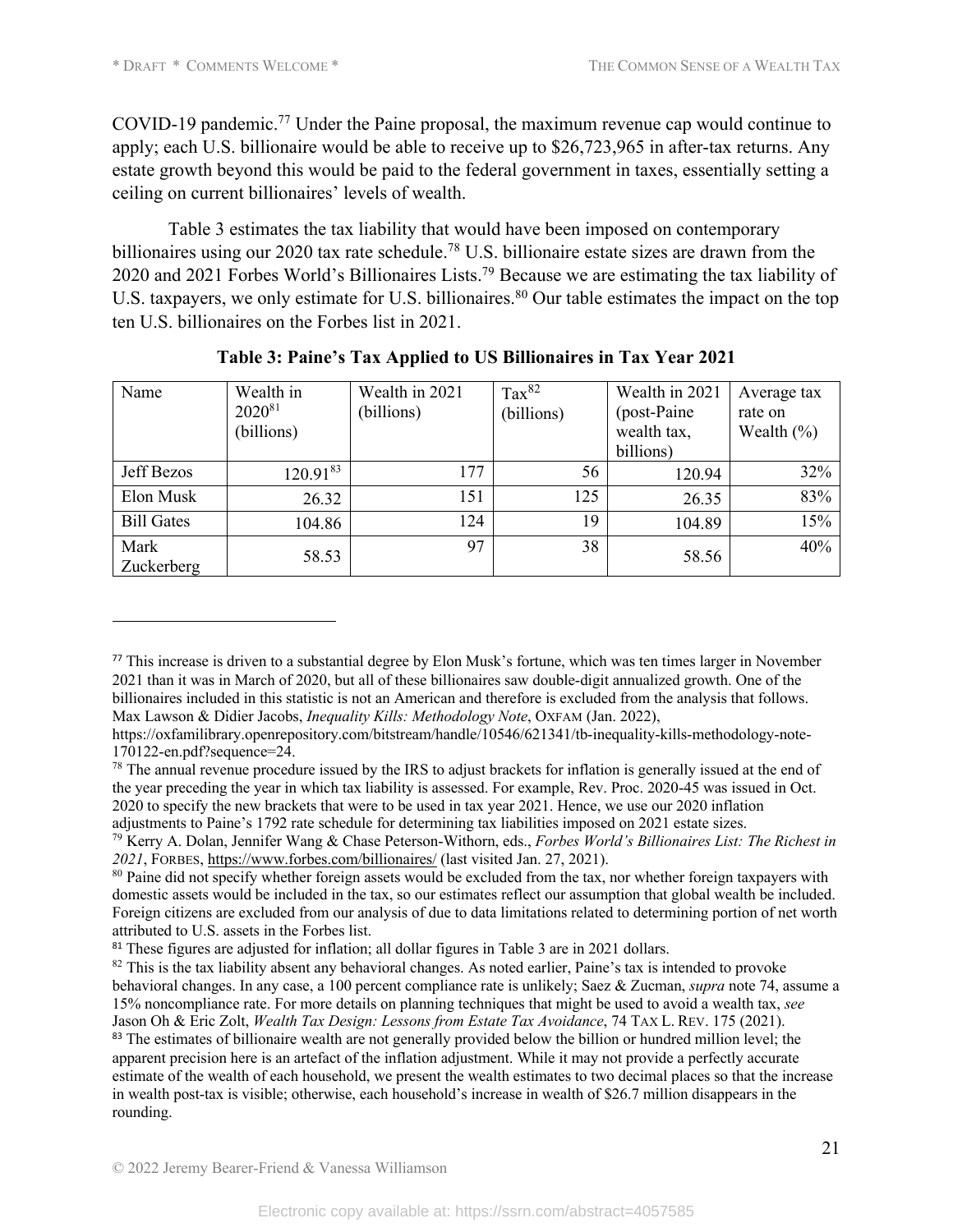| Warren<br><b>Buffett</b> | 72.23 | 96   | 24 | 72.25 | 25% |
|--------------------------|-------|------|----|-------|-----|
| Larry Ellison            | 63.13 | 93   | 30 | 63.16 | 32% |
| Larry Page               | 54.46 | 91.5 | 37 | 54.49 | 40% |
| Sergey Brin              | 52.54 | 89   | 36 | 52.56 | 41% |
| <b>Steve</b><br>Ballmer  | 56.39 | 68.7 | 12 | 56.42 | 18% |
| Alice Walton             | 58.21 | 61.8 | 4  | 58.23 | 6%  |

As Table 3 makes clear, the average rate of wealth taxation responds to the household's increase in estate size over the year. Billionaires whose wealth grew less see a lower average tax rate as a share of their overall wealth. Due to Paine's graduated rate schedule, Paine's proposal also allows for increasing wealth over time, at a maximum rate equal to \$26.7 million a year. Over ten years, those in the top Paine bracket would see their real wealth increase by one quarter of a billion dollars, or a more than one billion dollar increase in real wealth over 40 years. The Paine plan constrains but does not prevent the accumulation of wealth, even for the very wealthiest.

# Part III: 21<sup>st</sup> Century Analogs to the Paine Tax

Although Paine's wealth tax proposal was not adopted during his lifetime, his ideas remain relevant to the tax policy debates of today. Indeed, Paine's tax policy priorities speak directly to the 21<sup>st</sup> century challenges of the rise of oligarchic wealth concentration and the deteriorating conditions of American democracy. Through the lens of Paine's core wealth tax principles, this Part discusses three contemporary proposals to address current levels of wealth inequality. Although each proposal we discuss has elements that distinguish it from Paine's proposal, all three share the following features. First, they all endeavor to tax wealth. Second, they all attend to the civic implications of tax policy. And third, they target a specific political group for tax liability. By contrasting these proposals with Paine's initial 18<sup>th</sup> Century wealth tax, we also see one clear difference: Paine's willingness to deem certain levels of wealth concentration as "prohibitable luxuries," with a top marginal rate of 100%. After proceeding through the details of each proposal, this Part concludes with a table summarizing the salient features of the contrasting tax policies of common purpose.

### A. Achieving Paine's Ambitions Through a Property Tax Regime

Some features of Paine's wealth tax design specifications closely parallel  $21<sup>st</sup>$  century wealth tax proposals. For the sake of clarity, this section will focus on the elements of Senator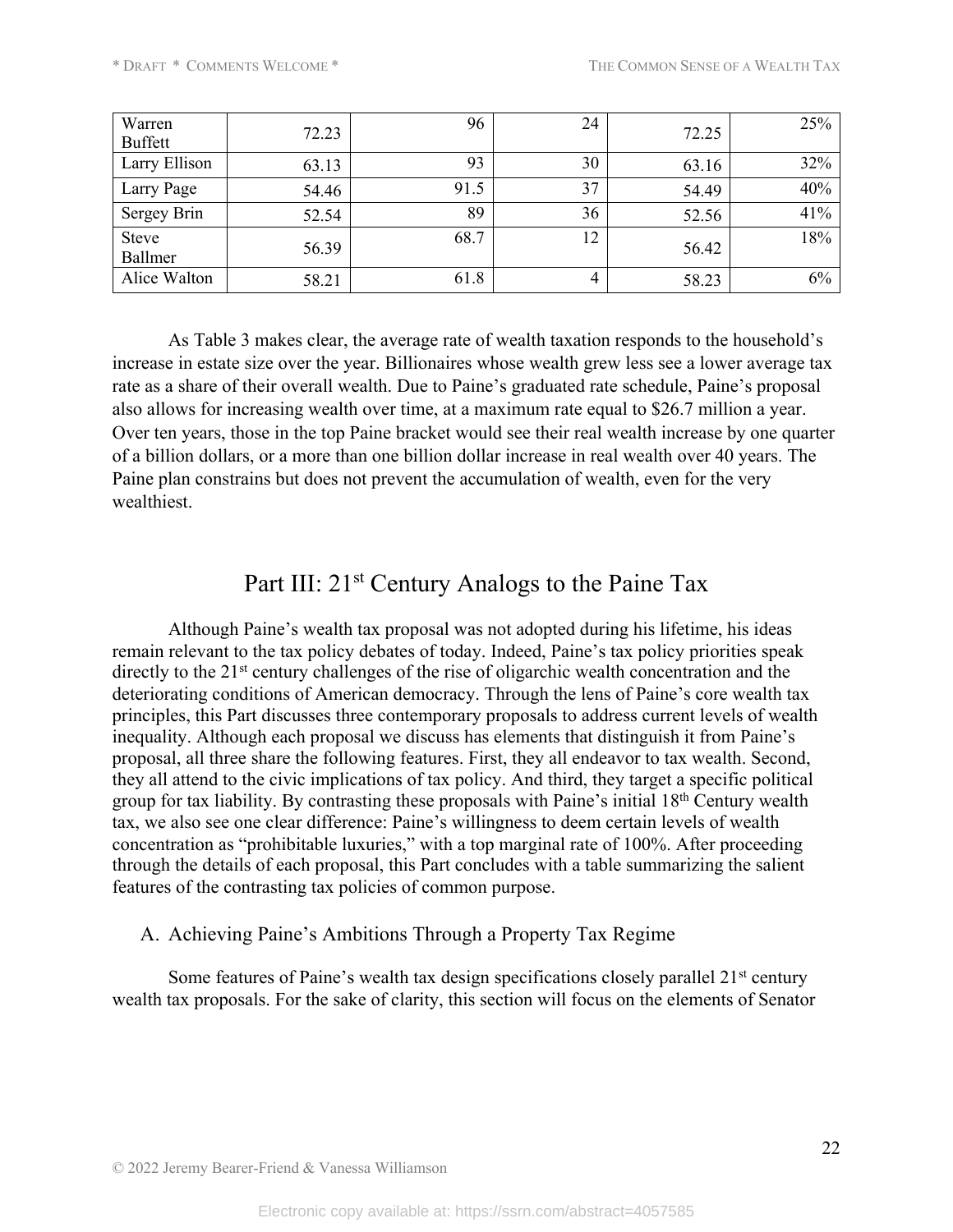Elizabeth Warren's Ultra-Millionaire's Tax ("UMT"),<sup>84</sup> although there are a variety of proposals by both scholars and politicians who have sought to expand the federal tax system in the US to include wealth as a taxable base.85

The taxable base in Warren's UMT endeavors to capture all property interests of the taxpayer, referred to in campaign materials as the taxpayer's "net worth" and in the introduced legislation as "net value of all taxable assets."<sup>86</sup> This taxable base is further elaborated to encompasses "all property of the taxpayer… real or personal, tangible or intangible, wherever situated, reduced by any debts… owed by the taxpayer."87 Additional anti-abuse rules in the legislation include interests in grantor trusts and certain gifts within the taxable base.<sup>88</sup>

While Paine's taxable base is only the annual proceeds from wealth rather than the wealth itself, his definition of underlying wealth that triggers tax liability is similarly broad to Warren's UMT. Paine proposes to tax "all estates of the clear yearly value of £50, after deducting the land tax, and up."89 Since Paine chooses not to provide his own definition of the term "estate" used in *Rights of Man*, his omission suggests he is relying on a common understanding of the term at the time. According to *Black's Legal Dictionary*, the term "estate" has been used since at least the 15<sup>th</sup> century to refer to an individual's property interests, including land but not exclusively land.<sup>90</sup> Notably, Paine did not use the term "landed estate," a term commonly used in the late 18<sup>th</sup> Century to describe an estate comprised *solely* of land.91 Paine also does not use limiting terms like "ancestral estate" or "entail" that would have specified a narrowing of his tax base to certain categories of inherited or inheritable property.

The UMT bracket structure makes plain the political targets of Warren's proposed wealth tax regime. No household with less than \$50 million in assets would be liable for remitting UMT

https://elizabethwarren.com/plans/ultra-millionaire-tax (last visited Sept. 13, 2021,1:14 PM).<br><sup>87</sup> The Ultra-Millionaire Tax Act of 2021, S. 510, 117th Cong., § 2902(a) (2021).

<sup>&</sup>lt;sup>84</sup> See The Ultra-Millionaire Tax Act of 2021, S. 510, 117th Cong. (2021) (text of the legislation); Elizabeth Warren, Pramila Jayapal & Brendan Boyle, *Summary: Ultra-Millionaire Tax Act of 2021*, ELIZABETH WARREN (Mar. 1, 2021), https://www.warren.senate.gov/imo/media/doc/Summary%20-

<sup>%20</sup>Ultra%20Millionaire%20Tax%20Act%20of%202021%20(1)\_.pdf (bill summary); *Ultra-Millionaire Tax*, WARREN DEMOCRATS, https://elizabethwarren.com/plans/ultra-millionaire-tax (last visited Sept. 13, 2021,1:14 PM) (campaign related materials when first proposed as a candidate for President of the United States).

<sup>85</sup> *See, e.g.*, Brian Galle, David Gamage, Emmanuel Saez & Darien Shanske,*The California Tax on Extreme Wealth: Revenue, Economic, and Constitutional Analysis* (Sept. 16, 2021),

https://papers.ssrn.com/sol3/papers.cfm?abstract\_id=3924524; *Senator Bernie Sanders' Wealth Tax*, PENN WHARTON BUDGET MODEL (Jan. 23, 2020), https://budgetmodel.wharton.upenn.edu/estimates/2020/1/23/senatorbernie-sanders-wealth-tax; JEREMY BEARER-FRIEND, GREAT DEMOCRACY INITIATIVE, RESTORING DEMOCRACY THROUGH TAX POLICY 10–12 (2018).

<sup>86</sup> The Ultra-Millionaire Tax Act of 2021, S. 510, 117th Cong., § 2902 (2021). Campaign materials specify: "All household assets held anywhere in the world will be included in the net worth measurement, including residences, closely held businesses, assets held in trust, retirement assets, assets held by minor children, and personal property with a value of \$50,000 or more." *Ultra-Millionaire Tax*, WARREN DEMOCRATS,

<sup>88</sup> The Ultra-Millionaire Tax Act of 2021, S. 510, 117th Cong., § 2902(c)(2)-(3) (2021).

<sup>89</sup> Paine, Table 1, p.497.

<sup>90</sup> BLACK'S LAW DICTIONARY (11th ed. 2019).

<sup>&</sup>lt;sup>91</sup> *Id.* Paine is also clearly aware of land taxes at the time since he proposes allowing for land tax deductions, yet he does not propose using the same tax base as the land tax.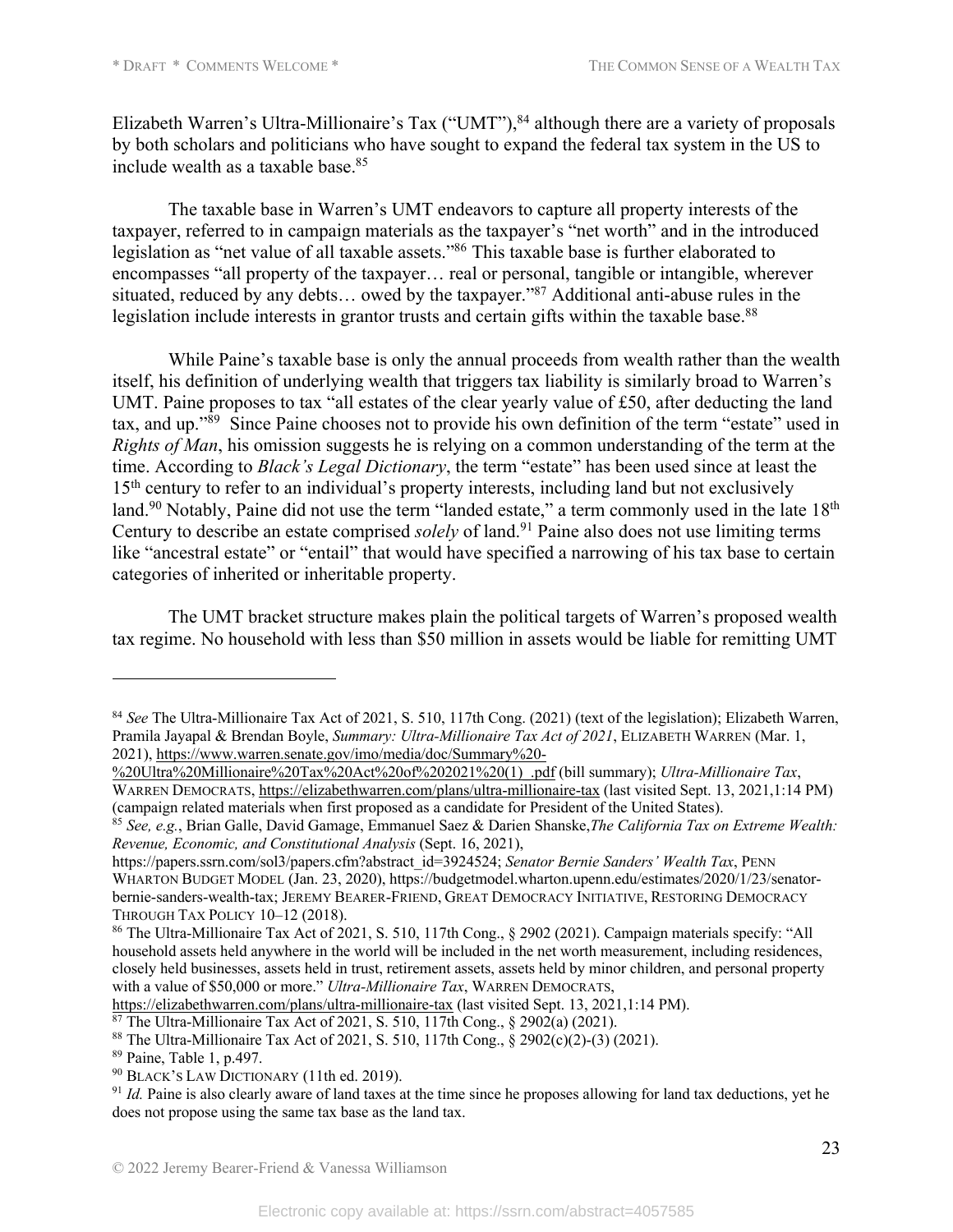taxes. This forms a "zero bracket" for the vast majority of American households.<sup>92</sup> The next bracket applies a 2% tax on households with a net value of assets between \$50 million and one \$1 billion.<sup>93</sup> The top bracket would then apply an additional 1% on the portion of annual net value of assets that exceeds \$1 billion, for a top rate of 3%.<sup>94</sup> This bracket structure is estimated to apply to only 75,000 households in the US. $95$ 

Warren's UMT treats the individual as the taxable unit for determining value of net assets, with the additional specification that "individuals who are married will be treated as one applicable taxpayer."<sup>96</sup> Hence, a taxpayer who owns \$100 million in assets is not able to avoid the UMT by marrying someone with \$0 in assets.<sup>97</sup> This approach is similar to Paine's proposal due to the operation of property rules at the time of his publication. Although not explicitly noted by Paine, the law of "coverture" would subsume a married woman's property rights into the rights of her husband.98

Like Paine's proposed wealth tax, the UMT would also require annual assessment and remittance. To allay criticisms about liquidity concerns, the UMT includes an option to defer payment up to five years, with interest applied to the deferred liability.<sup>99</sup>

The motivating principles for Warren's UMT also echo Paine. As Warren explains in her public preamble to the UMT, "For too long, the ultra-rich… have used their influence to rig the system in their favor – corroding our democracy...." This specific concern with the outsize political influence of billionaires then justifies a tax on their wealth. The remedy to a political problem wherein some members of the polity have more influence than others is not purely a matter of lobbying reform or expanding voting rights, but a matter of tax policy generally and a tax on wealth specifically.

The UMT is also designed based on concerns with heirs who inherit wealth. In the example provided to illustrate the UMT, Warren explains, "Consider two people: an heir with \$500 million in yachts, jewelry, and fine art, and a teacher with no savings in the bank. If both the heir and the teacher bring home \$50,000 in labor income next year, they would pay the same

Sept. 13, 2021,1:14 PM).

<sup>&</sup>lt;sup>92</sup> The Warren Office estimates that 99.95% of households in the US would not be subject to the UMT. Elizabeth Warren, Pramila Jayapal & Brendan Boyle, *Summary: Ultra-Millionaire Tax Act of 2021*, ELIZABETH WARREN (Mar. 1, 2021), https://www.warren.senate.gov/imo/media/doc/Summary%20-

<sup>%20</sup>Ultra%20Millionaire%20Tax%20Act%20of%202021%20(1) .pdf.

<sup>&</sup>lt;sup>93</sup> The Ultra-Millionaire Tax Act of 2021, S. 510, 117th Cong., § 2901(b) (2021).

<sup>&</sup>lt;sup>94</sup> *Id*. The additional 1% becomes an additional 4% in the event the U.S. adopts universal health insurance. <sup>95</sup> *Ultra-Millionaire Tax*, WARREN DEMOCRATS, https://elizabethwarren.com/plans/ultra-millionaire-tax (last visited

<sup>96</sup> The Ultra-Millionaire Tax Act of 2021, S. 510, 117th Cong., § 2902(c)(2) (2021).

 $97$  This is not to say other avoidance strategies are not possible. A married couple with \$100 million in assets could divorce and evenly split their assets 50/50, so that neither would be subject to the UMT.

<sup>98</sup> The primary exception to this is the use of a "separate estate trust." *See* Allison Anna Tait, *The Beginning of the End of Coverture: A Reappraisal of the Married Woman's Separate Estate*, 26 YALE J. L. & FEM. 165 (2014). In the event of such a trust arrangement, Paine's rate schedule would need to be applied to each spouse.

<sup>99</sup> *Ultra-Millionaire Tax*, WARREN DEMOCRATS, https://elizabethwarren.com/plans/ultra-millionaire-tax (last visited Sept. 13, 2021,1:14 PM).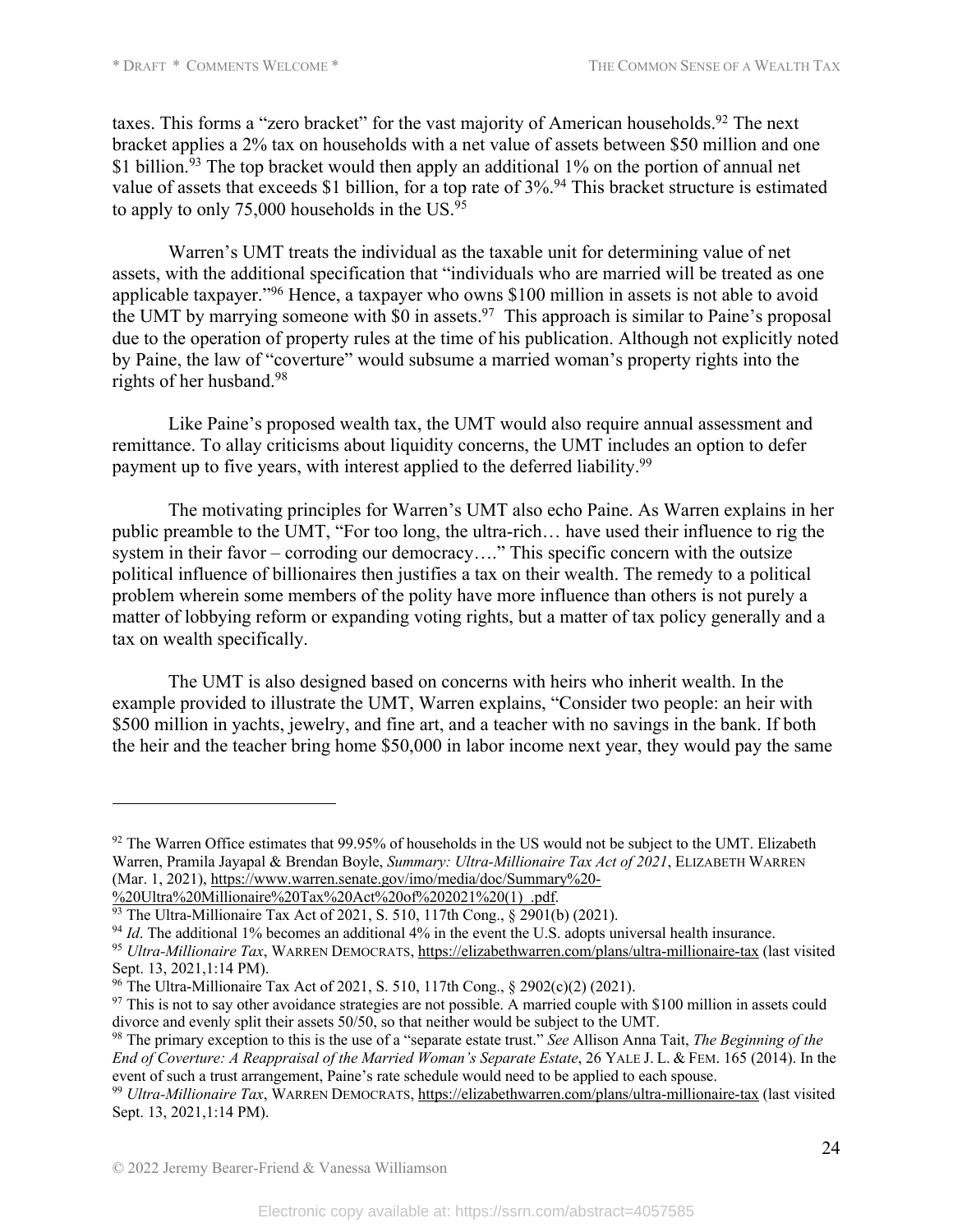amount in federal taxes, despite their vastly different circumstances."100 The constituencies targeted by the tax are heirs to fortunes, who are held in contrast to public servants who earn a living through wages.

Both Paine and Warren also share a concern with a taxpayer's 'ability to pay' in which taxes are shouldered by those with the means to. Paine states a priority of "removing the burden to where it can best be borne" and Warren notes, "A family's wealth is an important measure… of its ability to pay taxes."101 This concern is then expressed through the progressive rate structures of both tax proposals.

Despite their many similarities, there are distinguishing features between Paine's proposal and Warren's. First, Paine would substitute a commutation tax with his wealth tax, and so the baseline for evaluating his proposal is thus the limitations of the commutation tax. His revenue targets and distributional concerns are in comparison to commutation. By contrast, the UMT is not proposed as a substitute for the federal income tax regime or other federal taxes, though it does seek to fill gaps of where the income tax is no longer effective.<sup>102</sup> The UMT is an additional tax liability on ultra-millionaires rather than a shift from one base to another.

The Paine and Warren proposals also have distinct implications for the ability of billionaires to acquire new wealth. Under the Paine proposal, a billionaire could not accrue any wealth above approximately \$27 million in a single year, because this excess amount would be taxed at 100%. Under Warren's UMT, a billionaire's whose return on investment exceeded her top rate of 3% would get to keep such accession, less potential income tax liability. In effect, the Warren proposal does not set a ceiling for wealth accession by billionaires, while the Paine proposal essentially caps current levels of wealth accumulation for anyone above the \$994 million threshold.

### B. Achieving Paine's Ambitions Through a Transfer Tax Regime

While Warren's UMT proposes to tax wealth through a new federal property tax regime, others have sought to address extraordinary wealth concentration by reforming the transfer tax system. In this section, we discuss efforts to reform the estate and gift tax in order to achieve similar ambitions to Paine. For purposes of clarity, we focus on Professor Lily Batchelder's proposal to tax wealth through a revised transfer tax regime.103 Batchelder's proposal is

<sup>100</sup> *Ultra-Millionaire Tax*, WARREN DEMOCRATS, https://elizabethwarren.com/plans/ultra-millionaire-tax (last visited Sept. 13, 2021,1:14 PM).

<sup>101</sup> *Ultra-Millionaire Tax*, WARREN DEMOCRATS, https://elizabethwarren.com/plans/ultra-millionaire-tax (last visited Sept. 13, 2021,1:14 PM).

 $102$  Warren regularly cites the current average tax rate on households relative to their wealth, pointing to the lower average rates on billionaires. According to her, "Increasing income taxes won't address this problem." *Ultra-Millionaire Tax*, WARREN DEMOCRATS, https://elizabethwarren.com/plans/ultra-millionaire-tax (last visited Sept. 13, 2021,1:14 PM).

<sup>103</sup> Lily L. Batchelder, *Leveling the Playing Field Between Inherited Income and Income from Work through an Inheritance Tax*, *in* TACKLING THE TAX CODE (Ryan Nunn & Jay Shambaugh eds., 2020),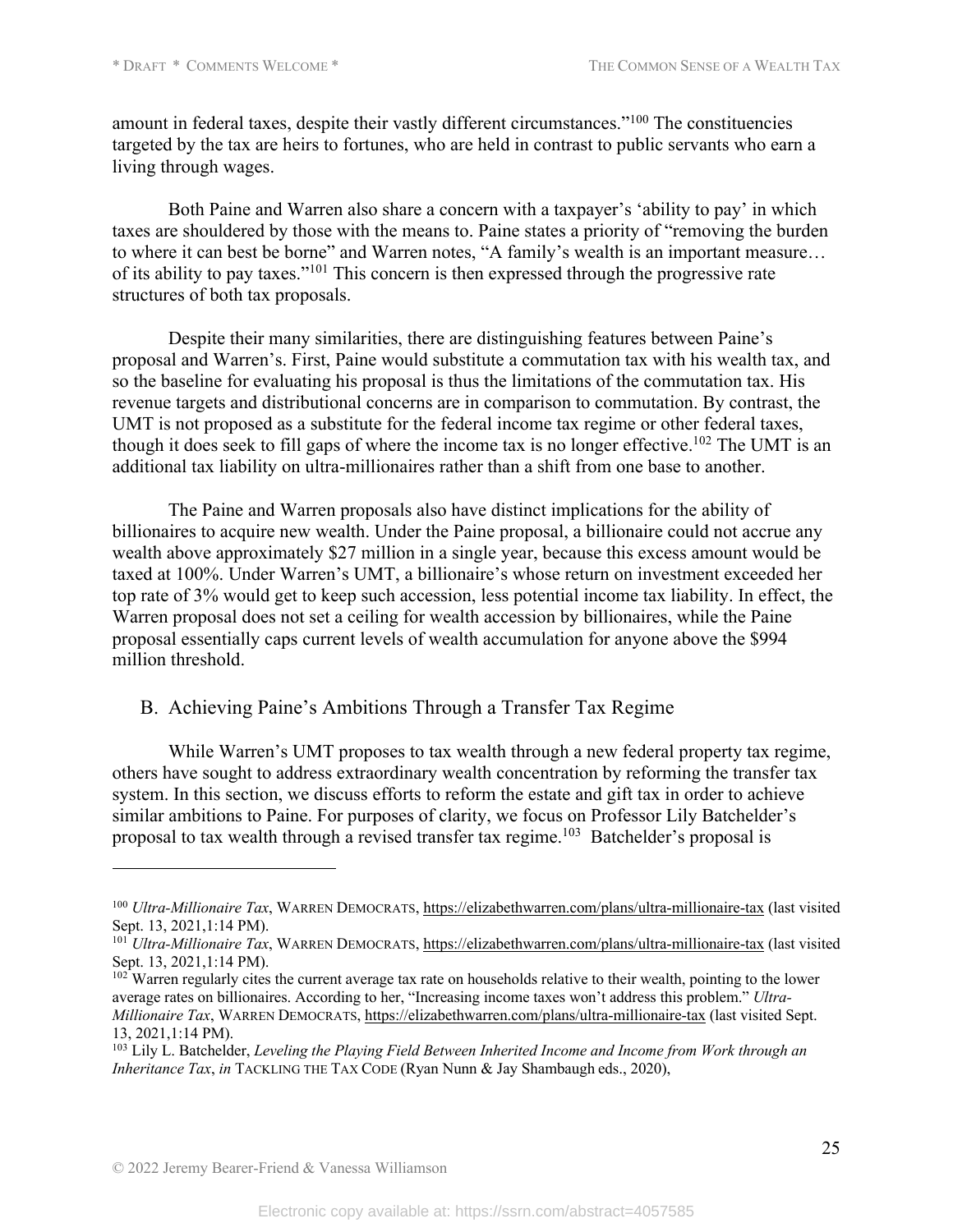especially salient because she is now Assistant Secretary of Tax Policy at the U.S. Treasury Department.<sup>104</sup>

Professor Batchelder proposes a shift from taxing decedents to taxing heirs.<sup>105</sup> Although Batchelder explicitly describes her proposal as a shift away from transfer taxes towards income taxes, the proposal includes specific rules for inheritances that do not extend to other categories of income, such as an exemption amount schedule for inheritances and a constructive realization rule that applies to inheritances but not other appreciated assets.<sup>106</sup> The proposal also triggers tax liability only upon transfer. This article does not contend that Batchelder is inaccurate in describing her proposal as integrating inheritance taxes within the income tax relative to the current law baseline in the US, but for our purposes of contrasting Paine's approach with Batchelder's, transfer taxes are the most relevant baseline.<sup>107</sup>

Batchelder shares many of her policy motivations with Paine. In concluding her argument for the adoption of a new tax on inheritances, she states that "we should recommit to a vision of America as a land of opportunity where one's financial success depends relatively little on the circumstances of one's birth. A first step is to start taxing extraordinarily large inheritances the same way we tax good old hard work."<sup>108</sup> Here she sees equality of opportunity as specifically constrained by inherited wealth, something that Paine also sought to use tax policy to alter. And she not only connects this to an intellectual legacy of egalitarianism, but also political power, invoking New Dealer FDR. As noted by Batchelder, "President Franklin Delano Roosevelt once said, 'Inherited economic power is as inconsistent with the ideals of this generation as inherited political power was inconsistent with the ideals of the generation which established our government'. The same could be said today."109 Batchelder's proposal recognizes the political power that comes with wealth, and the power that can be inherited through wealth, and she has proposed a tax policy to address this fundamentally democratic concern.<sup>110</sup>

To be sure, Batchelder includes a number of additional rationales for shifting to an inheritance tax model, invoking the tax policy triumvirate of fairness, efficiency, and administrability for evaluating tax policy.<sup>111</sup> Unlike Paine, she is also explicit about the racial

https://www.hamiltonproject.org/papers/leveling\_the\_playing\_field\_between\_inherited\_income\_and\_income\_from work through an inheritance tax. Because the proposal was made in her capacity as a law professor at NYU and prior to her confirmation in the US Senate, Batchelder is not referred to by her Treasury title.

<sup>104</sup> *Roll Call Vote 117th Congress – 1st Session: Vote Summary*, UNITED STATES SENATE (Sept. 22, 2021, 2:50 PM), https://www.senate.gov/legislative/LIS/roll\_call\_votes/vote1171/vote\_117\_1\_00372.htm.

<sup>105</sup> Batchelder, *supra* note 102.

<sup>&</sup>lt;sup>106</sup>"Under the proposal, there would no longer be any separate wealth transfer tax system; the estate, gift, and GST taxes would be repealed. Instead, taxation of inheritances would be integrated into the income and payroll taxes." Batchelder, *supra* note 102, at 56.

<sup>&</sup>lt;sup>107</sup> Batchelder is also explicit that her proposal could be combined with a wealth tax or an accrual tax. Batchelder, *supra* note 102, at 71 ("the proposal offered here is a complement rather than a substitute for these reforms."). <sup>108</sup> Batchelder, *supra* note 102, at 7.

<sup>109</sup> Batchelder, *supra* note 102, at 87.

<sup>110</sup> She also notes the power that comes from wealth earlier in her article. *See* Batchelder, *supra* note 102, at 50 ("People with very large estates typically have multiple reasons for saving: They might enjoy being wealthy relative to other people, with the prestige and power that it confers while they are alive").

<sup>111</sup> *See* Batchelder, *supra* note 102, at 46-53.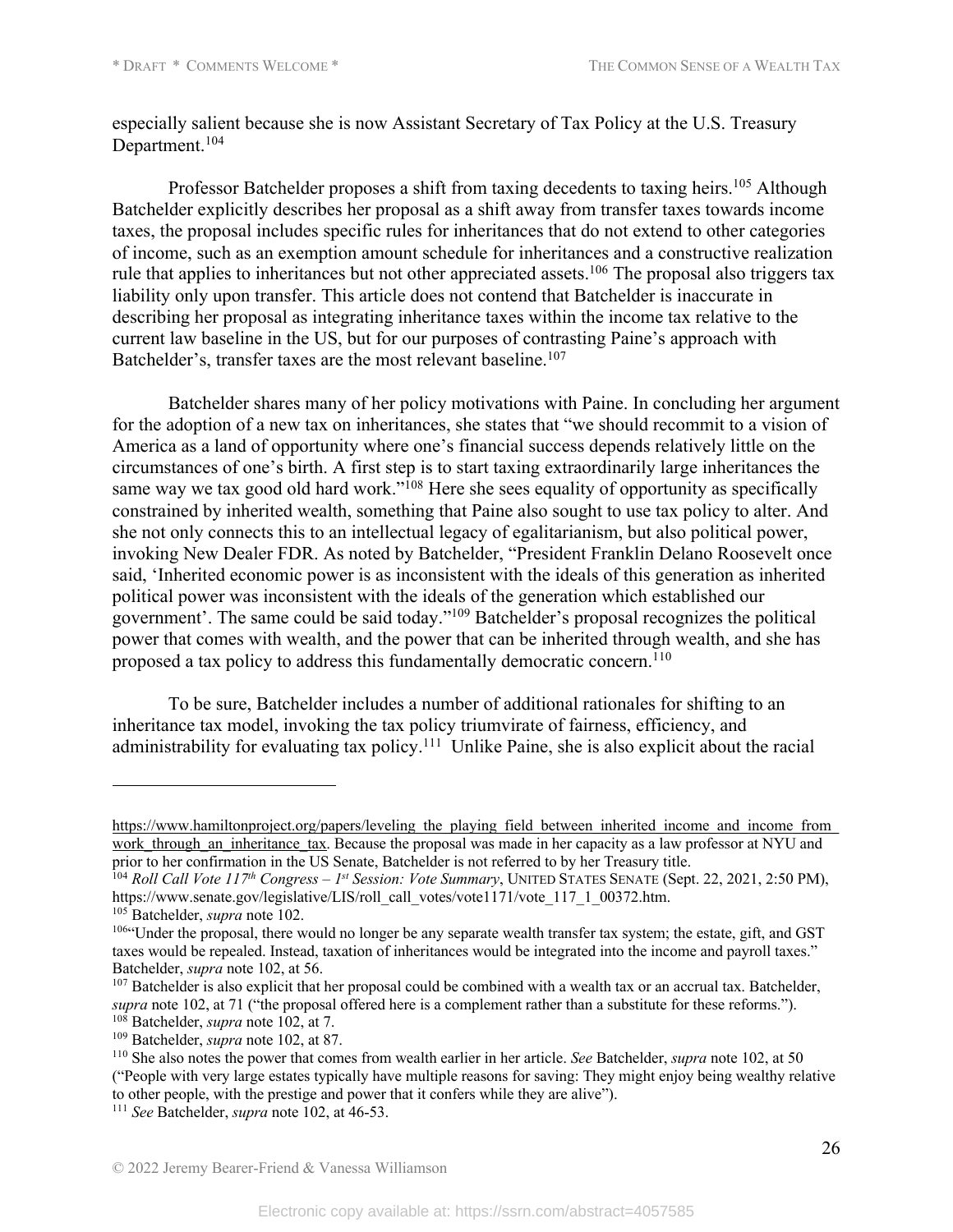equity implications of our current approach to wealth taxation, noting that inequality in inheritances limits the upward mobility for Black men and also exacerbate downward mobility.112 Nevertheless, these additional motivations operate in tandem with the concerns over equality of opportunity and economic power.

Under Batchelder's proposal, inheritances would be included in the taxable base of an heir as part of their income. This is a shift from our current estate and gift tax regime, where taxes are assessed on the decedent or donor. Hence, "the focal point for taxation would shift from the amount transferred to the amount heirs receive."<sup>113</sup> The gross estate would be defined similarly to Paine in that the estate would include the value "of all property, real or personal, tangible or intangible, wherever situated" but a greater number of deductions are allowed relative to Paine's limitation on land tax as the exclusive deduction.<sup>114</sup> Most importantly, Paine proposes to tax the produce from an estate, while Batchelder would tax the entire value of the estate.

Batchelder's proposed bracket structure is simply the current tax rates already applied to income under our federal income tax and payroll taxes. This ranges from 10% to 37% under 2021 federal income tax rates plus up to  $15.3\%$  under our payroll taxes.<sup>115</sup> However, because of the partial deductibility of payroll taxes, Batchelder calculates a top marginal rate of 49.5%.<sup>116</sup> Batchelder notes that her proposal "can be scaled to different revenue targets"117 with the rate structure of course determining the amount of tax revenue raised. In order to explain the design features as applied to a hypothetical taxpayer, she chooses an exemption amount of \$2.5 million, but this is also adjustable based on revenue targets.<sup>118</sup>

Unlike Paine's annual assessments, Batchelder's inheritance tax proposal would only trigger tax liability in years where inheritances are received by the taxpayer. The tax liability would not recur in future years. To contrast with Paine's proposal, consider a taxpayer who inherits \$10 billion worth of land. Under the Batchelder proposal, federal income tax rates would apply to that transfer in the year received, less the liquid asset cushion<sup>119</sup> on \$500k, to be paid by the recipient of the land.120 Under Paine's proposal, tax liability would be assessed annually, including year of receipt, but only on the produce of the land received. In both proposals, the taxable amount would be determined by aggregating all assets of the taxholder, rather than

<sup>112</sup> Batchelder, *supra* note 102, at 47. This is not to say that Paine was unconcerned with racial inequality generally, just that he is not explicit about race in the context of his wealth tax proposal in the second volume of *Rights of Man*. For an elaboration on the potential implications of his proposal for abolition, *see supra* Part I.

<sup>113</sup> Batchelder, *supra* note 102, at 56.

<sup>&</sup>lt;sup>114</sup> IRC §2031 defines "gross estate". For an itemized list of the deductions allowed for determining "taxable estate," *see* IRS Form 1041, lines 10 through 21, https://www.irs.gov/pub/irs-pdf/f1041.pdf.

<sup>&</sup>lt;sup>115</sup> IRC §1 for income tax rate schedule. IRC §1401(a)-(b) for SECA rate.

<sup>116</sup> Batchelder, *supra* note 102, at 81 n.14.

<sup>117</sup> Batchelder, *supra* note 102, at 56.

<sup>&</sup>lt;sup>118</sup> Alternative specifications are 500k lifetime exemption and 1 million lifetime exemption.

<sup>119</sup> Batchelder, *supra* note 102, at 58.

<sup>&</sup>lt;sup>120</sup> This hypothetical assumes there are no built-in gains at the time of the transfer. The Batchelder proposal views transfers as constructive realizations for which income tax would also be paid by the grantor. Batchelder 57.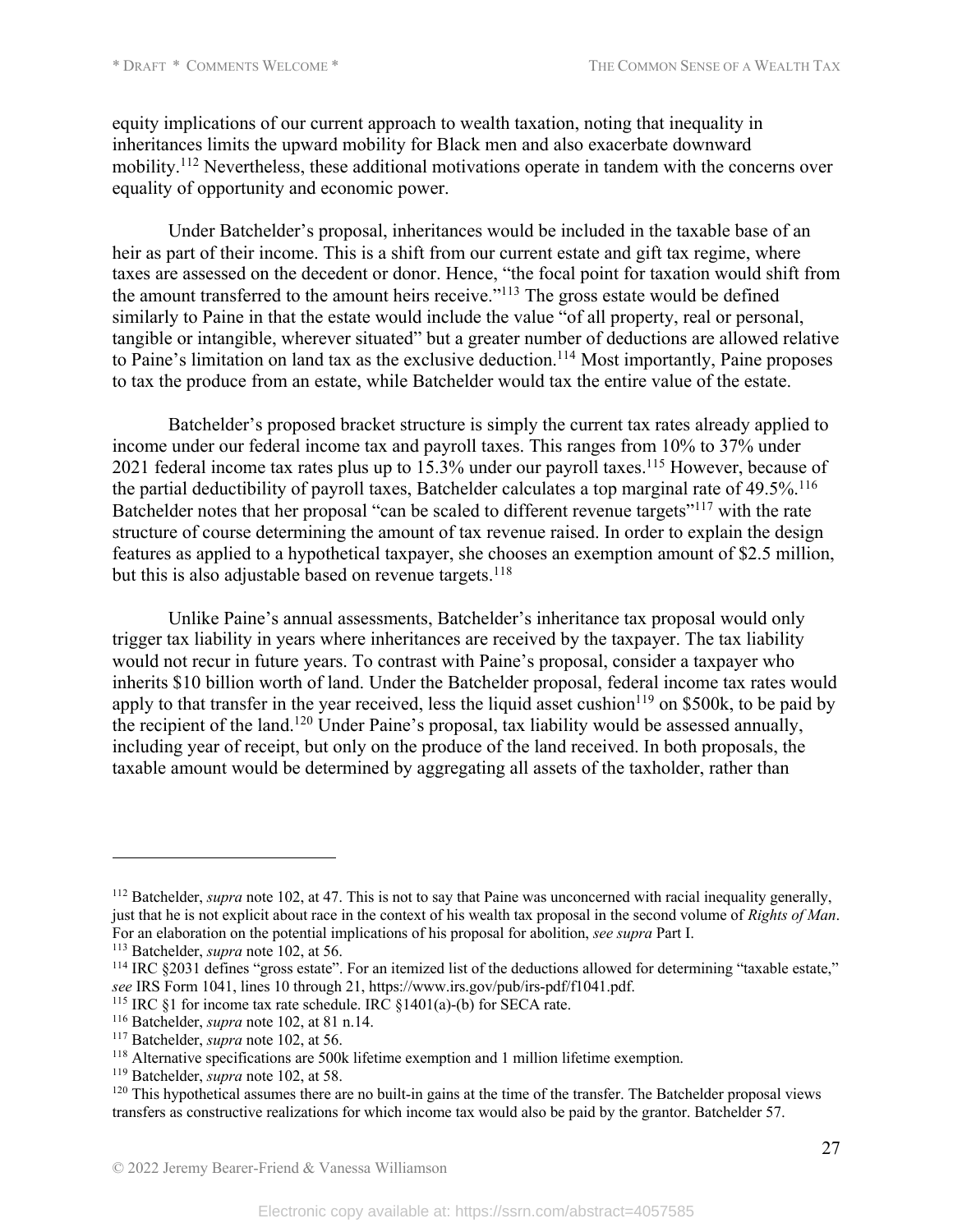looking at a single asset or transfer. Under both the Paine and Batchelder proposal, the new tax regime would be effective immediately.121

The Batchelder proposal is attentive to the unique politics of family-owned businesses and primary residences, providing additional carveouts for this political constituency. "The third feature of the proposal would address the politically sensitive issue of family-owned businesses and primary residences through a special provision… To address these concerns, the proposal would allow heirs to indefinitely defer the tax they owe on taxable inheritances to the extent it exceeds the liquid assets they inherit, minus a cushion of \$500,000."122 The deferral period would still require interest paid on the amount of unpaid tax liability.<sup>123</sup> These provisions seem partially motivated by the symbolic features of tax policy, wherein proposals are understood as expressions of political values.

The share of taxpayers impacted by the proposed change is generally narrow relative to the overall population of US taxpayers. Based on lifetime exemption amounts of \$2.5 million, \$1 million, and \$500,000, the proposal would impact only the top 0.02 percent, 0.08 percent, and 0.18 percent of households in a given year.<sup>124</sup> Batchelder notes that even if the calculation were limited to those receiving inheritances, the proportion is below 10% for all exemption amounts.125

### C. Achieving Paine's Ambitions Through an Income Tax Regime

Lastly, Paine's concern with taxing "overgrown estates" aligns with contemporary reforms to the federal income tax. Specifically, proposals to adjust income tax treatment for wealth concentration, so that billionaires are no longer able to avoid annual tax liability on appreciated assets. Although our federal income tax nominally taxes all new accessions to wealth each year, the realization requirement allows most billionaires to avoid tax on their annual gains. For the sake of clarity, this section will focus on the elements of Senator Ron Wyden's Billionaire's Income Tax ("BIT").<sup>126</sup>

The Wyden tax proposal is principally motivated by current inequities in the income tax system. The BIT would level the tax liability faced by wage earners and those with passive sources of investment income. According to Wyden, "There are two tax codes in America. The first is mandatory for workers who pay taxes out of every pay check. The second is voluntary for billionaires who defer paying taxes for years, if not indefinitely."<sup>127</sup> Wyden is concerned that "middle-class families who earn their incomes from wages and salaries may face higher average

<sup>&</sup>lt;sup>121</sup> Batchelder, *supra* note 102, at 61 ("Finally, the proposal would not be phased in, but would be effective immediately.").

<sup>122</sup> Batchelder, *supra* note 102, at 58.

<sup>&</sup>lt;sup>123</sup> Batchelder, *supra* note 102, at 58.<br><sup>124</sup> See Batchelder, *supra* note 102, at 71. See also Batchelder, *supra* note 102, at 83, fn 34.

<sup>&</sup>lt;sup>125</sup> Estimates were nor provided based on proportion of households over their entire lifecycle.

<sup>126</sup> Billionaire's Income Tax, https://www.finance.senate.gov/imo/media/doc/Billionaires%20Income%20Tax.pdf.

<sup>127</sup> *Wyden Unveils Billionaires Income Tax*, U.S. SENATE COMM. ON FIN. (Oct. 27, 2021),

https://www.finance.senate.gov/chairmans-news/wyden-unveils-billionaires-income-tax.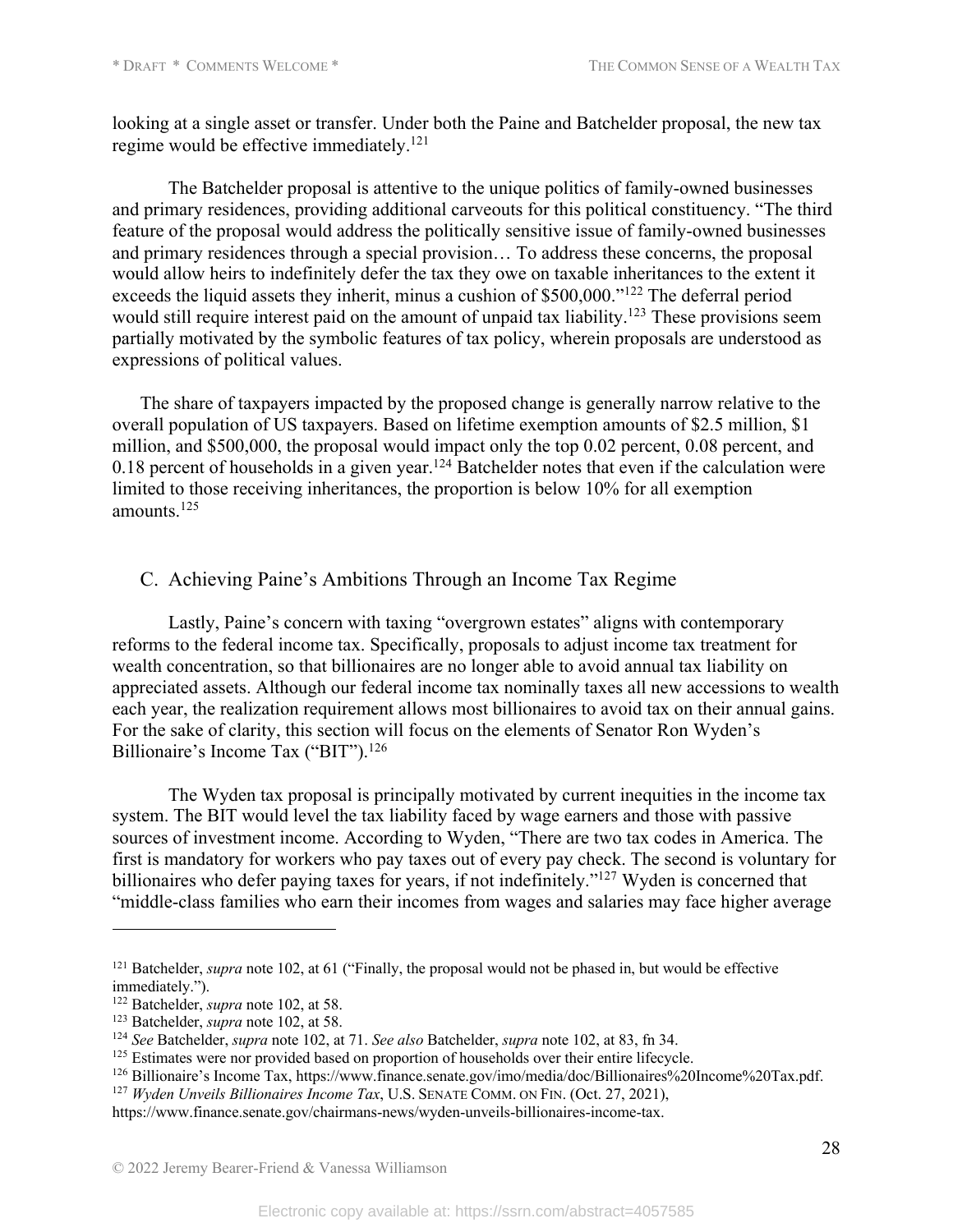tax rates than billionaires"128 and his BIT seeks to end this inequality. To do so means changing the tax treatment of accrued wealth.

Wyden's taxable base is the net accrual of new wealth in a tax year, consistent with the general principles of an income tax that tax accessions to new wealth rather than total wealth. Under Wyden's plan, "tradable assets (assets like stocks that are easily valued on an annual basis) owned by billionaires will be marked to market each year," meaning that gains will be taxed and losses will be deducted in each year rather than upon realization.<sup>129</sup> His plan also includes inheritances in the taxable base of the *donor*: "Gifts, bequests, and transfers in trust by an applicable taxpayer are generally treated as an applicable transfer, requiring recognition of gain or loss."130 This is a departure from the current income tax treatment of transfers. It is also clearly distinct from Paine's proposal, which sought to incentive transfers to heirs by reducing tax liability for estates that diminished in size through such transfers.

In Wyden's proposed bracket structure, "only taxpayers with more than \$100 million in annual income or more than \$1 billion in assets for three consecutive years would be covered by the proposal."131 Additional accommodations are made for those with concentrated holdings in a single company. Such taxpayers may "elect to treat up to \$1 billion of tradable stock in a single corporation as a nontradable asset" which permits deferral of tax liability with a modest interest rate.<sup>132</sup> Due to the narrow requirements for the BIT, only 700 household would face a new tax liability under the proposal.<sup>133</sup>

Like Paine's proposal, the timing of the BIT is annual taxation. Enactment of the BIT would mean "a taxable event occurs at the close of each taxable year that an applicable taxpayer holds a tradable covered asset, and gain or loss will be taken into account in the taxable year in which the taxable event occurs as though the tradable covered asset had been sold for its fair

<sup>128</sup> *Billionaires Income Tax – One Pager*, U.S. SENATE COMM. ON FIN. (Oct. 27, 2021),

https://www.finance.senate.gov/imo/media/doc/Billionaires%20Income%20Tax%20-%20One%20Pager.pdf.  $129$  An appealing feature of mark to market is that inflation of value of an asset for purposes of claiming losses then makes one more susceptible to taxable gains in future years, so it is viewed as somewhat self-correcting. <sup>130</sup> *Billionaires Income Tax – Section-By-Section Summary*, U.S. SENATE COMM. ON FIN. (Oct. 27, 2021),

https://www.finance.senate.gov/imo/media/doc/Billionaires%20Income%20Tax%20-%20Section-by-Section.pdf, at 4.

<sup>131</sup> *Billionaires Income Tax – One Pager*, U.S. SENATE COMM. ON FIN. (Oct. 27, 2021),

https://www.finance.senate.gov/imo/media/doc/Billionaires%20Income%20Tax%20-%20One%20Pager.pdf. <sup>132</sup> *Billionaires Income Tax – One Pager*, U.S. SENATE COMM. ON FIN. (Oct. 27, 2021),

https://www.finance.senate.gov/imo/media/doc/Billionaires%20Income%20Tax%20-%20One%20Pager.pdf. ("The deferral recapture amount is calculated by allocating an equal amount of gain to each year in the holding period, determining how much tax would have been owed on the gain in each year, and assessing interest on unpaid tax for the time the tax was deferred. The interest rate used is the short-term federal rate plus one percentage point, and no interest accrues prior to the date of enactment of the proposal or the first tax year the individual is subject to the Billionaires Income Tax, whichever is later.").

<sup>133</sup> *Billionaires Income Tax – One Pager*, U.S. SENATE COMM. ON FIN. (Oct. 27, 2021),

https://www.finance.senate.gov/imo/media/doc/Billionaires%20Income%20Tax%20-%20One%20Pager.pdf.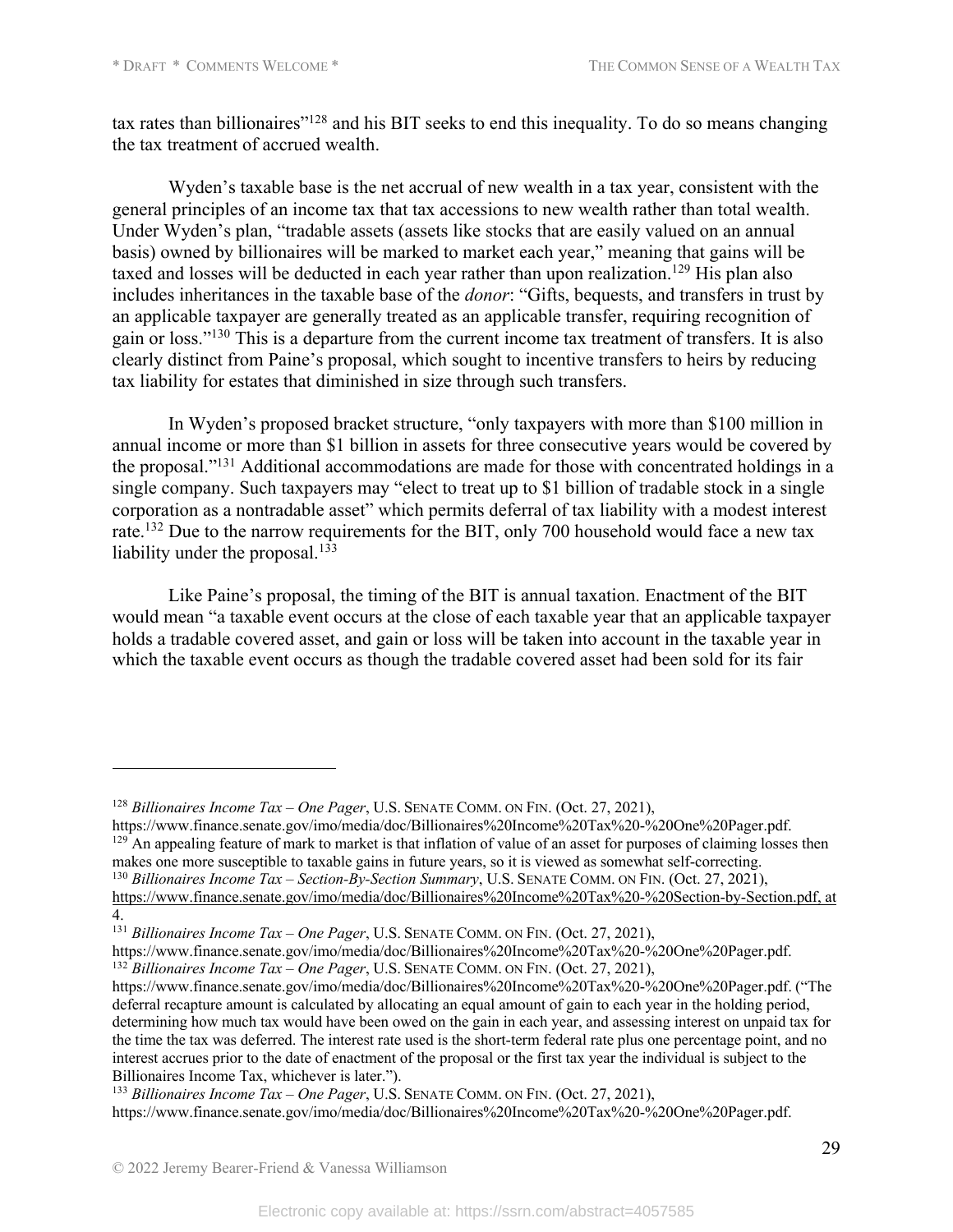market value."<sup>134</sup> Similar to the Batchelder proposal, the rate of the tax is set by current income tax rates.

|                                                   | <b>Paine Proposal</b>                                            | Ultra-<br>Millionaire's<br><b>Tax</b> | Inheritance<br><b>Tax</b>                            | <b>Billionaire's</b><br><b>Income Tax</b>                                 |
|---------------------------------------------------|------------------------------------------------------------------|---------------------------------------|------------------------------------------------------|---------------------------------------------------------------------------|
| <b>Taxable Base</b>                               | <b>Yearly Value</b>                                              | Net Worth                             | Inheritance                                          | Income                                                                    |
| <b>Preferential</b><br><b>Rate for</b><br>Couples | N/A <sup>135</sup>                                               | No                                    | Yes                                                  | No <sup>136</sup>                                                         |
| Annual<br><b>Assessment</b>                       | Yes                                                              | Yes                                   | No, only at<br>transfer                              | <b>Yes</b>                                                                |
| <b>Zero Bracket</b>                               | <b>Estates below</b><br>\$2.2 million per<br>year <sup>137</sup> | Net worth<br>below \$50<br>million    | <b>Estates below</b><br>\$2.5 million <sup>138</sup> | Assets below<br>\$1 billion or<br>annual income<br>below \$100<br>million |
| <b>Top Marginal</b><br>Rate                       | 100%                                                             | $6\frac{6}{139}$                      | $49.5\%^{140}$                                       | $40.8\%$ <sup>141</sup>                                                   |

### **Table 4. Wealth Tax Design Specifications**

<sup>134</sup> *Billionaires Income Tax – Section-By-Section Summary*, U.S. SENATE COMM. ON FIN. (Oct. 27, 2021), https://www.finance.senate.gov/imo/media/doc/Billionaires%20Income%20Tax%20-%20Section-by-Section.pdf, at 1.

<sup>135</sup> Until the late 19th Century, married women in Britain did not have independent property rights. *See generally*, EILEEN SPRING, LAW, LAND & FAMILY: ARISTOCRATIC INHERITANCE IN ENGLAND (1993) (describing the law of coverture and other limitations on the property rights of women).

<sup>&</sup>lt;sup>136</sup> §495 Billionaires Income Tax, https://www.finance.senate.gov/download/billionaires-income-tax-legislative-text. <sup>137</sup> The figure is drawn from our calculations in Table 2 in *supra* Part II.C.

<sup>&</sup>lt;sup>138</sup> Batchelder provides estimates for three different exemption amounts, but focuses her discussion on the \$2.5 million exemption amount. The figure presented here also includes her retention of the \$15,000 annual exclusion under current law.

 $139$  This top rate applies in years where there is also a national, comprehensive health insurance program that bans duplicative private insurance. If such conditions are not present, then the top marginal rate is 3%. The Ultra-Millionaire Tax Act of 2021, S. 510, 117th Cong., § 2901(b)(2) (2021).

<sup>&</sup>lt;sup>140</sup> This percentage includes the top income tax rate (currently 37%) and the payroll tax rate (15.3%) that Batchelder proposes to apply to inheritances, gifts. The deductibility of certain payroll taxes under the income tax makes the combined rate lower that 52.3%. *See* Batchelder *supra* note 103 at fn14.

<sup>&</sup>lt;sup>141</sup> Top income tax rate of 37% and NIIT rate of 3.8%. Most assets will likely be characterized as capital assets, with a long term capital gain rate of 20%.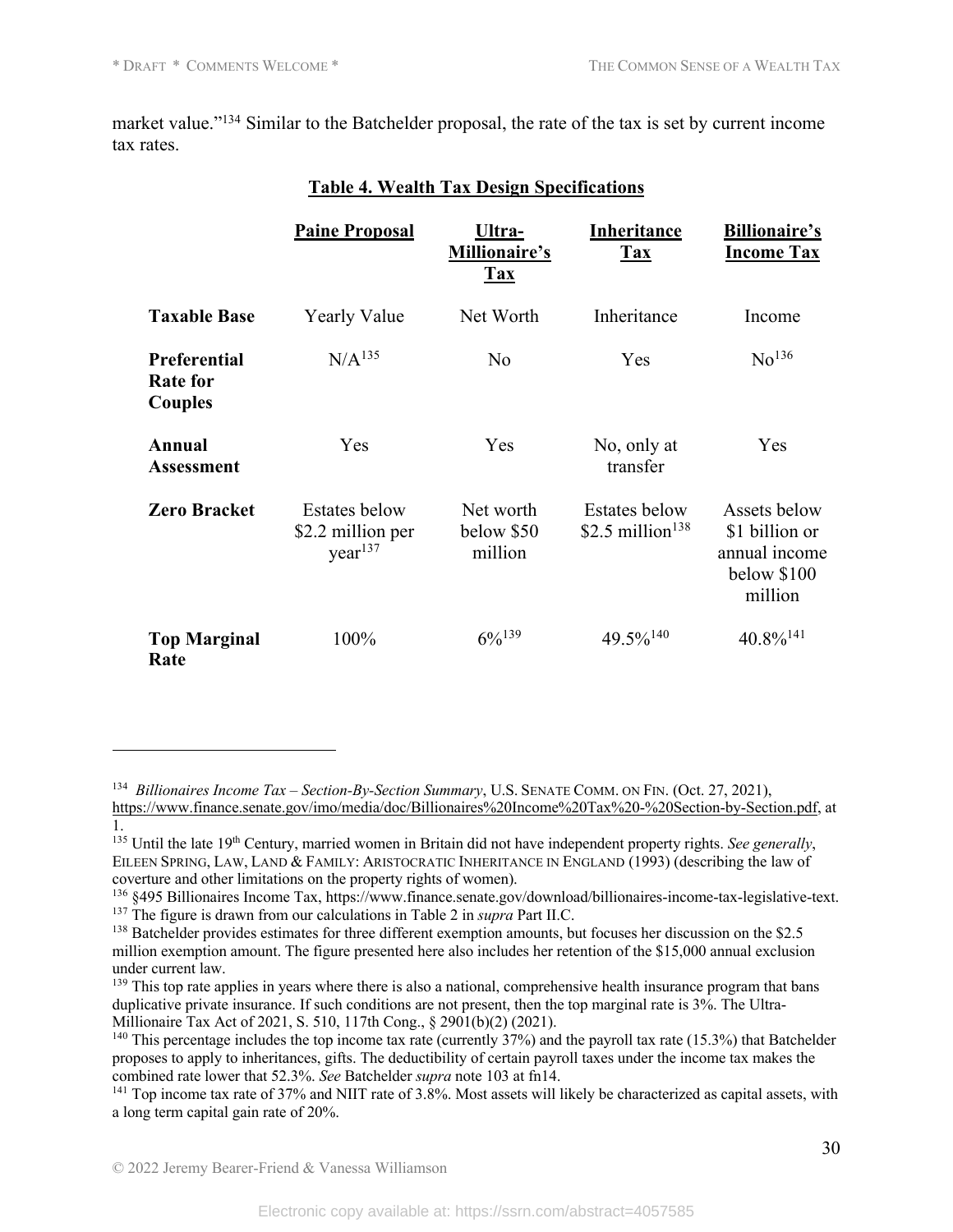| <b>Estimated</b><br>Revenue<br><b>Raised From</b><br><b>Billionaires</b><br>Over 10 Year<br><b>Window</b>          | \$1.7 trillion <sup>142</sup> | $$1.39$ trillion <sup>143</sup> | $<$ \$337<br>billion <sup>144</sup> | \$557 billion <sup>145</sup> |
|--------------------------------------------------------------------------------------------------------------------|-------------------------------|---------------------------------|-------------------------------------|------------------------------|
| <b>Estimated</b><br><b>Proportion of</b><br><b>Population</b><br><b>Subject to Top</b><br><b>Marginal</b><br>Rates | $00.001\%$ <sup>146</sup>     | $00.001\%$ <sup>147</sup>       | $00.22\%$ <sup>148</sup>            | $00.0004\%$ <sup>149</sup>   |

# PART IV: The Common Sense of Taxing Wealth

A progressive wealth tax has a uniquely American pedigree, coming directly from the foremost popular writer of the Revolution. Paine's plan for a wealth tax sprang from the same source as his impassioned case for an American republic: a lifelong advocacy for freedom from concentrated power.

<sup>145</sup> Wyden's proposal applies to those with over a billion in assets or over a hundred million in income, so this figure is overstated to the extent there are taxpayers who earn over \$100 million in a year who are not billionaires. In public statements, Wyden seems to assume his tax would only apply to billionaires, but due to the limited disclosure of the Joint Committee on Taxation's revenue estimate provided to Senator Wyden, this total revenue figure is the only publicly available estimate. *Wyden Statement on Billionaires Income Tax Score*, U.S. SENATE COMM. ON FIN. (Nov. 5, 2021), https://www.finance.senate.gov/chairmans-news/wyden-statement-on-billionaires-income-tax-score. <sup>146</sup> This figure determined by number of billionaires in US divided by total population of US.

<sup>147</sup> Both Paine and Warren limit top rates to billionaires.

<sup>&</sup>lt;sup>142</sup> Original calculation assuming a 5% rate of return on the wealth of U.S. billionaires. Tax brackets applied from Table 2. Total billionaire wealth acquired from FORBES, *supra* note 79.

<sup>143</sup> Saez & Zucman, *supra* note 73 at 4. This figure is specific to the revenue raised by the 4 percent Billionaire Surtax included in the Warren plan (which raises \$1.374 trillion) as well as the 2 percent rate on the first \$950 million of these 1005 households with a 15% avoidance rate (\$16.23 billion). The overall revenue expected over ten

years for the Warren plan is \$3.9 trillion. *Id*.<br><sup>144</sup> Batchelder provides six different estimates based on different exemption levels and whether or not constructive realization of appreciated gains is adopted. However, Batchelder does not provide a specific estimate on billionaire's and her top breakouts are for inheritances above \$2.5 million, so this figure is substantially larger than just revenue from billionaires. Batchelder *supra* note 103 at 65 Tbl. 3 & Appendix I Tbl. 3.

<sup>148</sup> Calculated based on Batchelder *supra* note 102 at Appendix Table 1 of (total lifetime inheritances above \$2.5 million / total inheritances) / US population.

<sup>&</sup>lt;sup>149</sup> This figure is derived by taking Wyden's estimated number of tax returns impacted (700) and dividing by the number of tax returns filed in 2020 (157,200,000). Wyden *supra* note 127; IRS, DATA BOOK, 2020 2, Publ'n 55-B (2021), https://www.irs.gov/pub/irs-pdf/p55b.pdf. Notably, Wyden's estimate of impacted taxpayers is only 70% of Saez & Zucman's estimate, revealing some differences in underlying data sources, though also revealing the common point that these proposals would impact extremely few households.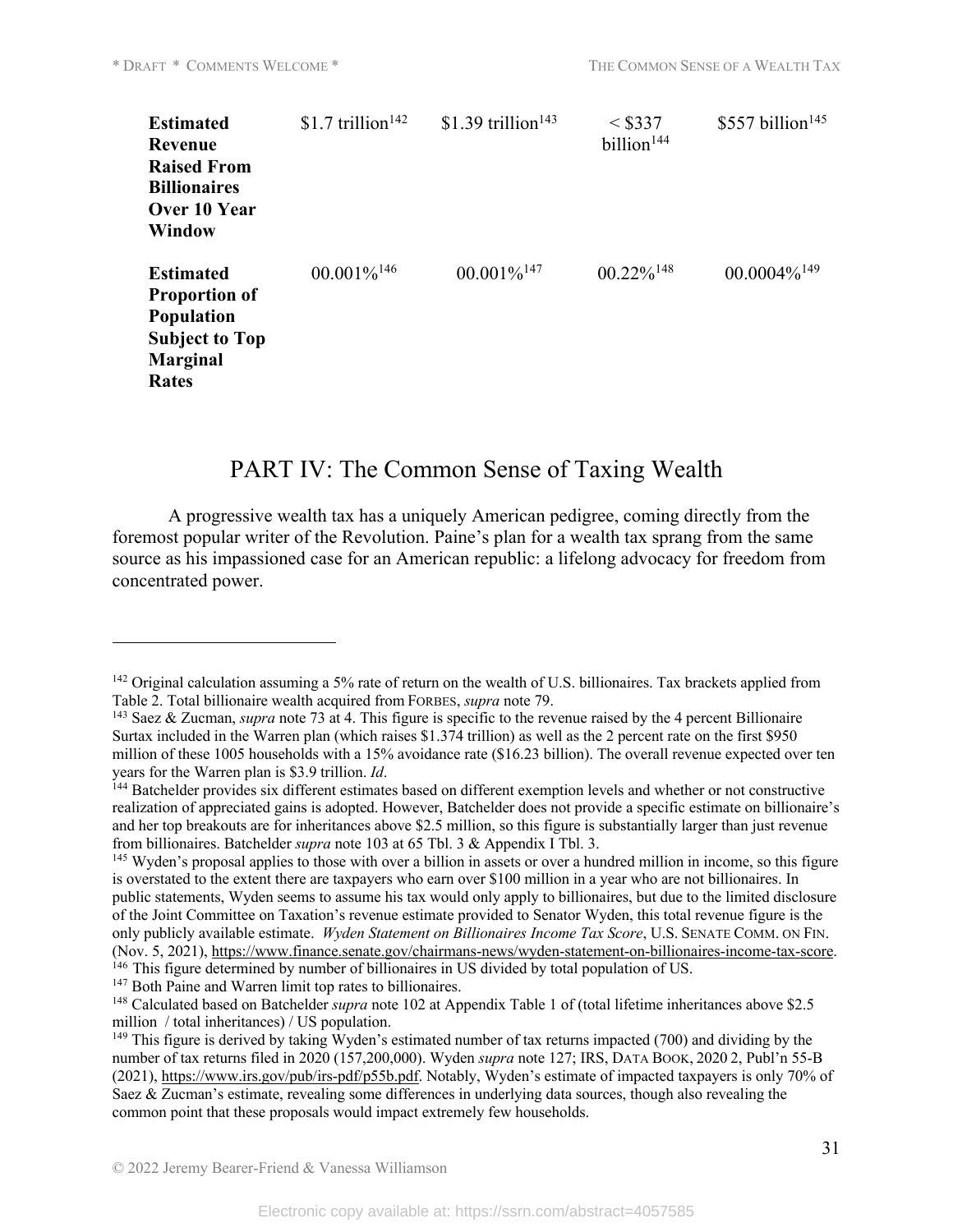In this Part, we summarize our new conclusions about the wealth tax debate based on a synthesis of the four tax proposals included in our review: Paine's tax on the yearly value of estates, Warren's annual tax on net worth, Batchelder's tax on inheritances, and Wyden's tax on unrealized income. Viewed together, these proposals clarify the centrality of political values that motivate tax policy, including the enduring concern with wealth as a challenge to democratic ideals. They also illustrate the fluid relationship between income taxes and wealth taxes. Lastly, they prompt a renewed consideration of a 100% marginal rate for certain tax bases.

Paine's work encourages us to consider tax policy as a primarily political endeavor. Rather than a set of technocratic nudges, Paine proposes we assess a tax's effect in terms of the polity, rather than simply the economy. This standard for evaluating tax policy is remarkably prescient, as 21<sup>st</sup> Century proposals to tax wealth again invoke the challenge of concentrated political power as a central rationale.<sup>150</sup> And to the extent that addressing concentrated political power is a central focus for evaluating the desirability of a tax, then tax policy that targets concentrations of wealth becomes the ideal form of tax.<sup>151</sup> If the corruptions of political and economic life that Paine criticized are with us today, his proposal warrants serious consideration.

Indeed, Paine's proposal seems especially relevant to the contemporary moment if we directly compare the wealth distribution of late 18<sup>th</sup> Century Britain with that of the contemporary United States. At the start of the  $19<sup>th</sup>$  Century, the top one percent of British households received about 15 percent of the total national income.<sup>152</sup> In the United States today, the amount of income received by the top 1% of earners has risen from 10 percent in 1980 to 19% in 2019.153 Similarly, the top 1% of estates in Paine's Britain held 24% of all wealth; the top 1% of American households have 27% of total wealth.<sup>154</sup> The level of economic inequality in the contemporary United States is strikingly similar to the level that Paine believed corrupted British politics. And, just as Paine claimed, extremes of wealth corrupt American elections and distort American politics.<sup>155</sup> The level at which Paine believed "there ought to be a limit to property, or the accumulation of it by bequest," is directly comparable to the highest levels of wealth in America today.

<sup>153</sup> *Business Income at the Top*, AMERICAN ECON. ASS'N (Feb. 16, 2021),

https://www.aeaweb.org/research/chart/inequality-pass-through-income-<br>us#:~:text=In%201980%2C%20the%20top%201,50%20percent%20of%20earners%20combined.

<sup>&</sup>lt;sup>150</sup> *See supra* Part III.<br><sup>151</sup> For an elaboration of the tax scholarship that seeks to center political power, *see* Jeremy Bearer-Friend, Ariel Glogower, Ariel Jurow Kleiman & Clinton Wallace, *Taxation and Law and Political Econom*y, 83 OHIO L. J. (forthcoming 2022).

<sup>152</sup> Peter H. Lindert & Jeffrey G. Williamson, *American Incomes 1774-1860* No. (Nat'l Bureau of Econ. Research, Working Paper18396, 2012).

<sup>&</sup>lt;sup>154</sup> Peter H. Lindert, *Unequal English Wealth Since 1670*, 94 J. POL. ECON. 1127 (1986); Alexandre Tanzi & Mike Dorning, *Top 1% of U.S. Earners Now Hold More Wealth Than All of the Middle Class*, BLOOMBERG NEWS (Oct. 8, 2021), https://www.bloomberg.com/news/articles/2021-10-08/top-1-earners-hold-more-wealth-than-the-u-s-middleclass.

<sup>155</sup> *See, e.g.*, MARTIN GILENS, AFFLUENCE AND INFLUENCE (2012); Joshua L. Kalla & David E. Broockman, *Congressional Officials Grant Access to Individuals Because They Have Contributed to Campaigns: A Randomized Field Experiment*, AMERICAN J. POL. SCI. (2014).